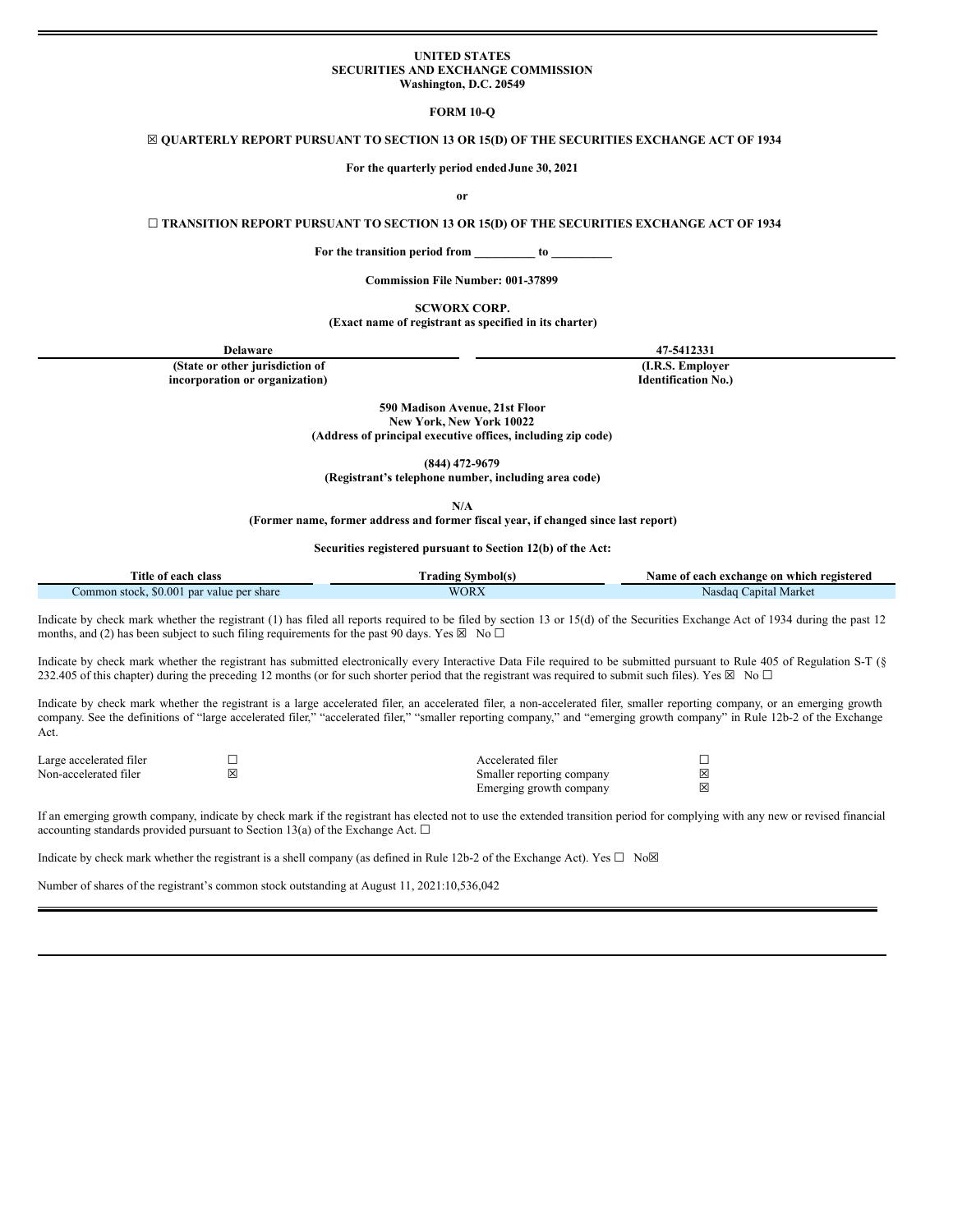## **SCWorx Corp. Form 10-Q**

# **TABLE OF CONTENTS**

|                      | PART I - FINANCIAL INFORMATION                                                        |    |
|----------------------|---------------------------------------------------------------------------------------|----|
|                      |                                                                                       |    |
| Item 1.              | <b>Financial Statements (unaudited)</b>                                               | 1  |
| Item 2.              | Management's Discussion and Analysis of Financial Condition and Results of Operations | 23 |
|                      |                                                                                       |    |
| Item 3.              | Quantitative and Qualitative Disclosures About Market Risk                            | 28 |
|                      |                                                                                       |    |
| Item 4.              | <b>Controls and Procedures</b>                                                        | 28 |
|                      | PART II - OTHER INFORMATION                                                           | 29 |
|                      |                                                                                       |    |
| Item $1.$            | <b>Legal Proceedings</b>                                                              | 29 |
|                      |                                                                                       |    |
| Item 1A.             | <b>Risk Factors</b>                                                                   | 31 |
| Item 2.              | Unregistered Sales of Equity Securities and Use of Proceeds                           | 31 |
|                      |                                                                                       |    |
| Item $3.$            | <b>Defaults Upon Senior Securities</b>                                                | 31 |
|                      |                                                                                       |    |
| Item 4.              | <b>Mine Safety Disclosures</b>                                                        | 31 |
| Item $5.$            | <b>Other Information</b>                                                              | 31 |
|                      |                                                                                       |    |
| Item $6.$            | <b>Exhibits</b>                                                                       | 32 |
|                      |                                                                                       |    |
| <b>Signatures</b>    |                                                                                       | 33 |
| <b>Exhibit Index</b> |                                                                                       | 32 |
|                      |                                                                                       |    |
|                      |                                                                                       |    |

i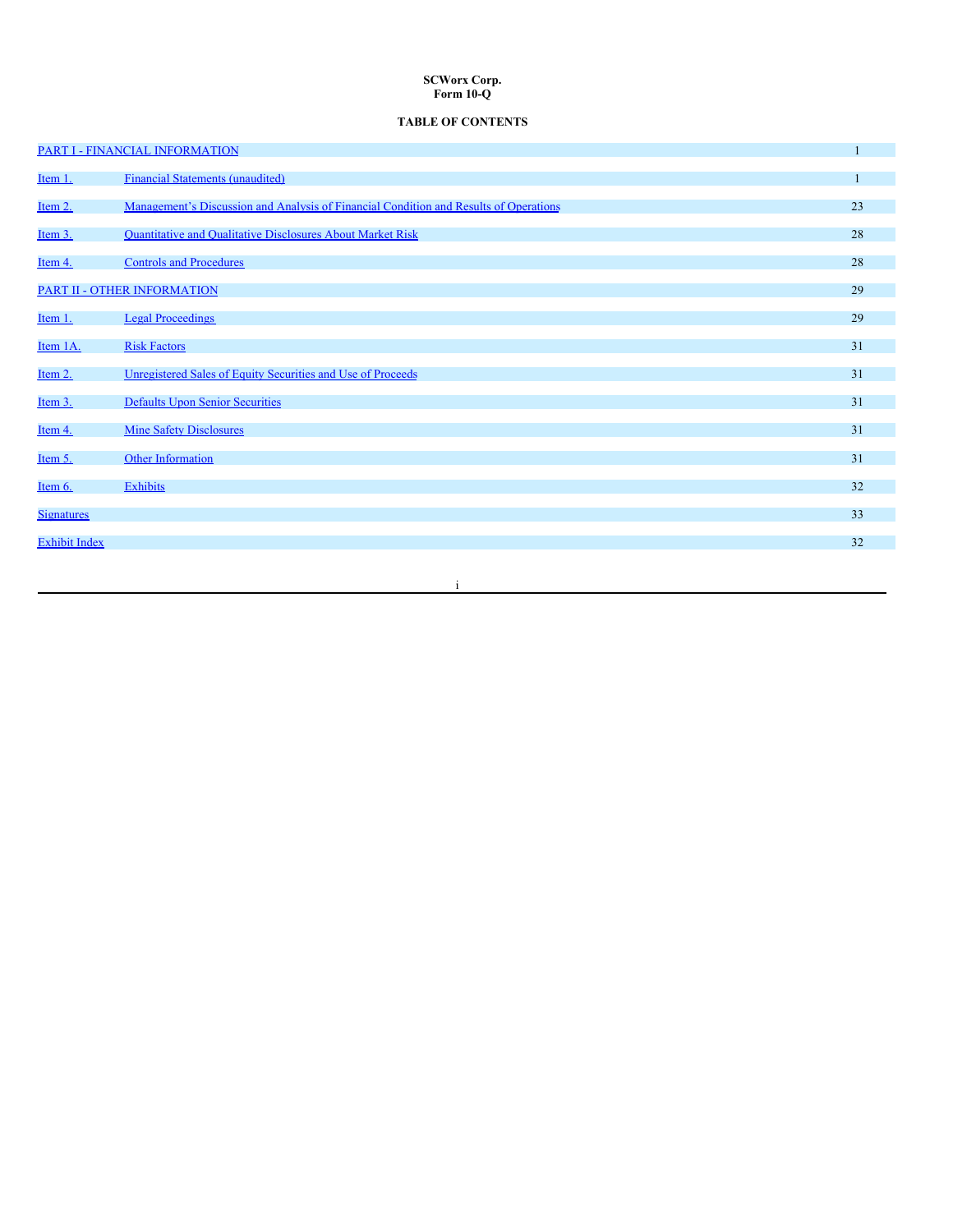#### **Cautionary Statement Regarding Forward-Looking Statements**

Certain statements that we make from time to time, including statements contained in this Quarterly Report on Form 10-Q constitute "forward-looking statements" within the meaning of the Private Securities Litigation Reform Act of 1995, and of Section 27A of the Securities Act of 1933, as amended, or the Securities Act, and Section 21E of the Securities Exchange Act of 1934, as amended, or the Exchange Act. All statements other than statements of historical fact contained in this Form 10-O are forward-looking statements. These statements, among other things, relate to our business strategy, goals and expectations concerning our future operations, prospects, plans and objectives of management. The words "anticipate", "believe", "continue", "could", "estimate", "expect", "intend", "may", "plan", "predict", "project", "will", and *similar terms and phrases are used to identify forward-looking statements in this presentation.*

Our operations involve risks and uncertainties, many of which are outside our control, and any one of which, or a combination of which, could materially affect our results of operations and whether the forward-looking statements ultimately prove to be correct. We have based these forward-looking statements largely on our current expectations and projections about future events and trends that we believe may affect our financial condition, results of operations, business strategy, short-term and longterm business operations and objectives, and financial needs. Forward-looking statements in this Form 10-Q include, without limitation, statements reflecting management's expectations for future financial performance and operating expenditures (including our ability to continue as a going concern, to raise additional capital and to succeed in *our future operations), expected growth, profitability and business outlook and increased operating expenses.*

Forward-looking statements are only current predictions and are subject to known and unknown risks, uncertainties, and other factors that may cause our actual results, levels of activity, performance, or achievements to be materially different from those anticipated by such statements. These factors include, among other things, the unknown risks and uncertainties that we believe could cause actual results to differ from these forward looking statements as set forth under the heading, "Risk Factors" in our Annual Report on Form 10-K for the fiscal vear ended December 31, 2020. New risks and uncertainties emerge from time to time, and it is not possible for us to predict all of the risks and uncertainties that could have an impact on the forward-looking statements, including without limitation, risks and uncertainties relating to our ability to:

- reverse the recent decline in our revenue and resume growing our revenue;
- obtain additional financing in sufficient amounts or on acceptable terms so that we can fund our business plan;
- reduce our dependence on third-party subcontractors to perform some of the work on our contracts;
- mitigate the impact of new or changed laws, regulations or other industry standards that could adversely affect our ability to conduct our business;
- mitigate the impact of the COVID-19 pandemic on our revenues;
- adopt and master new technologies and adjust certain fixed costs and expenses to adapt to our industry's and customers' evolving demands; and
- mitigate the impact of changes in general market, economic and political conditions in the United States and global economies or financial markets, including those resulting from natural or man-made disasters.

Although we believe that the expectations reflected in the forward-looking statements contained in this Form 10-Q are reasonable, we cannot guarantee future results, levels of activity, performance, or achievements. In light of inherent risks, uncertainties and assumptions, the future events and trends discussed in this Form 10-O may not occur and actual results could differ materially and adversely from those anticipated or implied in the forward-looking statements. Except as required by law, we are under no duty to update or revise any of such forward-looking statements, whether as a result of new information, future events, or otherwise, after the date of this Form 10-*Q.*

You should read this Form 10-Q with the understanding that our actual future results, levels of activity, performance and events and circumstances may be *materially dif erent from what we expect.*

All references to "SCWorx," "we," "us," "our" or the "Company" mean SCWorx Corp., a Delaware corporation, and where appropriate, its wholly owned *subsidiaries.*

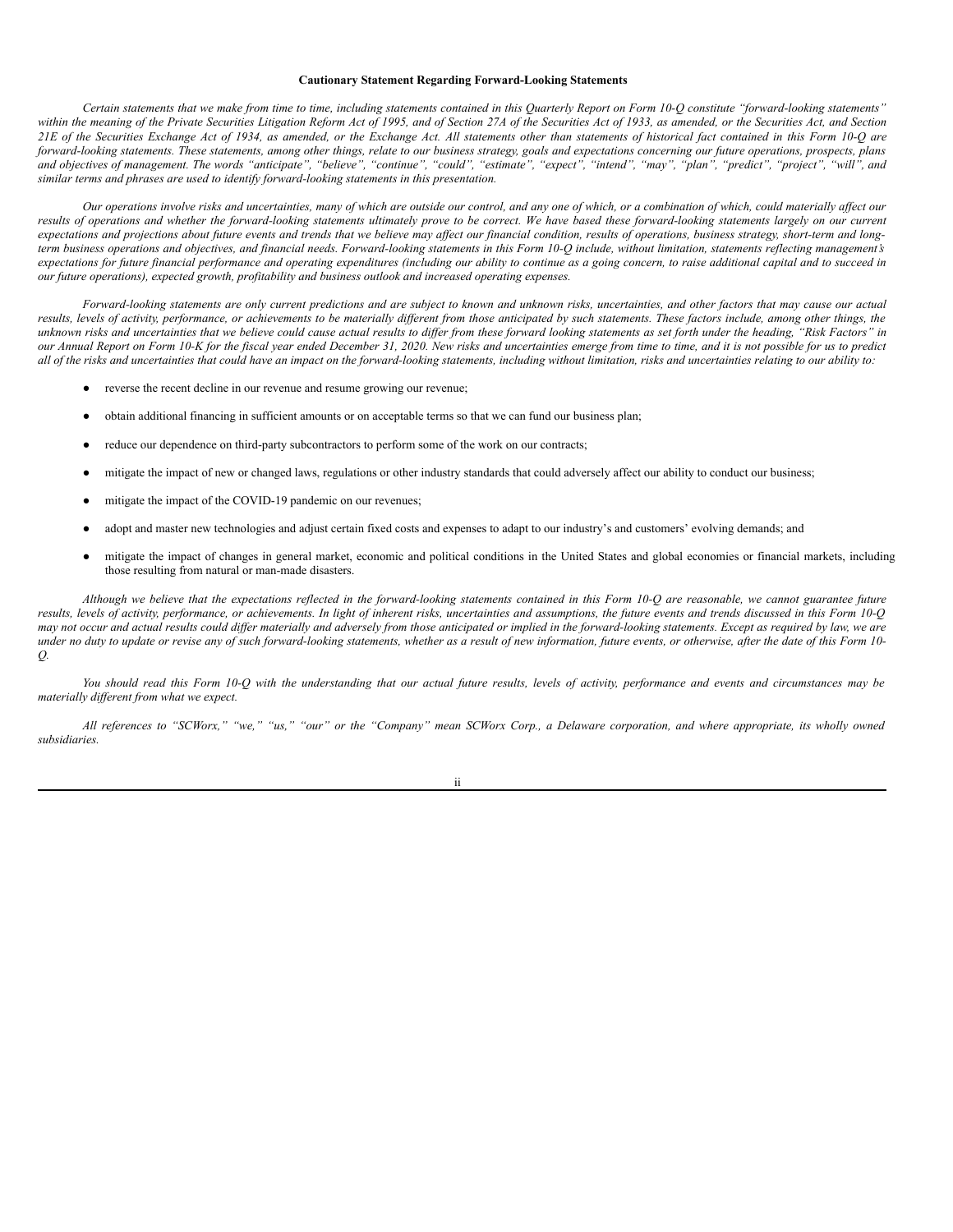# **PART I – FINANCIAL INFORMATION**

# **Item 1. Financial Statements**

|                                                                                                                                 | Page<br><b>Number</b> |
|---------------------------------------------------------------------------------------------------------------------------------|-----------------------|
| Condensed consolidated balance sheets as of June 30, 2021 (unaudited) and December 31, 2020 (audited)                           |                       |
| Unaudited Condensed consolidated statements of operations for the three and six months ended June 30, 2021 and 2020             |                       |
| Unaudited Condensed consolidated statements of changes in stockholders' equity for the three and six months ended June 30, 2021 | 4                     |
| Unaudited Condensed consolidated statements of changes in stockholders' equity for the three and six months ended June 30, 2020 |                       |
| Unaudited Condensed consolidated statements of cash flows for the six months ended June 30, 2021 and 2020                       | 6                     |
| Notes to unaudited condensed consolidated financial statements                                                                  |                       |
|                                                                                                                                 |                       |

1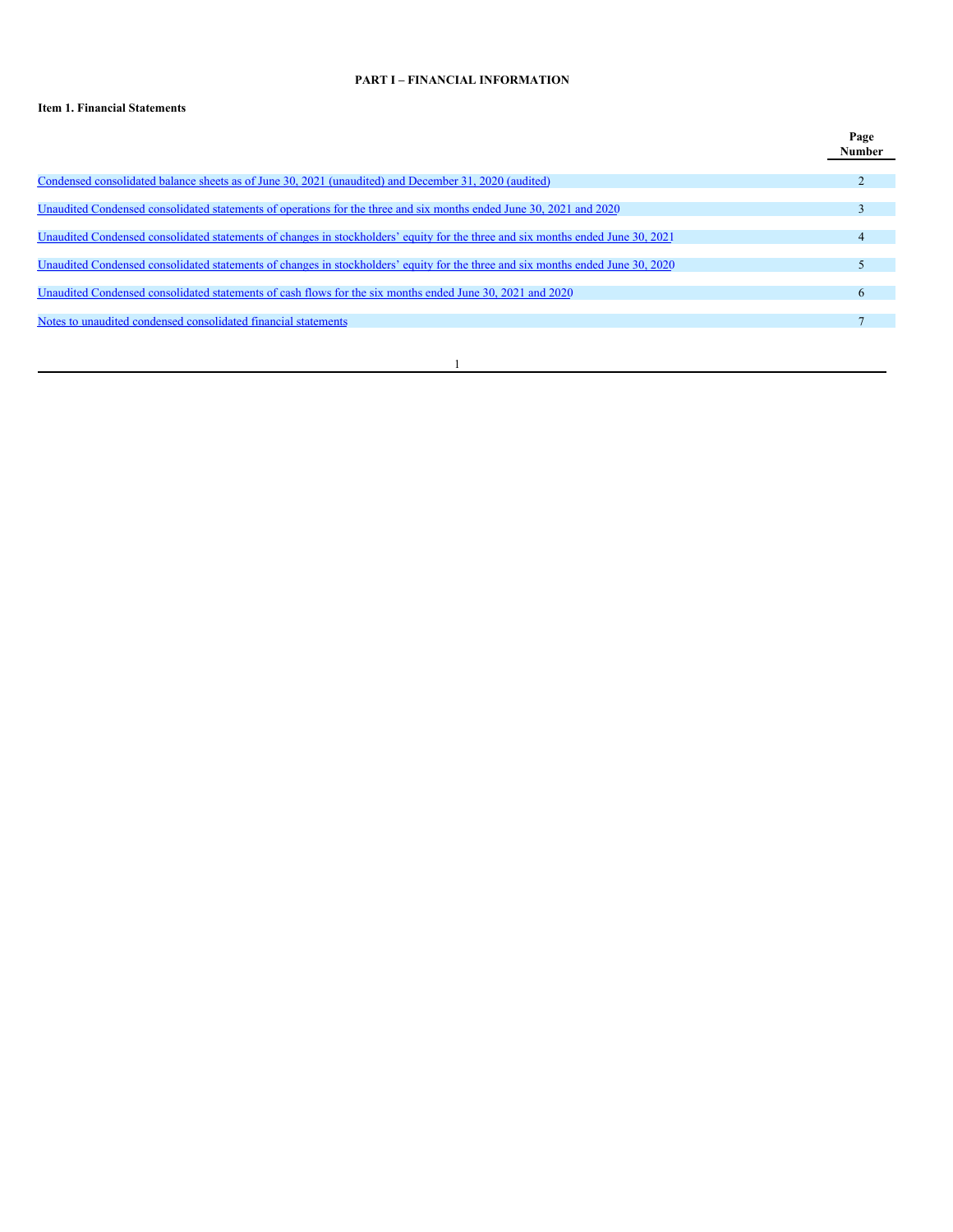# **SCWorx Corp. Condensed Consolidated Balance Sheets**

| <b>ASSETS</b>                                                                                                                                                 |              | <b>June 30,</b><br>2021<br>(Unaudited) |              | December 31,<br>2020 |
|---------------------------------------------------------------------------------------------------------------------------------------------------------------|--------------|----------------------------------------|--------------|----------------------|
| Current assets:                                                                                                                                               |              |                                        |              |                      |
| Cash                                                                                                                                                          | $\mathbb{S}$ | 32,070                                 | $\mathbb{S}$ | 376,425              |
| Accounts receivable - net                                                                                                                                     |              | 494,204                                |              | 722,156              |
| Inventory                                                                                                                                                     |              | 362,000                                |              | 998,440              |
| Prepaid expenses and other assets                                                                                                                             |              | 129,121                                |              | 87,630               |
| Total current assets                                                                                                                                          |              | 1,017,395                              |              | 2,184,651            |
| Fixed assets - net                                                                                                                                            |              | 3,608                                  |              | 76,156               |
| Goodwill                                                                                                                                                      |              | 8,366,467                              |              | 8,366,467            |
| Total assets                                                                                                                                                  |              | 9,387,470                              | S            | 10,627,274           |
| LIABILITIES AND STOCKHOLDERS' EQUITY                                                                                                                          |              |                                        |              |                      |
| <b>Current liabilities:</b>                                                                                                                                   |              |                                        |              |                      |
| Accounts payable and accrued liabilities                                                                                                                      | $\mathbb{S}$ | 2,400,284                              | \$           | 1,570,115            |
| Accounts payable and accrued liabilities - related party                                                                                                      |              | 153,838                                |              | 153,838              |
| Shareholder advance                                                                                                                                           |              |                                        |              | 475,000              |
| Deferred revenue                                                                                                                                              |              | 921,333                                |              | 2,025,333            |
| Equity financing                                                                                                                                              |              | 125,000                                |              | 375,000              |
| <b>Total current liabilities</b>                                                                                                                              |              | 3,600,455                              |              | 4,599,286            |
| Long-term liabilities:                                                                                                                                        |              |                                        |              |                      |
| Loans payable                                                                                                                                                 |              | 433,567                                |              | 293.972              |
| Total long-term liabilities                                                                                                                                   |              | 433,567                                |              | 293,972              |
| <b>Total liabilities</b>                                                                                                                                      |              |                                        |              |                      |
|                                                                                                                                                               |              | 4,034,022                              |              | 4,893,258            |
| Commitments and contingencies                                                                                                                                 |              |                                        |              |                      |
|                                                                                                                                                               |              |                                        |              |                      |
| Stockholders' equity:<br>Series A Convertible Preferred stock, \$0.001 par value; 900,000 shares authorized; 64,872 and 84,872 shares issued and outstanding, |              |                                        |              |                      |
| respectively                                                                                                                                                  |              | 65                                     |              | 85                   |
| Common stock, \$0.001 par value; 45,000,000 shares authorized; 10,389,522 and 9,895,600 shares issued and outstanding,<br>respectively                        |              | 10,390                                 |              | 9,896                |
| Additional paid-in capital                                                                                                                                    |              | 27,533,303                             |              | 25,920,858           |
| Accumulated deficit                                                                                                                                           |              | (22, 190, 310)                         |              | (20, 196, 823)       |
| Total stockholders' equity                                                                                                                                    |              | 5,353,448                              |              | 5,734,016            |
|                                                                                                                                                               |              |                                        |              |                      |
| Total liabilities and stockholders' equity                                                                                                                    | \$           | 9,387,470                              | S            | 10,627,274           |

*The accompanying notes are an integral part of these unaudited condensed consolidated financial statements.*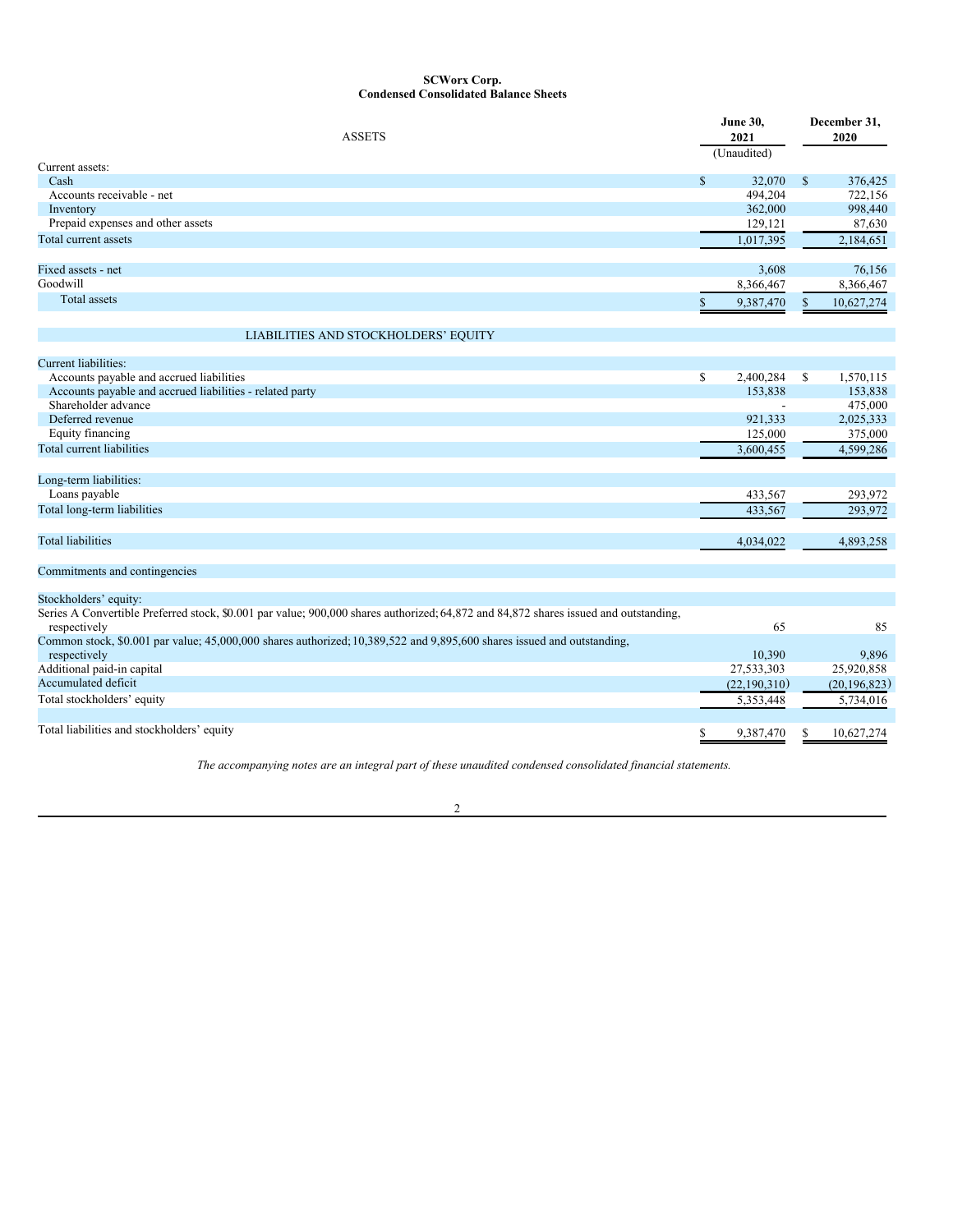## **SCWorx Corp. Condensed Consolidated Statements of Operations** *(Unaudited)*

|                                                               | For the Three months ended<br><b>June 30,</b> |              |             |    | For the six months ended<br><b>June 30,</b> |              |             |  |
|---------------------------------------------------------------|-----------------------------------------------|--------------|-------------|----|---------------------------------------------|--------------|-------------|--|
|                                                               | 2021                                          |              | 2020        |    | 2021                                        |              | 2020        |  |
| Revenue                                                       | \$<br>1,095,824                               | $\mathbb{S}$ | 1,444,572   | \$ | 2,244,081                                   |              | 2,568,399   |  |
| Operating expenses:                                           |                                               |              |             |    |                                             |              |             |  |
| Cost of revenues                                              | 735,682                                       |              | 950,334     |    | 1,430,620                                   |              | 1,783,534   |  |
| General and administrative                                    | 1,605,686                                     |              | 3,358,267   |    | 2,806,948                                   |              | 4,798,545   |  |
| Total operating expenses                                      | 2,341,368                                     |              | 4,308,601   |    | 4,237,568                                   |              | 6,582,079   |  |
| Loss from operations                                          | (1,245,544)                                   |              | (2,864,029) |    | (1,993,487)                                 |              | (4,013,680) |  |
| Other income (expense)                                        |                                               |              |             |    |                                             |              |             |  |
| Loss on settlement of accounts payable                        |                                               |              | (885,773)   |    |                                             |              | (885,773)   |  |
| Net loss before income taxes                                  | (1,245,544)                                   |              | (3,749,802) |    | (1,993,487)                                 |              | (4,899,453) |  |
| Provision for (benefit from) income taxes                     |                                               |              |             |    |                                             |              |             |  |
| Net loss                                                      | (1,245,544)                                   |              | (3,749,802) | \$ | (1,993,487)                                 | $\mathbb{S}$ | (4,899,453) |  |
| Net loss per share, basic and diluted                         | (0.12)                                        | \$           | (0.41)      | \$ | (0.20)                                      | S            | (0.59)      |  |
| Weighted average common shares outstanding, basic and diluted |                                               |              |             |    |                                             |              |             |  |
|                                                               | 10,140,873                                    |              | 9,069,792   |    | 10,070,790                                  |              | 8,319,142   |  |

*The accompanying notes are an integral part of these unaudited condensed consolidated financial statements.*

# 3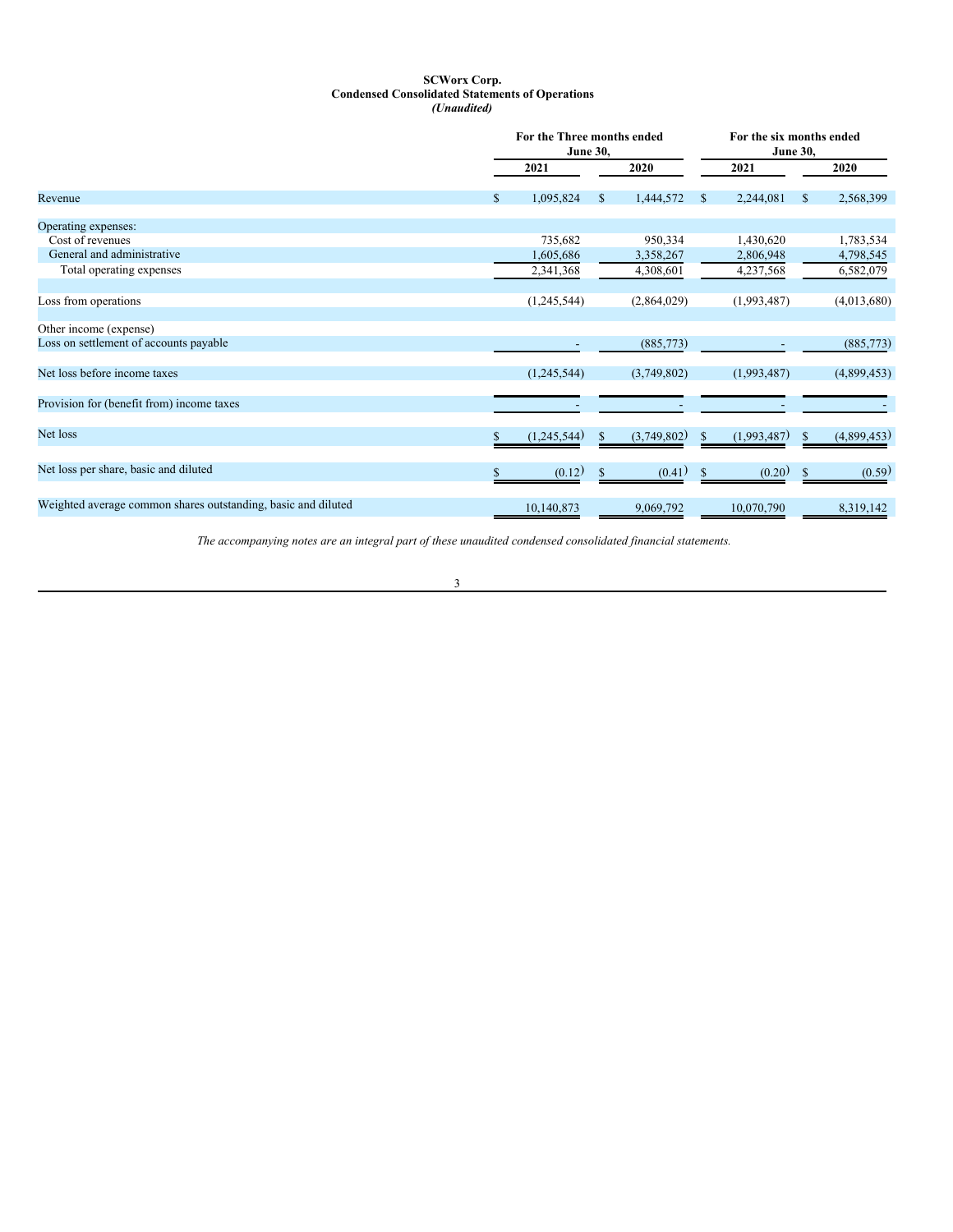## **SCWorx Corp. Condensed Consolidated Statements of Changes in Stockholders' Equity** *(Unaudited)*

|                                                 | <b>Preferred Stock</b>   |                          | <b>Common stock</b> |                          | <b>Additional</b><br>paid-in | Accumulated              |              |  |
|-------------------------------------------------|--------------------------|--------------------------|---------------------|--------------------------|------------------------------|--------------------------|--------------|--|
| Three months ended June 30, 2021                | <b>Shares</b>            |                          | <b>Shares</b>       |                          | capital                      | deficit                  | Total        |  |
| Balances, March 31, 2021                        | 64,872                   | 65                       | 10.029.433          | \$10,030                 | \$26,671,462                 | (20, 944, 766)           | \$ 5,736,791 |  |
| Shares issued as settlement of accounts payable | $\overline{\phantom{a}}$ | $\overline{\phantom{a}}$ | 96,757              | 97                       | 132,460                      | ٠                        | 132,557      |  |
| Shares issued for vested restricted stock units | $\overline{\phantom{a}}$ | $\overline{\phantom{a}}$ | 263,332             | 263                      | (263)                        | $\overline{\phantom{a}}$ |              |  |
| Stock based compensation                        | $\overline{\phantom{a}}$ |                          |                     | $\overline{\phantom{a}}$ | 729,644                      | $\overline{\phantom{a}}$ | 729,644      |  |
| Net Loss                                        |                          |                          |                     |                          |                              | (1,245,544)              | (1,245,544)  |  |
| Ending balance, June 30, 2021                   | 64,872                   | -65                      | 10,389,522          | \$10,390                 | \$27,533,303                 | \$(22,190,310)           | \$5,353,448  |  |

|                                                                      | <b>Preferred Stock</b>   |                          | Common stock  |          | <b>Additional</b><br>paid-in | Accumulated              |             |
|----------------------------------------------------------------------|--------------------------|--------------------------|---------------|----------|------------------------------|--------------------------|-------------|
| Six months ended June 30, 2021                                       | <b>Shares</b>            |                          | <b>Shares</b> |          | capital                      | deficit                  | Total       |
| Balances, December 31, 2020                                          | 84,872                   | 85                       | 9.895,600     | \$9.896  | \$25,920,858                 | (20, 196, 823)           | \$5,734,016 |
| Conversion of Series A Convertible Preferred Stock into common stock | (20,000)                 | (20)                     | 72,369        | 53       | (33)                         | $\overline{\phantom{a}}$ |             |
| Shares issued as settlement of accounts payable                      | -                        | $\overline{\phantom{a}}$ | 96,757        | 97       | 132,460                      | -                        | 132,557     |
| Shares issued for vested restricted stock units                      | $\overline{\phantom{0}}$ | $\overline{\phantom{a}}$ | 272,164       | 272      | (272)                        | $\overline{\phantom{0}}$ |             |
| Shares issued for equity financing                                   | $\overline{\phantom{0}}$ | $\overline{\phantom{a}}$ | 52,632        | 72       | 249.928                      | -                        | 250,000     |
| Stock based compensation                                             | $\overline{\phantom{a}}$ | -                        |               | -        | 1,230,362                    | $\overline{\phantom{m}}$ | 1,230,362   |
| Net Loss                                                             |                          |                          |               |          |                              | (1,993,487)              | (1,993,487) |
|                                                                      |                          |                          |               |          |                              |                          |             |
| Ending balance, June 30, 2021                                        | 64,872                   | 65                       | 10,389,522    | \$10,390 | \$27,533,303                 | \$(22,190,310)           | \$5,353,448 |

*The accompanying notes are an integral part of these unaudited condensed consolidated financial statements.*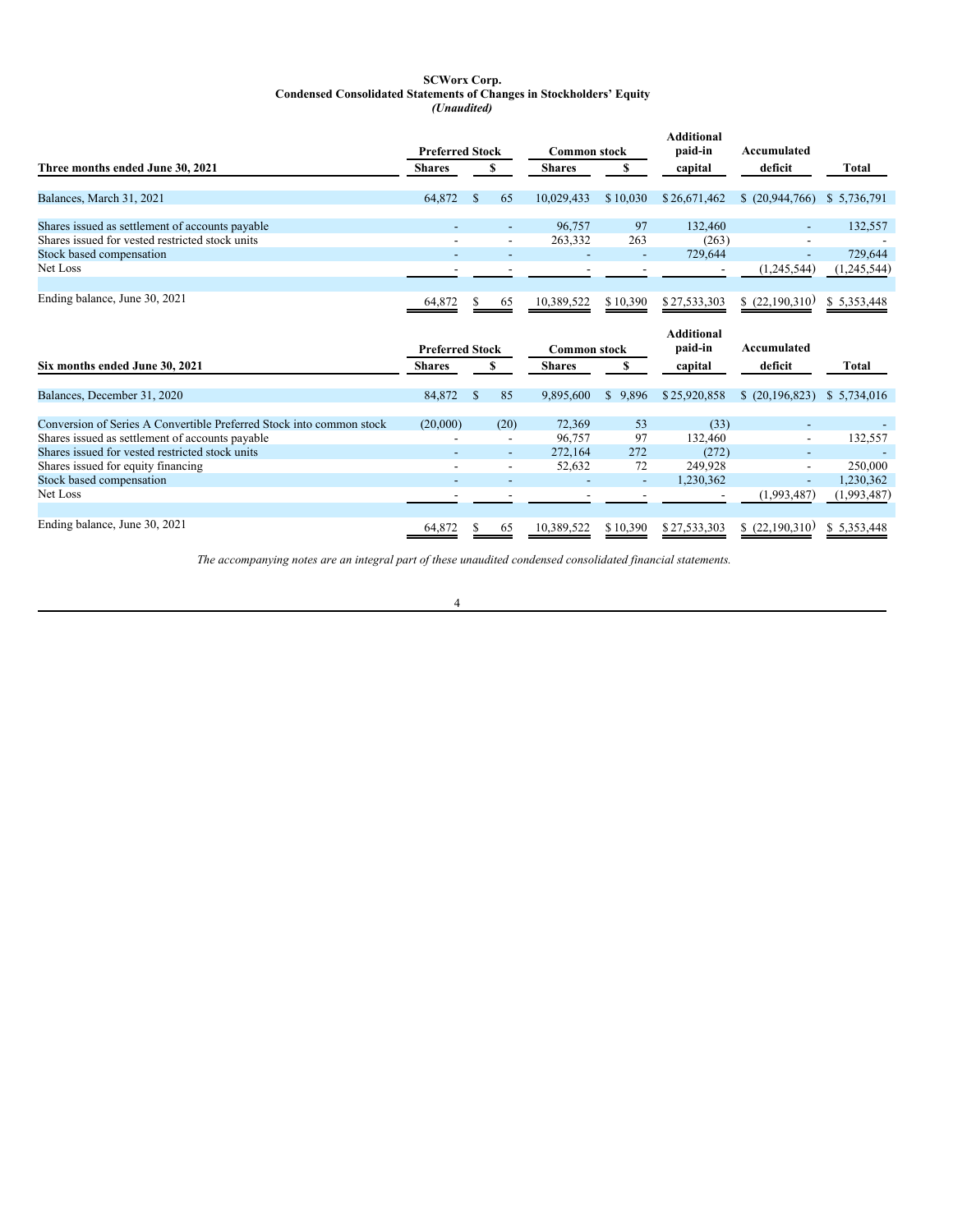## **SCWorx Corp. Condensed Consolidated Statements of Changes in Stockholders' Equity** *(Unaudited)*

|                                                                      | <b>Preferred Stock</b> |           |               | <b>Common stock</b> | <b>Additional</b><br>paid-in | Accumulated    |             |
|----------------------------------------------------------------------|------------------------|-----------|---------------|---------------------|------------------------------|----------------|-------------|
| Three months ended June 30, 2020                                     | <b>Shares</b>          | S         | <b>Shares</b> | S                   | capital                      | deficit        | Total       |
| Balances, March 31, 2020                                             | 511,067                | S<br>511  | 7,634,561     | \$7,636             | \$20,079,538                 | \$(13,944,124) | \$6,143,561 |
| Conversion of Series A Convertible Preferred Stock into common stock | (416, 195)             | (416)     | 1,095,251     | 1,095               | (679)                        |                |             |
| Shares issued as settlement of accounts payable                      |                        |           | 284,567       | 285                 | 1,757,905                    |                | 1,758,190   |
| Shares issued in cashless exercise of warrants                       |                        |           | 347,189       | 347                 | (347)                        |                |             |
| Shares issued in cashless exercise of options                        |                        |           | 57,534        | 57                  | (57)                         |                |             |
| Warrants exercised for cash                                          |                        |           | 7,000         | $7\phantom{.0}$     | 38,563                       |                | 38,570      |
| Shares issued to current and former employees and directors          |                        |           | 64,480        | 64                  | 1,988,883                    |                | 1,988,947   |
| Net loss                                                             |                        |           |               |                     |                              | (3,749,802)    | (3,749,802) |
| Ending balance, June 30, 2020                                        | 94,872                 | 95        | 9,490,582     | \$9,491             | \$23,863,806                 | (17,693,926)   | \$6,179,466 |
|                                                                      | <b>Preferred Stock</b> |           |               | <b>Common stock</b> | <b>Additional</b><br>paid-in | Accumulated    |             |
| Six months ended June 30, 2020                                       | <b>Shares</b>          | \$        | <b>Shares</b> | S                   | capital                      | deficit        | Total       |
| Balances, December 31, 2019                                          | 578,567                | 579<br>\$ | 7,390,261     | \$7,391             | \$19,712,115                 | \$(12,794,473) | \$6,925,612 |
|                                                                      |                        |           |               |                     |                              |                |             |
| Conversion of Series A Convertible Preferred Stock into common stock | (483, 695)             | (484)     | 1,272,884     | 1,273               | (789)                        |                |             |
| Shares issued as settlement of accounts payable                      |                        |           | 284,567       | 285                 | 1,757,905                    |                | 1,758,190   |
| Shares issued in cashless exercise of warrants                       |                        |           | 347,189       | 347                 | (347)                        |                |             |
| Shares issued in cashless exercise of options                        |                        |           | 57,534        | 57                  | (57)                         |                |             |
| Warrants exercised for cash                                          |                        |           | 7,000         | $\overline{7}$      | 38,563                       |                | 38,570      |
| Shares issued to current and former employees and directors          |                        |           | 131,147       | 131                 | 2,356,416                    |                | 2,356,547   |
| Net loss                                                             |                        |           |               |                     |                              | (4,899,453)    | (4,899,453) |

*The accompanying notes are an integral part of these unaudited condensed consolidated financial statements.*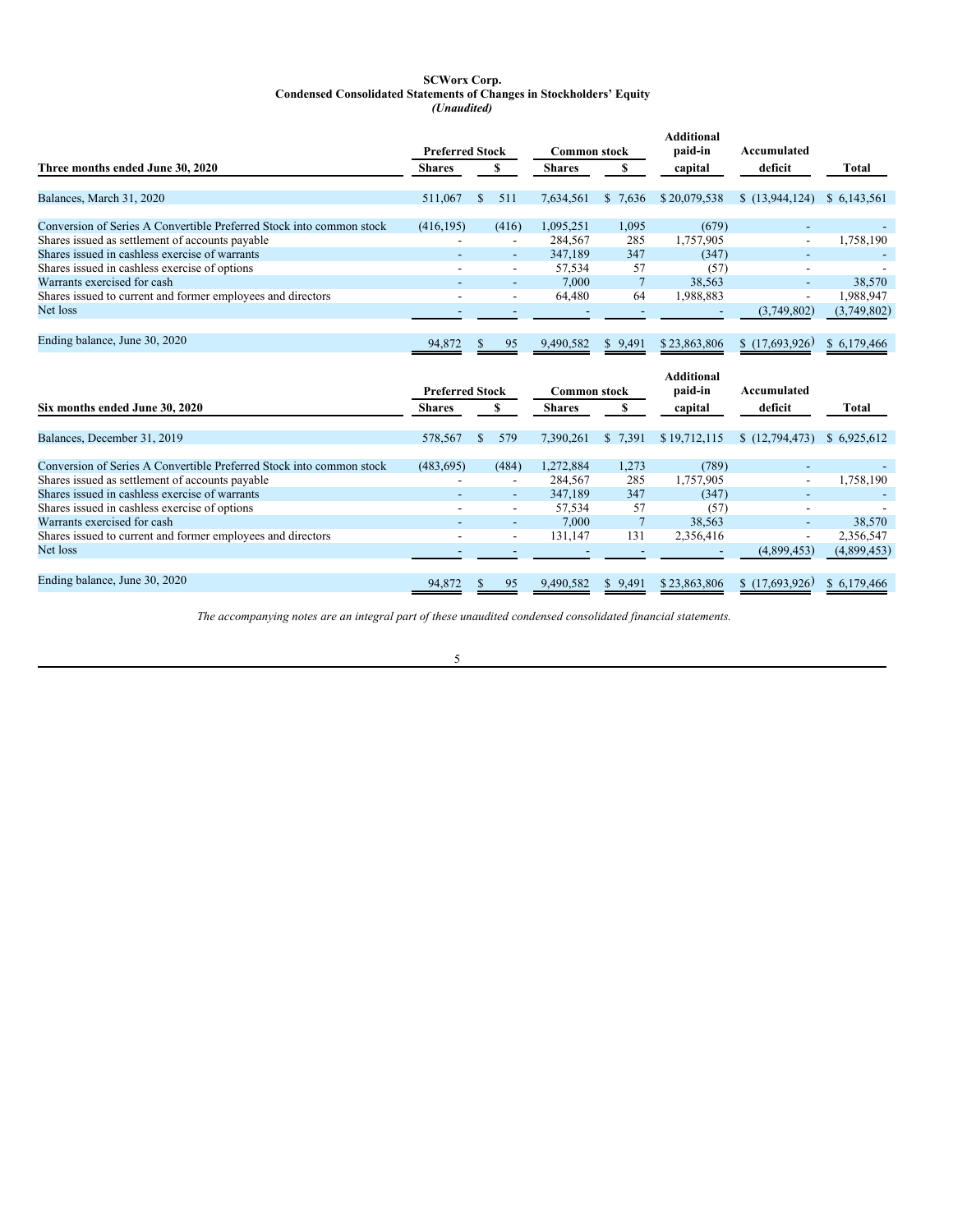### **SCWorx Corp. Condensed Consolidated Statements of Cash Flows** *(Unaudited)*

|                                                                             | For the six months ended<br><b>June 30,</b> |                   |
|-----------------------------------------------------------------------------|---------------------------------------------|-------------------|
|                                                                             | 2021                                        | 2020              |
| Cash flows from operating activities:                                       |                                             |                   |
| Net loss                                                                    | (1,993,487)                                 | \$ (4,899,453)    |
|                                                                             |                                             |                   |
| Adjustments to reconcile net loss to net cash used in operating activities: |                                             |                   |
| Depreciation                                                                | 72,548                                      | 19,516            |
| Amortization of intangibles<br>Change in inventory value                    | 161,440                                     | 18,971            |
| Stock-based compensation                                                    | 1,230,362                                   | 2,356,547         |
| Loss on settlement of accounts payable                                      | $\blacksquare$                              | 885,773           |
| Bad debt expense                                                            | 104,501                                     |                   |
| Changes in operating assets and liabilities:                                |                                             |                   |
| Accounts receivable                                                         | 123,451                                     | 63,554            |
| Prepaid expenses and other assets                                           | (41, 491)                                   | (655, 346)        |
| Inventory                                                                   | 475,000                                     | (109, 244)        |
| Other long-term assets<br>Accounts payable and accrued liabilities          | (374, 774)                                  | 17,561<br>530,501 |
| Deferred revenue                                                            | (241,500)                                   | 770,625           |
| Net cash used in operating activities                                       | (483,950)                                   | (1,000,995)       |
|                                                                             |                                             |                   |
| Cash flows from investing activities:                                       |                                             |                   |
| Cash flows from financing activities:                                       |                                             |                   |
| Proceeds from notes payable                                                 | 139,595                                     | 293,972           |
| Proceeds from equity financing                                              |                                             | 515,000           |
| Proceeds from exercise of warrants                                          |                                             | 38,570            |
| Net cash provided by financing activities                                   | 139,595                                     | 847,542           |
| Net (decrease) increase in cash                                             | (344, 355)                                  | (153, 453)        |
| Cash, beginning of period                                                   | 376,425                                     | 487,953           |
|                                                                             |                                             |                   |
| Cash, end of period                                                         | 32,070                                      | \$<br>334,500     |
|                                                                             |                                             |                   |
| Supplemental disclosures of cash flow information:                          |                                             |                   |
| Cash paid for interest                                                      |                                             |                   |
| Cash paid for income taxes                                                  |                                             |                   |
| Non-cash investing and financing activities:                                |                                             |                   |
| Shares issued for equity financing                                          | S<br>250,000                                |                   |
| Shares issued for vested restricted stock units                             | 272<br>S                                    | S                 |
| Shares issued to a current and former employee                              | S                                           | 2,356,547<br>\$   |
| Cashless exercise of warrant                                                |                                             | \$                |
| Cashless exercise of options                                                | \$                                          | 347               |
|                                                                             | S<br>$\overline{a}$                         | 57<br>S           |
| Settlement of accounts payable with issuance of common stock                | \$                                          | \$<br>1,758,190   |
| Shareholder advances for purchase of inventory                              | \$                                          | \$<br>475,000     |

*The accompanying notes are an integral part of these unaudited condensed consolidated financial statements.*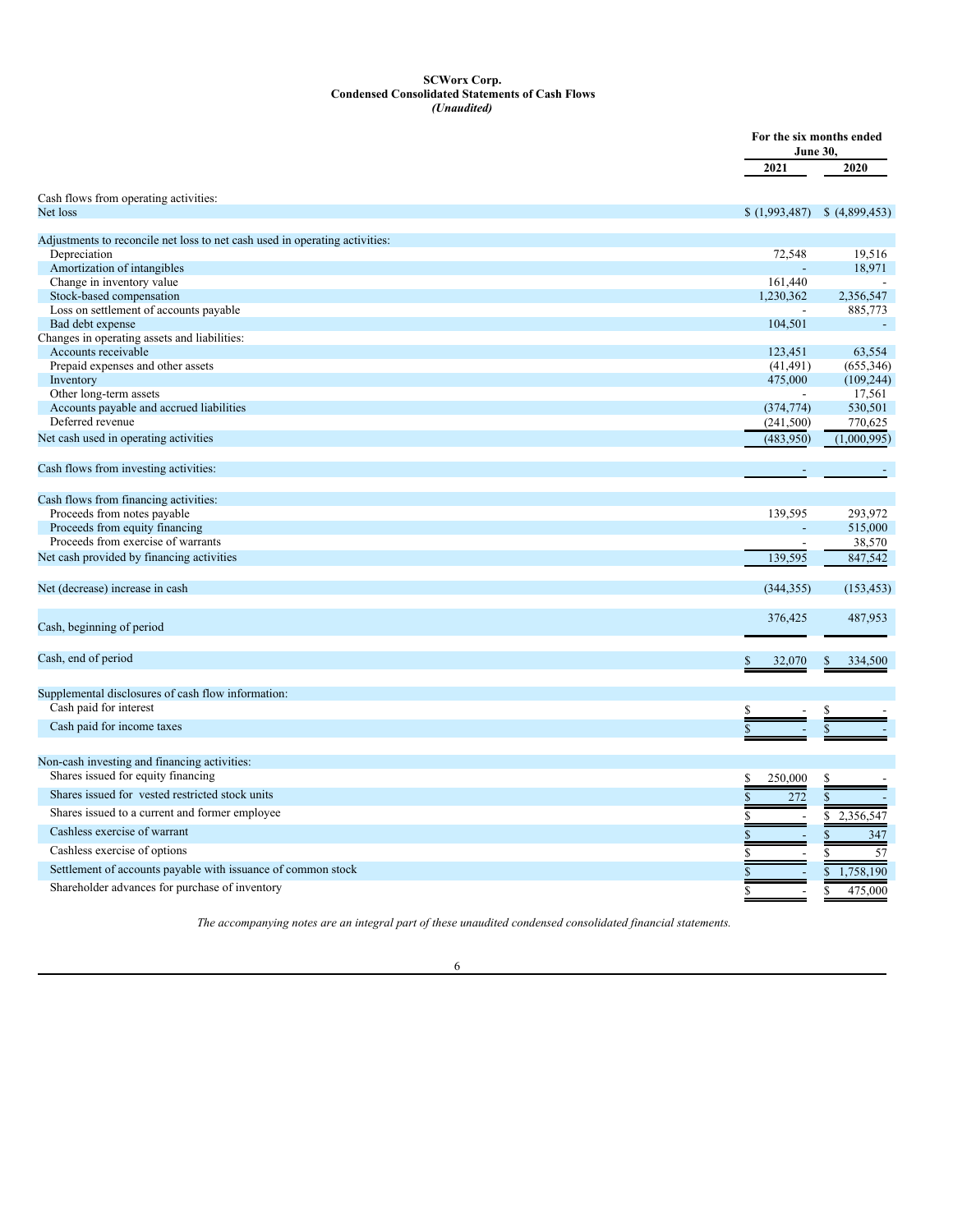#### **SCWorx Corp. Notes to Condensed Consolidated Financial Statements** *(Unaudited)*

# **Note 1. Description of Business**

## *Nature of Business*

SCWorx, LLC (n/k/a SCW FL Corp.) ("SCW LLC") was a privately held limited liability company which was organized in Florida on November 17, 2016. On December 31, 2017, SCW LLC acquired Primrose Solutions, LLC ("Primrose"), a Delaware limited liability company, which became its wholly-owned subsidiary and focused on developing functionality for the software now used and sold by SCWorx Corp. (the "Company" or "SCWorx"). The majority interest holders of Primrose were interest holders of SCW LLC and based upon Staff Accounting Bulletin Topic 5G, the technology acquired has been accounted for at predecessor cost of \$0. To facilitate the planned acquisition by Alliance MMA, Inc., a Delaware corporation ("Alliance"), on June 27, 2018, SCW LLC merged with and into a newly-formed entity, SCWorx Acquisition Corp., a Delaware corporation ("SCW Acquisition"), with SCW Acquisition being the surviving entity. Subsequently, on August 17, 2018, SCW Acquisition changed its name to SCWorx Corp. On November 30, 2018, the Company and certain of its stockholders agreed to cancel 6,510 shares of common stock. In June 2018, the Company began to collect subscriptions for common stock. From June to November 2018, the Company collected \$1,250,000 in subscriptions and issued 3,125 shares of common stock to new third-party investors. In addition, on February 1, 2019, (i) SCWorx Corp. (f/k/a SCWorx Acquisition Corp.) changed its name to SCW FL Corp. (to allow Alliance to change its name to SCWorx Corp.) and (ii) Alliance acquired SCWorx Corp. (n/k/a SCW FL Corp.) in a stock-for-stock exchange transaction and changed Alliance's name to SCWorx Corp., which is the Company's current name, with SCW FL Corp. becoming the Company's subsidiary. On March 16, 2020, in response to the COVID-19 pandemic, SCWorx established a wholly-owned subsidiary, Direct-Worx, LLC.

## *Operations of the Business*

SCWorx is a provider of data content and services related to the repair, normalization and interoperability of information for healthcare providers and big data analytics for the healthcare industry.

SCWorx has developed and markets health information technology solutions and associated services that improve healthcare processes and information flow within hospitals. SCWorx's software platform enables healthcare providers to simplify, repair, and organize its data ("data normalization"), allows the data to be utilized across multiple internal software applications ("interoperability") and provides the basis for sophisticated data analytics ("big data"). SCWorx's solutions are designed to improve the flow of information quickly and accurately between the existing supply chain, electronic medical records, clinical systems, and patient billing functions. The software is designed to achieve multiple operational benefits such as supply chain cost reductions, decreased accounts receivables aging, accelerated and more accurate billing, contract optimization, increased supply chain management and cost visibility, synchronous Charge Description Master ("CDM") and control of vendor rebates and contract administration fees.

SCWorx empowers healthcare providers to maintain comprehensive access and visibility to an advanced business intelligence that enables better decision-making and reductions in product costs and utilization, ultimately leading to accelerated and accurate patient billing. SCWorx's software modules perform separate functions as follows:

- virtualized Item Master File repair, expansion and automation;
- CDM management;
- contract management;
- request for proposal automation;
- rebate management:
- big data analytics modeling; and

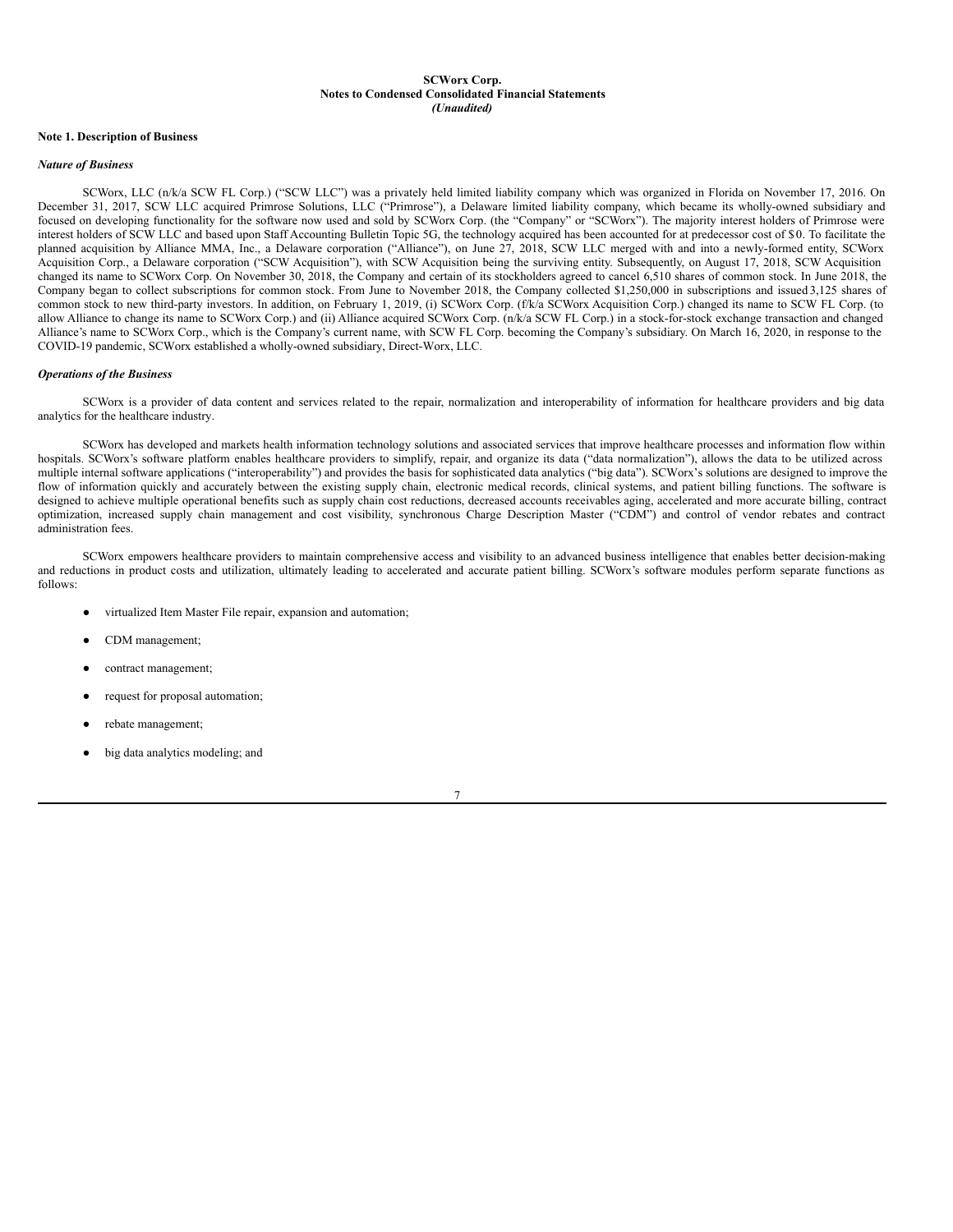● data integration and warehousing.

SCWorx continues to provide transformational data-driven solutions to some of the finest, most well-respected healthcare providers in the United States. Clients are geographically dispersed throughout the country. The Company's focus is to assist healthcare providers with issues they have pertaining to data interoperability. SCWorx provides these solutions through a combination of direct sales and relationships with strategic partners.

SCWorx's software solutions are delivered to clients within a fixed term period, typically a three-to-five-year contracted term, where such software is hosted in SCWorx data centers (Amazon Web Service's "AWS" or RackSpace) and accessed by the client through a secure connection in a software as a service ("SaaS") delivery method.

SCWorx currently sells its solutions and services in the United States to hospitals and health systems through its direct sales force and its distribution and reseller partnerships.

SCWorx, as part of the acquisition of Alliance MMA, acquired an online event ticketing platform focused on serving regional MMA ("mixed martial arts") promotions.

## **Impact of the COVID-19 Pandemic**

The Company's operations and business have experienced disruption due to the unprecedented conditions surrounding the COVID-19 pandemic which spread throughout the United States and the world. The New York and New Jersey area, where the Company is headquartered, was at one of the early epicenters of the coronavirus outbreak in the United States. The outbreak adversely impacted new customer acquisition. The Company has followed the recommendations of local health authorities to minimize exposure risk for its team members since the outbreak.

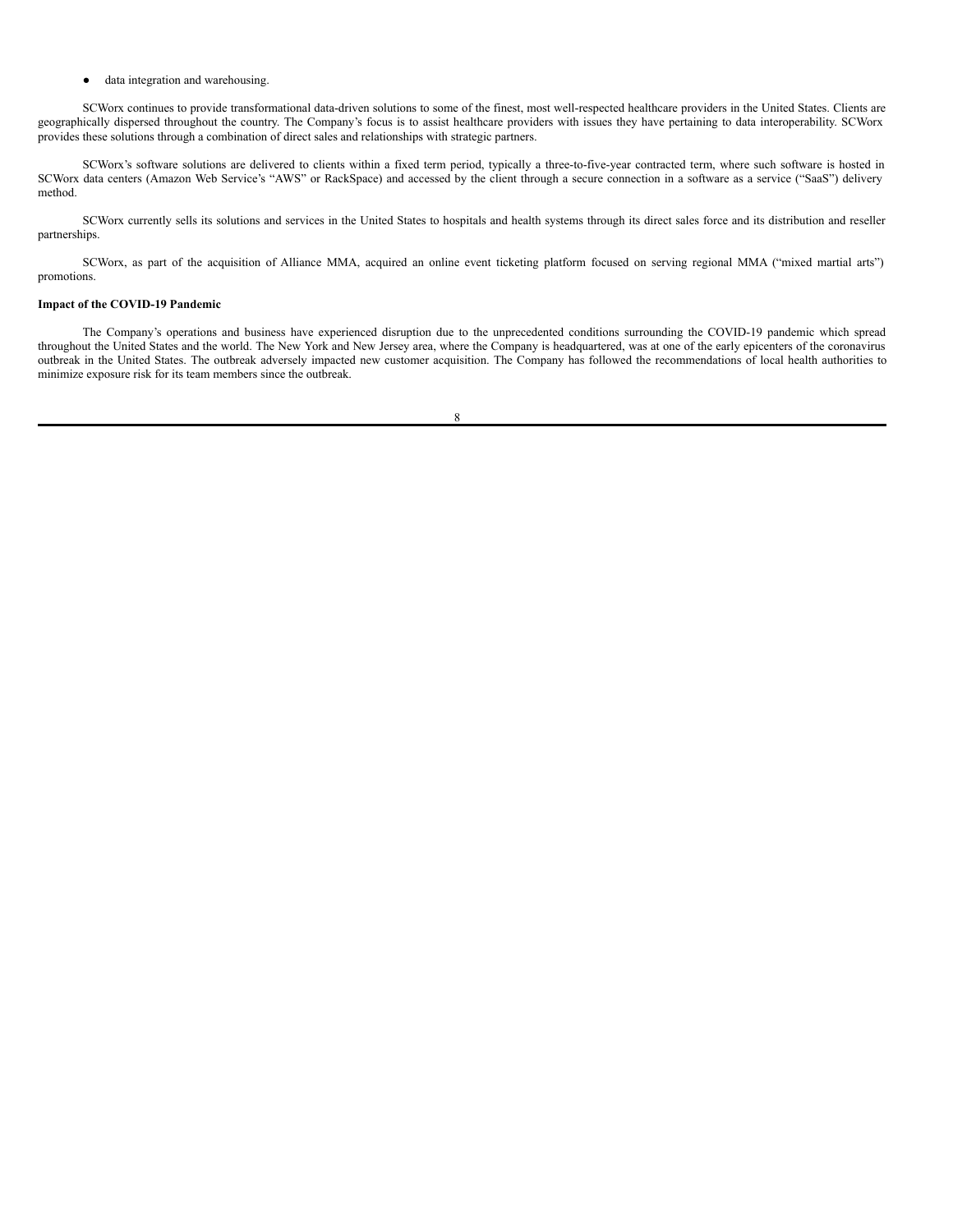In addition, the Company's customers (hospitals) also experienced extraordinary disruptions to their businesses and supply chains, while experiencing unprecedented demand for health care services related to COVID-19. As a result of these extraordinary disruptions to the Company's customers' business, the Company's customers were focused on meeting the nation's health care needs in response to the COVID-19 pandemic. As a result, the Company believes that its customers were not able to focus resources on expanding the utilization of the Company's services, which has adversely impacted the Company's growth prospects, at least until the adverse effects of the pandemic subside. In addition, the financial impact of COVID-19 on the Company's hospital customers could cause the hospitals to delay payments due to the Company for services, which could negatively impact the Company's cash flows.

The Company sought to mitigate these impacts to revenue through the sale of personal protective equipment ("PPE") and COVID-19 rapid test kits to the health care industry, including many of the Company's hospital customers. On March 16, 2020, in response to the COVID-19 pandemic, SCWorx established a wholly-owned subsidiary, Direct-Worx, LLC to endeavor to source and provide critical, difficult-to-find items for the healthcare industry. Items had become difficult to source due to unexpected disruptions within the supply chain, such as the COVID-19 pandemic. The products the Company sought to source included:

- Test Kits the Company currently has no contracted supply of Rapid Test Kits.
- PPE Personal Protective Equipment (PPE) includes items such as masks, gloves, gowns, shields, etc. Currently the Company has no contracted supply of PPE.

Regarding PPE and Test Kits, the Company's Board of Directors has recently determined to limit the Company's role to acting as an intermediary between buyers and sellers with commission based compensation. We are endeavoring to sell our existing inventory of PPE products primarily through use of our internal and external sales personnel.

The sale of PPE and rapid test kits for COVID-19 represented a new business for the Company and is subject to the myriad risks associated with any new venture. The Company encountered great difficulty in attempting to secure reliable sources of supply for both COVID-19 Rapid Test Kits and PPE. The Company currently has no contracted supply of Rapid Test Kits or PPE. Since the inception of this business, the Company completed only minimal sales of COVID-19 rapid test kits and PPE. In addition, changes in market conditions and FDA processes governing the sale of COVID-19 serology tests could have the effect of rendering the COVID-19 serology tests held by the Company not saleable in the United States, which could have a material adverse effect on the Company's financial condition and results of operations. There can be no assurance that the Company will be able to generate any significant revenue from the sale of PPE products or rapid test kits, and as of the date of this report, the Company has not generated any material revenue from the sale of PPE or rapid test kits.

The Company is no longer actively seeking to procure and sell Test Kits or PPE. Instead, the Company is focused on selling its current inventory of PPE and Test Kits. The Company may receive commissions for acting as an intermediary with respect to the sale of PPE and/or Test Kits. However, there is no assurance the Company will realize any material revenue from these activities.

# **Note 2. Liquidity and Going Concern**

The accompanying unaudited condensed consolidated financial statements have been prepared in accordance with U.S. generally accepted accounting principles ("U.S. GAAP"), which contemplates continuation of the Company as a going concern and the realization of assets and satisfaction of liabilities in the normal course of business. The unaudited condensed consolidated financial statements do not include any adjustments that might become necessary should the Company be unable to continue as a going concern.

The Company's primary need for liquidity is to fund negative operating cash flows, the working capital needs of the business and general corporate purposes. The Company has historically incurred losses and has relied on borrowings and equity capital to fund the operations and growth of the business. The Company has suffered recurring losses from operations and incurred net losses of \$1,245,544 and \$1,993,487 for the three and six months ended June 30, 2021, respectively. As of June 30, 2021, the Company had cash of \$32,070, a working capital deficit of \$2,583,060, and an accumulated deficit of \$22,190,310. The Company has not yet achieved profitability and expects to continue to incur negative operating cash flows unless and until it is able to raise sufficient capital and fully implement its business plan. The Company expects that its operating expenses will continue to increase and, as a result, the Company will eventually need to generate significant increases in product revenues to achieve profitability. These conditions indicate that there is substantial doubt about the Company's ability to continue as a going concern within one year after the condensed consolidated financial statements issuance date.

The Company has begun implementing various alternatives, including reducing operating expenses, seeking to secure additional financing through debt or equity securities to fund future business activities. There can be no assurance that the Company will be able to generate the level of operating revenues in its business plan, or that additional sources of financing will be available on acceptable terms, if at all. If no additional sources of financing are available, there will be a material adverse effect on the Company's financial condition and operating results. The condensed consolidated financial statements do not include any adjustments that might result from the outcome of this uncertainty.

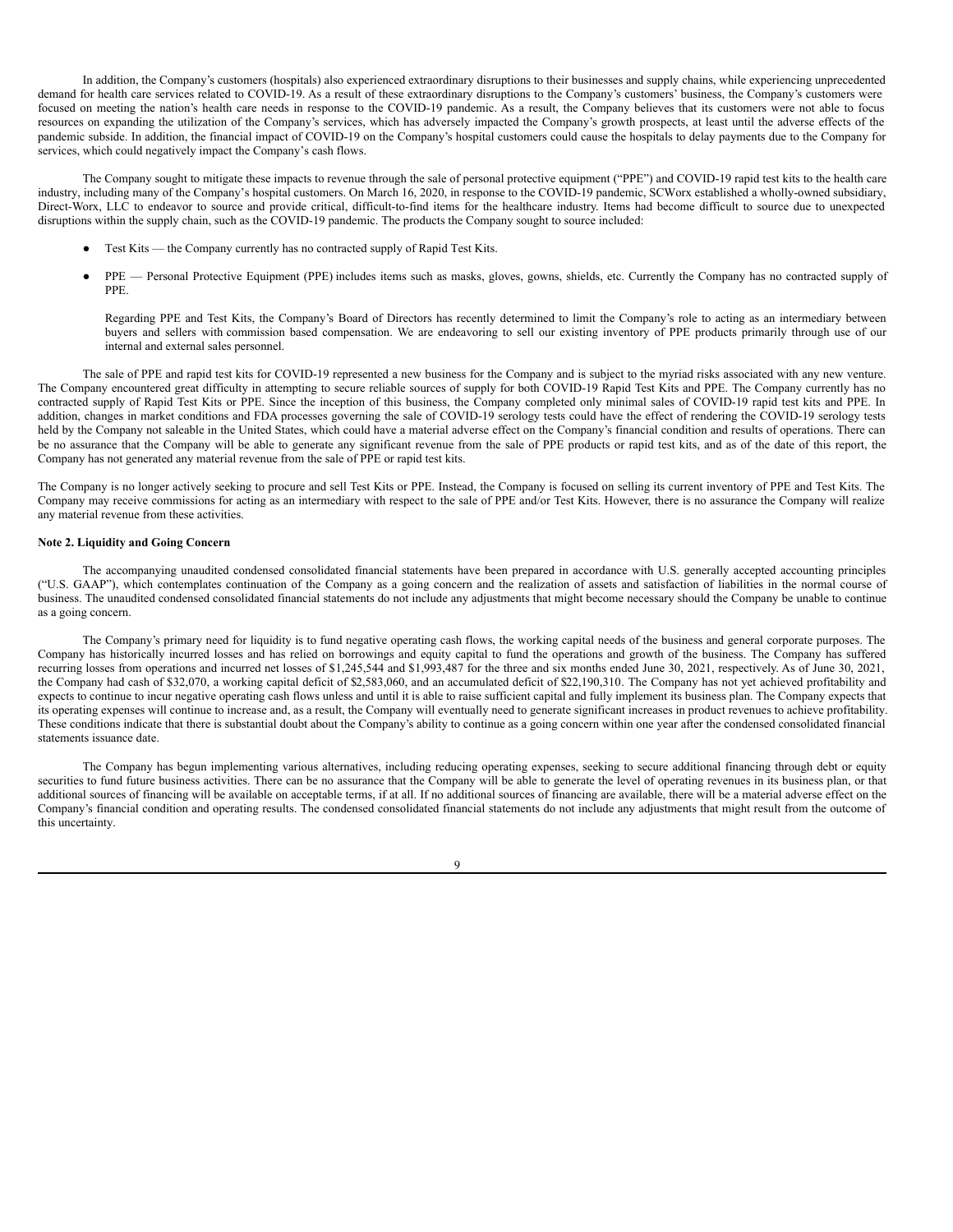#### **Note 3. Summary of Significant Accounting Policies**

### *Basis of Presentation and Principles of Consolidation*

The accompanying unaudited condensed consolidated financial statements have been prepared in accordance with U.S. GAAP and the rules and regulations of the U.S. Securities and Exchange Commission ("SEC"). The accompanying unaudited condensed consolidated financial statements include the accounts of SCWorx and its wholly-owned subsidiaries. All material intercompany balances and transactions have been eliminated in consolidation.

These interim unaudited condensed consolidated financial statements have been prepared in accordance with U.S. GAAP for interim financial information. They do not include all of the information and footnotes required by U.S. GAAP for complete consolidated financial statements. Therefore, these unaudited condensed consolidated financial statements should be read in conjunction with the Company's audited financial statements and notes thereto contained in its report on Form 10-K for the year ended December 31, 2020 filed with the SEC on May 19, 2021.

The unaudited condensed consolidated financial statements included herein are unaudited; however, they contain all normal recurring accruals and adjustments that, in the opinion of management, are necessary to present fairly the Company's financial position at June 30, 2021, the results of its operations for the three and six months ended June 30, 2021, and cash flows for the six months ended June 30, 2021. The results of operations for the three and six months ended June 30, 2021 are not necessarily indicative of the results to be expected for future quarters or the full year.

## *Cash*

Cash is maintained with various financial institutions. Financial instruments that potentially subject the Company to concentrations of credit risk consist principally of cash deposits. Accounts at each institution are insured by the Federal Deposit Insurance Corporation ("FDIC") up to \$250,000. There were no amounts in excess of the FDIC insured limit as of June 30, 2021 and amounts in excess of the FDIC insured limit of \$113,361 as of December 31, 2020.

#### *Fair Value of Financial Instruments*

Management applies fair value accounting for significant financial assets and liabilities and non-financial assets and liabilities that are recognized or disclosed at fair value in the consolidated financial statements on a recurring basis. Management defines fair value as the price that would be received from selling an asset or paid to transfer a liability in an orderly transaction between market participants at the measurement date. When determining the fair value measurements for assets and liabilities, which are required to be recorded at fair value, management considers the principal or most advantageous market in which the Company would transact and the market-based risk measurements or assumptions that market participants would use in pricing the asset or liability, such as risks inherent in valuation techniques, transfer restrictions and credit risk. Fair value is estimated by applying the following hierarchy, which prioritizes the inputs used to measure fair value into three levels and bases the categorization within the hierarchy upon the lowest level of input that is available and significant to the fair value measurement: Level 1 - Quoted prices in active markets for identical assets or liabilities. Level 2 - Observable inputs other than quoted prices in active markets for identical assets and liabilities, quoted prices for identical or similar assets or liabilities in inactive markets, or other inputs that are observable or can be corroborated by observable market data for substantially the full term of the assets or liabilities. Level 3 - Inputs that are generally unobservable and typically reflect management's estimate of assumptions that market participants would use in pricing the asset or liability.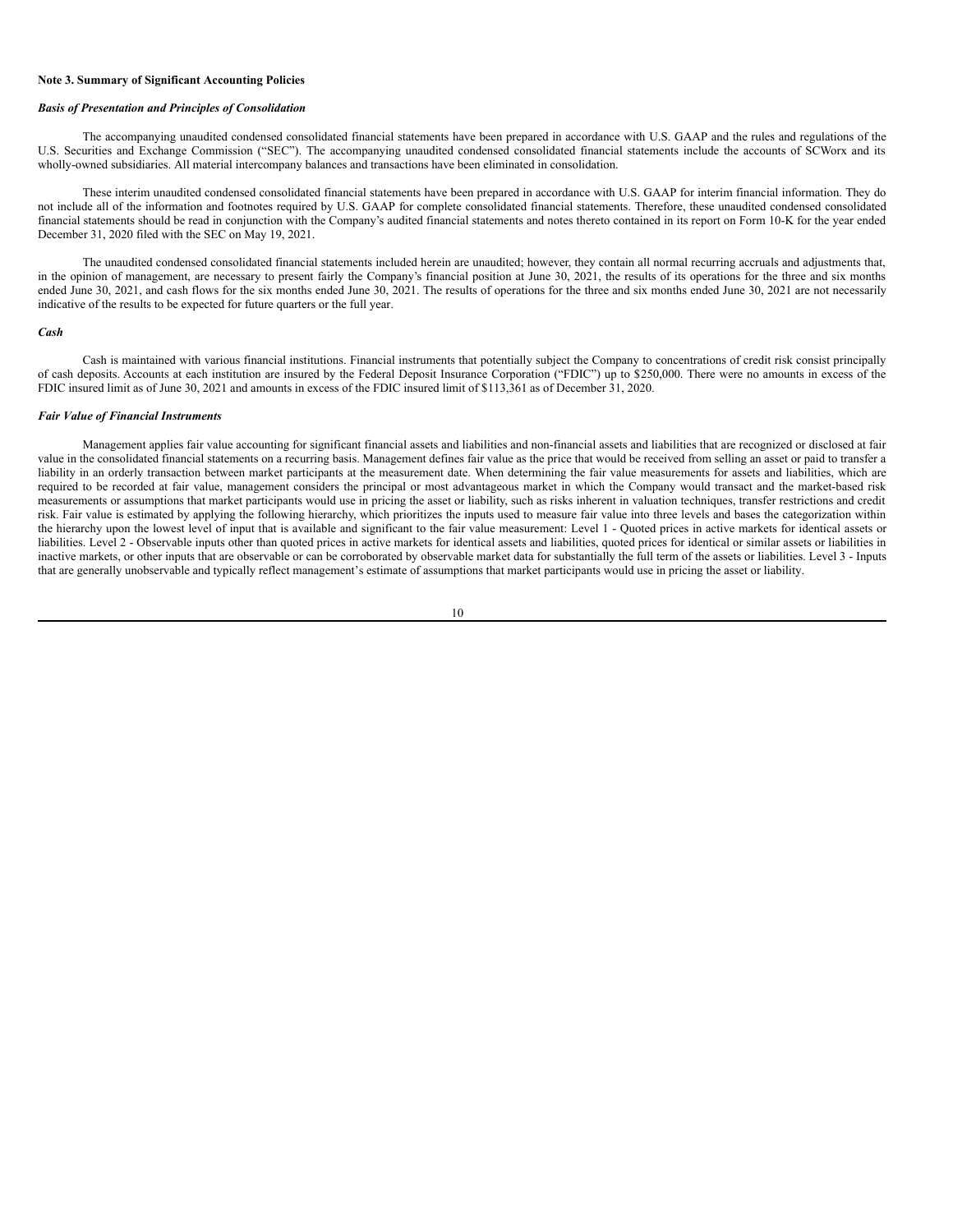#### *Concentration of Credit and Other Risks*

Financial instruments that potentially subject the Company to significant concentrations of credit risk consist principally of cash, accounts receivable and warrants. The Company believes that any concentration of credit risk in its accounts receivable is substantially mitigated by the Company's evaluation process, relatively short collection terms and the high level of credit worthiness of its customers. The Company performs ongoing internal credit evaluations of its customers' financial condition, obtains deposits and limits the amount of credit extended when deemed necessary but generally requires no collateral.

For the quarter ended June 30, 2021, the Company had one customer representing30% of aggregate revenues. For the quarter ended June 30, 2020, the Company had one customer representing 26% of aggregate revenues. At June 30, 2021, the Company had one customer representing 40%, of aggregate accounts receivable and one customer representing 14% of aggregate accounts receivable. At June 30, 2020, the Company had four customers representing 15%, 13%, 13% and 11% of aggregate accounts receivable.

## *Allowance for Doubtful Accounts*

The Company continually monitors customer payments and maintains a reserve for estimated losses resulting from its customers' inability to make required payments. In determining the reserve, the Company evaluates the collectability of its accounts receivable based upon a variety of factors. In cases where the Company becomes aware of circumstances that may impair a specific customer's ability to meet its financial obligations, the Company records a specific allowance against amounts due. For all other customers, the Company recognizes allowances for doubtful accounts based on its historical write-off experience in conjunction with the length of time the receivables are past due, customer creditworthiness, geographic risk and the current business environment. Actual future losses from uncollectible accounts may differ from the Company's estimates. The Company's allowance for doubtful accounts as of June 30, 2021 and December 31, 2020 was \$284,068 and \$183,277, respectively.

## *Inventory*

The inventory balance at June 30, 2021 is related to the Company's Direct-Worx, LLC subsidiary and consisted of approximately87,000 gowns. These items are carried on the unaudited condensed consolidated balance sheet at the lower of cost or market.

Inventory is valued at the lower of cost or market value. When market value is determined to be less than cost, the Company records an allowance. As of June 30, 2021 and December 31, 2020, the Company had allowances of \$161,440 and \$0, respectively.

## *Business Combinations*

The Company includes the results of operations of a business it acquires in its consolidated results as of the date of acquisition. The Company allocates the fair value of the purchase consideration of its acquisition to the tangible assets, liabilities and intangible assets acquired, based on their estimated fair values. The excess of the fair value of purchase consideration over the fair values of these identifiable assets and liabilities is recorded as goodwill. The primary items that generate goodwill include the value of the synergies between the acquired businesses and the Company. Intangible assets are amortized over their estimated useful lives. The fair value of contingent consideration (earn out) associated with acquisitions is remeasured each reporting period and adjusted accordingly. Acquisition and integration related costs are recognized separately from the business combination and are expensed as incurred.

#### *Goodwill and Purchased Identified Intangible Assets*

### *Goodwill*

Goodwill is recorded as the difference, if any, between the aggregate consideration paid for an acquisition and the fair value of the net tangible and identified intangible assets acquired under a business combination. Goodwill also includes acquired assembled workforce, which does not qualify as an identifiable intangible asset. The Company reviews impairment of goodwill annually in the fourth quarter, or more frequently if events or circumstances indicate that the goodwill might be impaired. The Company first assesses qualitative factors to determine whether it is necessary to perform the quantitative goodwill impairment test. If, after assessing the totality of events or circumstances, the Company determines that it is not more likely than not that the fair value of a reporting unit is less than its carrying amount, then the quantitative goodwill impairment test is unnecessary.

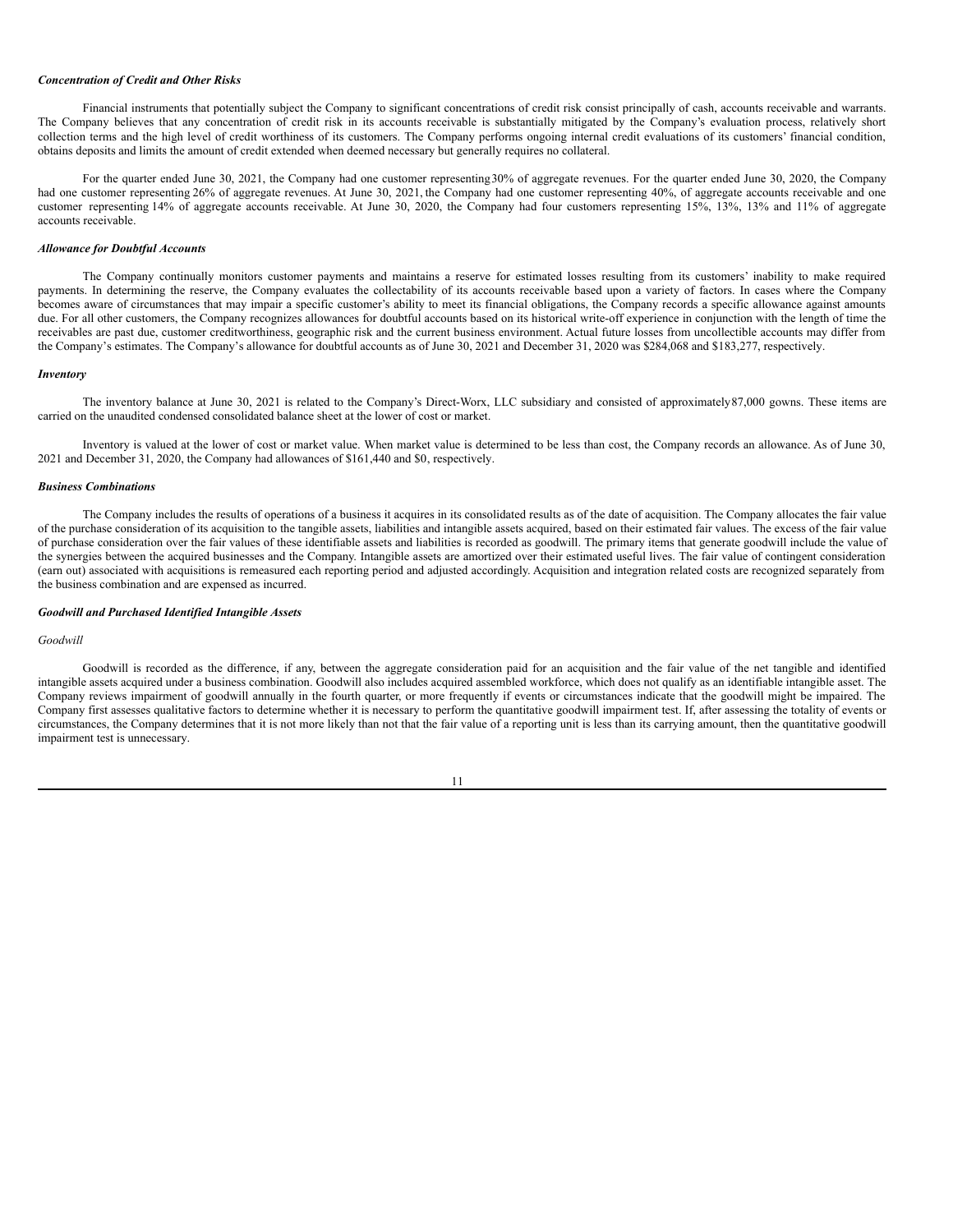#### *Property and Equipment*

Property and equipment are recorded at cost, less accumulated depreciation. Depreciation is calculated using the straight-line method over the related assets' estimated useful lives. Equipment, furniture and fixtures are being amortized over a period of three years.

Expenditures that materially increase asset life are capitalized, while ordinary maintenance and repairs are expensed as incurred.

Depreciation expense for the three months ended June 30, 2021 and 2020 was \$1,865 and \$17,257, respectively. Depreciation expense for the six months ended June 30, 2021 and 2020 was \$72,548 and \$19,516, respectively.

## *Revenue Recognition*

The Company recognizes revenue in accordance with Topic 606 to depict the transfer of promised goods or services in an amount that reflects the consideration to which an entity expects to be entitled in exchange for those goods or services. To determine revenue recognition for arrangements within the scope of Topic 606 the Company performs the following steps:

- $\bullet$  Step 1: Identify the contract(s) with a customer
- Step 2: Identify the performance obligations in the contract
- Step 3: Determine the transaction price
- Step 4: Allocate the transaction price to the performance obligations in the contract
- Step 5: Recognize revenue when (or as) the entity satisfies a performance obligation

The Company follows the accounting revenue guidance under Topic 606 to determine whether contracts contain more than one performance obligation. Performance obligations are the unit of accounting for revenue recognition and generally represent the distinct goods or services that are promised to the customer.

The Company has identified the following performance obligations in its SaaS contracts with customers:

- 1) Data Normalization: which includes data preparation, product and vendor mapping, product categorization, data enrichment and other data related services,
- 2) Software-as-a-service ("SaaS"): which is generated from clients' access of and usage of the Company's hosted software solutions on a subscription basis for a specified contract term, which is usually annually. In SaaS arrangements, the client cannot take possession of the software during the term of the contract and generally has the right to access and use the software and receive any software upgrades published during the subscription period,
- 3) Maintenance: which includes ongoing data cleansing and normalization, content enrichment, and optimization,
- 4) Professional Services: mainly related to specific customer projects to manage and/or analyze data and review for cost reduction opportunities, and
- 5) PPE: which includes items such as masks, gloves, gowns, shields, etc.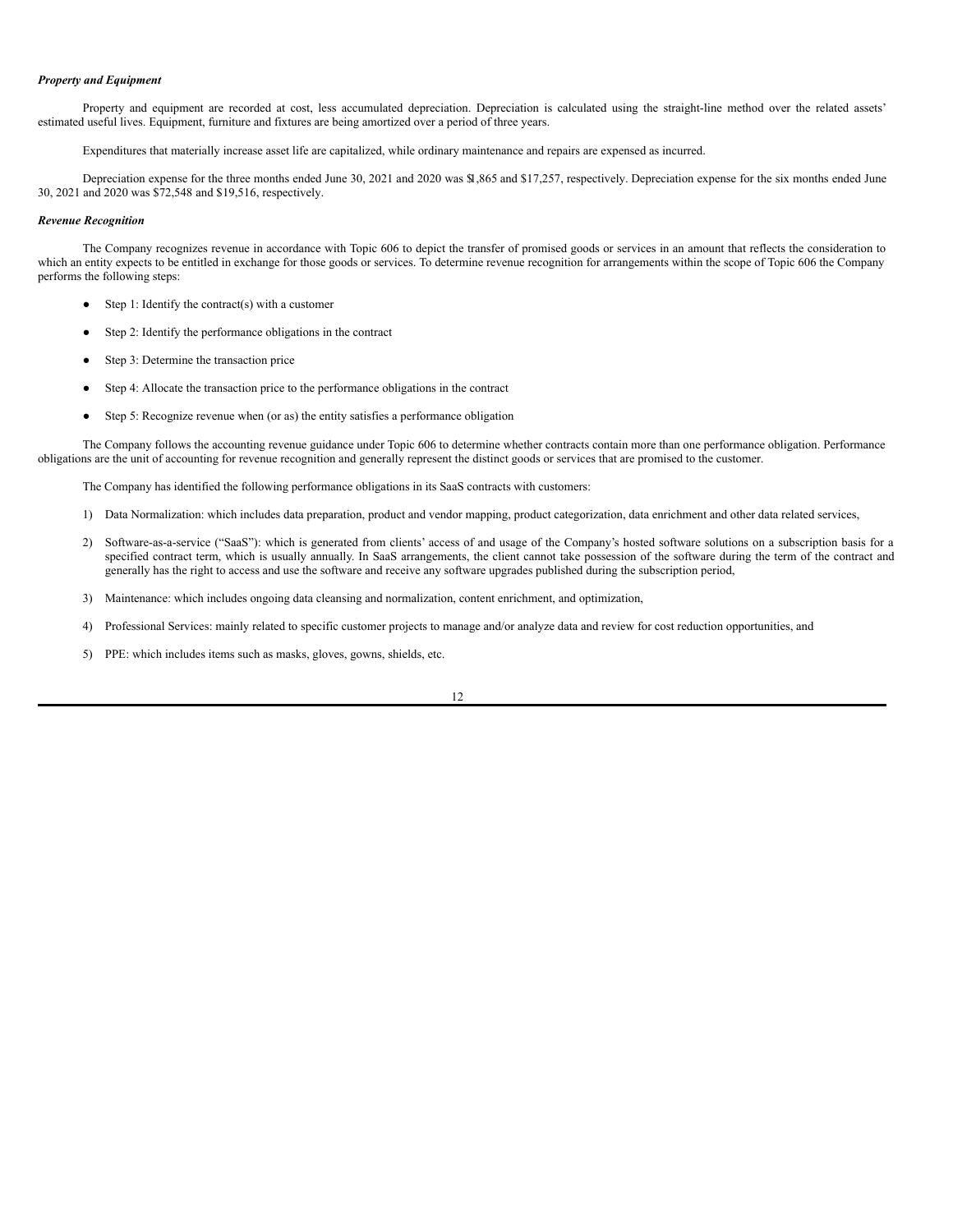A contract will typically include Data Normalization, SaaS and Maintenance, which are distinct performance obligations and are accounted for separately. The transaction price is allocated to each separate performance obligation on a relative stand-alone selling price basis. Significant judgement is required to determine the standalone selling price for each distinct performance obligation and is typically estimated based on observable transactions when these services are sold on a stand-alone basis. At contract inception, an assessment of the goods and services promised in the contracts with customers is performed and a performance obligation is identified for each distinct promise to transfer to the customer a good or service (or bundle of goods or services). To identify the performance obligations, the Company considers all the goods or services promised in the contract regardless of whether they are explicitly stated or are implied by customary business practices. Revenue is recognized when the performance obligation has been met. The Company considers control to have transferred upon delivery because the Company has a present right to payment at that time, the Company has transferred use of the good or service, and the customer is able to direct the use of, and obtain substantially all the remaining benefits from, the good or service.

The Company's SaaS and Maintenance contracts typically have termination for convenience without penalty clauses and accordingly, are generally accounted for as month-to-month agreements. If it is determined that the Company has not satisfied a performance obligation, revenue recognition will be deferred until the performance obligation is deemed to be satisfied.

Revenue recognition for the Company's performance obligations are as follows:

#### *Data Normalization and Professional Services*

The Company's Data Normalization and Professional Services are typically fixed fee. When these services are not combined with SaaS or Maintenance revenues as a single unit of accounting, these revenues are recognized as the services are rendered and when contractual milestones are achieved and accepted by the customer.

#### *SaaS and Maintenance*

SaaS and Maintenance revenues are recognized ratably over the contract terms beginning on the commencement date of each contract, which is the date on which the Company's service is made available to customers.

The Company does have some contracts that have payment terms that differ from the timing of revenue recognition, which requires the Company to assess whether the transaction price for those contracts includes a significant financing component. The Company has elected the practical expedient that permits an entity to not adjust for the effects of a significant financing component if it expects that at the contract inception, the period between when the entity transfers a promised good or service to a customer and when the customer pays for that good or service will be one year or less. The Company does not maintain contracts in which the period between when the entity transfers a promised good or service to a customer and when the customer pays for that good or service exceeds the one-year threshold.

The Company has one principal revenue stream, from the SaaS business, and believes it has presented all varying factors that affect the nature, timing and uncertainty of revenues and cash flows.

#### *PPE sales*

PPE revenues are recognized once the customer obtains physical possession of the product(s). Because the Company acts as an agent in arranging the relationship between the customer and the supplier, PPE revenues are presented net of related costs, including product procurement, warehouse and shipping fees, etc.

#### *Remaining Performance Obligations*

As of June 30, 2021 and December 31, 2020, the Company had \$921,333 and \$2,025,333, respectively, of remaining performance obligations recorded as deferred revenue. The Company expects to recognize the majority of sales relating to the current performance obligations during the following 12 month period.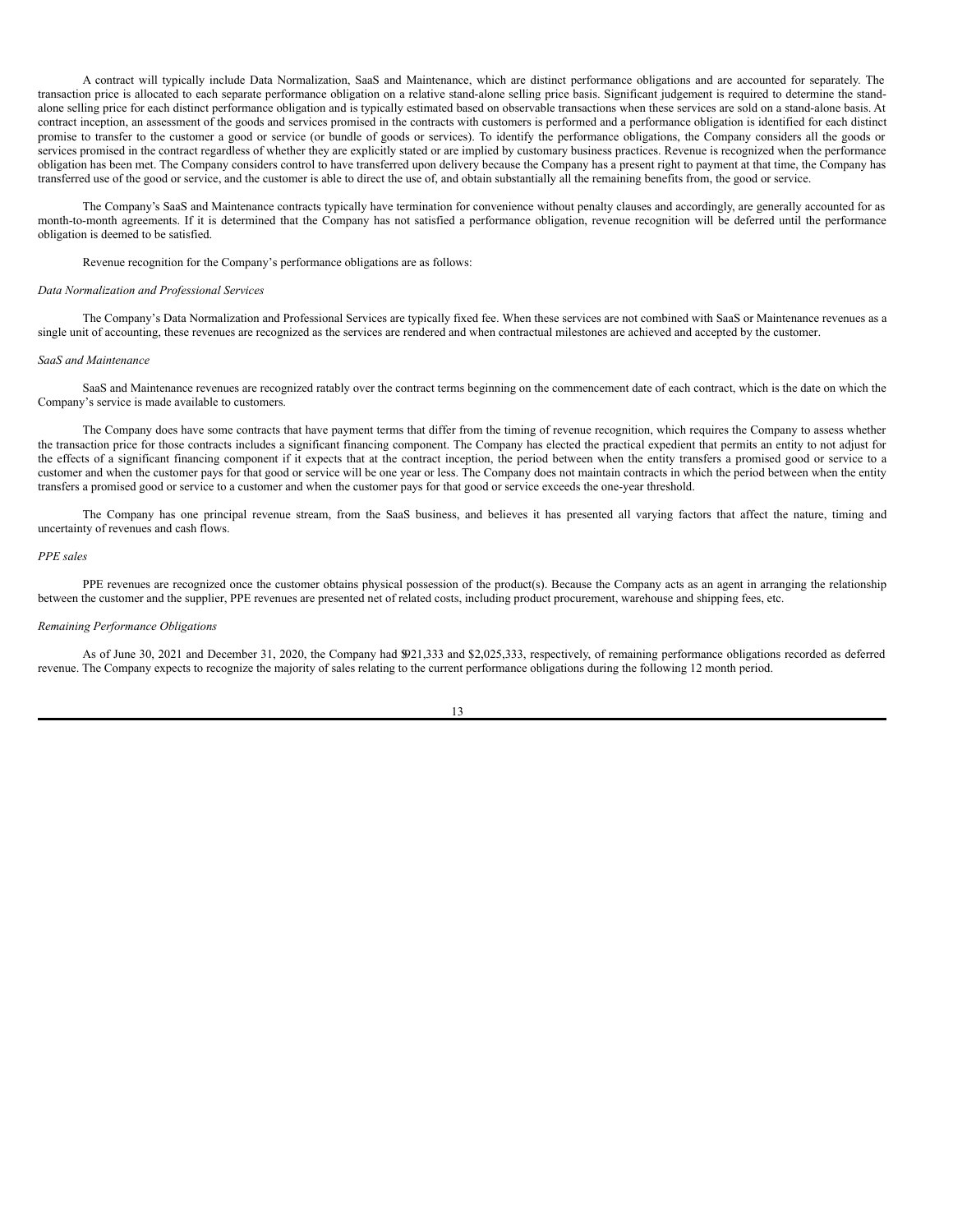# *Costs to Obtain and Fulfill a Contract*

Costs to fulfill a contract typically include costs related to satisfying performance obligations as well as general and administrative costs that are not explicitly chargeable to customer contracts. These expenses are recognized and expensed when incurred in accordance with ASC 340-40.

## *Cost of Revenues*

Cost of revenues primarily represent data center hosting costs, consulting services and maintenance of the Company's large data array that were incurred in delivering professional services and maintenance of the Company's large data array during the periods presented.

#### *Contract Balances*

Contract assets arise when the associated revenue was earned prior to the Company's unconditional right to receive a payment under a contract with a customer (unbilled revenue) and are derecognized when either it becomes a receivable or the cash is received. There were no contract assets as of June 30, 2021 and December 31, 2020.

Contract liabilities arise when customers remit contractual cash payments in advance of the Company satisfying its performance obligations under the contract and are derecognized when the revenue associated with the contract is recognized when the performance obligation is satisfied. Contract liabilities were \$921,333 and \$2,025,333 as of June 30, 2021 and December 31, 2020, respectively.

#### *Income Taxes*

The Company uses the asset and liability method of accounting for income taxes in accordance with Accounting Standard Codification ("ASC") Topic 740, "Income Taxes." Under this method, income tax expense is recognized for the amount of: (i) taxes payable or refundable for the current year and (ii) deferred tax consequences of temporary differences resulting from matters that have been recognized in an entity's financial statements or tax returns. Deferred tax assets and liabilities are measured using enacted tax rates expected to apply to taxable income in the years in which those temporary differences are expected to be recovered or settled. The effect on deferred tax assets and liabilities of a change in tax rates is recognized in the results of operations in the period that includes the enactment date.

Valuation allowances are provided if, based upon the weight of available evidence, it is more likely than not that some or all of the deferred tax assets will not be realized. As of June 30, 2021 and December 31, 2020, the Company has evaluated available evidence and concluded that the Company may not realize all the benefits of its deferred tax assets; therefore, a valuation allowance has been established for its deferred tax assets.

ASC Topic 740-10-30 clarifies the accounting for uncertainty in income taxes recognized in an enterprise's financial statements and prescribes a recognition threshold and measurement attribute for the financial statement recognition and measurement of a tax position taken or expected to be taken in a tax return. ASC Topic 740- 10-40 provides guidance on derecognition, classification, interest and penalties, accounting in interim periods, disclosure, and transition. The Company has no material uncertain tax positions for any of the reporting periods presented.

On March 27, 2020, the Coronavirus Aid, Relief, and Economic Security Act (the "CARES Act") was signed into law. The CARES Act, among other things, includes provisions relating to refundable payroll tax credits, deferment of employer side social security payments, net operating loss carryback periods, alternative minimum tax credit refunds, modifications to the net interest deduction limitations and technical corrections to tax depreciation methods for qualified improvement property. The Company continues to examine the impact that the tax changes in the CARES Act may have on its business but does not expect the impact to be material.

There was no income tax expense for the three and six months ended June 30, 2021 and 2020.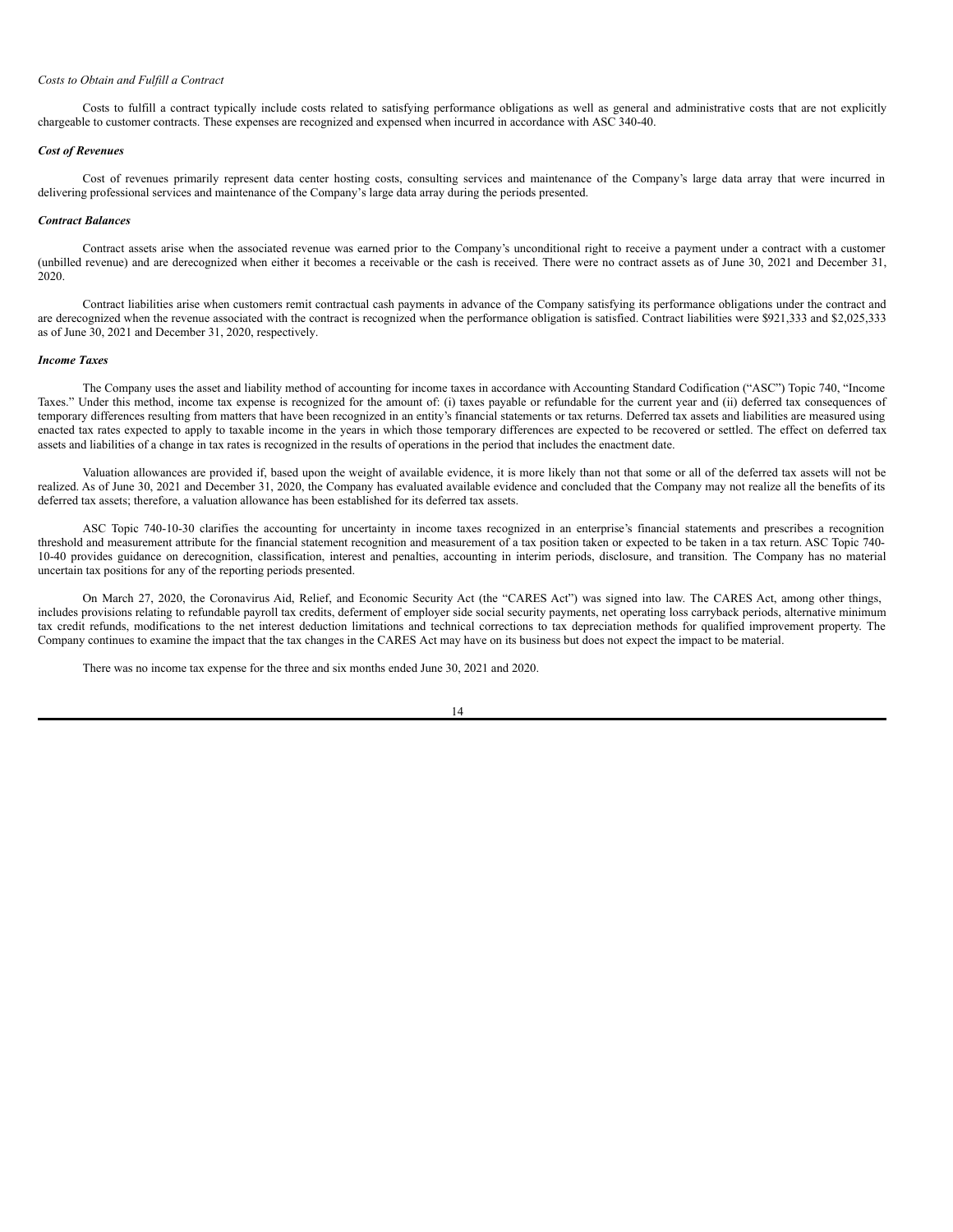#### *Stock-Based Compensation*

The Company accounts for stock-based compensation expense in accordance with the authoritative guidance on share-based payments. Under the provisions of the guidance, stock-based compensation expense is measured at the grant date based on the fair value of the option or warrant using a Black-Scholes option pricing model and is recognized as expense on a straight-line basis over the requisite service period, which is generally the vesting period.

The authoritative guidance also requires that the Company measures and recognizes stock-based compensation expense upon modification of the term of stock award. The stock-based compensation expense for such modification is accounted for as a repurchase of the original award and the issuance of a new award.

Calculating stock-based compensation expense requires the input of highly subjective assumptions, including the expected term of the stock-based awards, stock price volatility, and the pre-vesting option forfeiture rate. The Company estimates the expected life of options granted based on historical exercise patterns, which are believed to be representative of future behavior. The Company estimates the volatility of the Company's common stock on the date of grant based on historical volatility. The assumptions used in calculating the fair value of stock-based awards represent the Company's best estimates, but these estimates involve inherent uncertainties and the application of management's judgment. As a result, if factors change and the Company uses different assumptions, its stock-based compensation expense could be materially different in the future. In addition, the Company is required to estimate the expected forfeiture rate and only recognize expense for those shares expected to vest. The Company estimates the forfeiture rate based on historical experience of its stock-based awards that are granted, exercised and cancelled. If the actual forfeiture rate is materially different from the estimate, stock-based compensation expense could be significantly different from what was recorded in the current period. The Company also grants performance based restricted stock awards to employees and consultants. These awards will vest if certain employee\consultant-specific or company-designated performance targets are achieved. If minimum performance thresholds are achieved, each award will convert into a designated number of the Company's common stock. If minimum performance thresholds are not achieved, then no shares will be issued. Based upon the expected levels of achievement, stock-based compensation is recognized on a straight-line basis over the requisite service period. The expected levels of achievement are reassessed over the requisite service periods and, to the extent that the expected levels of achievement change, stock-based compensation is adjusted in the period of change and recorded on the statements of operations and the remaining unrecognized stock-based compensation is recorded over the remaining requisite service period. Refer to Note 7, Stockholders' Equity, for additional detail.

## *Loss Per Share*

The Company computes earnings (loss) per share in accordance with ASC 260, "Earnings per Share" which requires presentation of both basic and diluted earnings (loss) per share ("EPS") on the face of the income statement. Basic EPS is computed by dividing the loss available to common shareholders (numerator) by the weighted average number of shares outstanding (denominator) during the period. Diluted EPS gives effect to all dilutive potential common shares outstanding during the period using the treasury stock method and convertible preferred stock using the if-converted method. In computing diluted EPS, the average stock price for the period is used in determining the number of shares assumed to be purchased from the exercise of stock options or warrants. Diluted EPS excludes all dilutive potential shares if their effect is anti-dilutive.

# *Indemnification*

The Company provides indemnification of varying scope to certain customers against claims of intellectual property infringement made by third parties arising from the use of the Company's software. In accordance with authoritative guidance for accounting for guarantees, the Company evaluates estimated losses for such indemnification. The Company considers such factors as the degree of probability of an unfavorable outcome and the ability to make a reasonable estimate of the amount of loss. To date, no such claims have been filed against the Company and no liability has been recorded in its condensed consolidated financial statements.

As permitted under Delaware law, the Company has agreements whereby it indemnifies its officers and directors for certain events or occurrences while the officer or director is, or was, serving at the Company's request in such capacity. The maximum potential amount of future payments the Company could be required to make under these indemnification agreements is unlimited. In addition, the Company has directors' and officers' liability insurance coverage that is intended to reduce its financial exposure and may enable it to recover any payments above the applicable policy retention, should they occur.

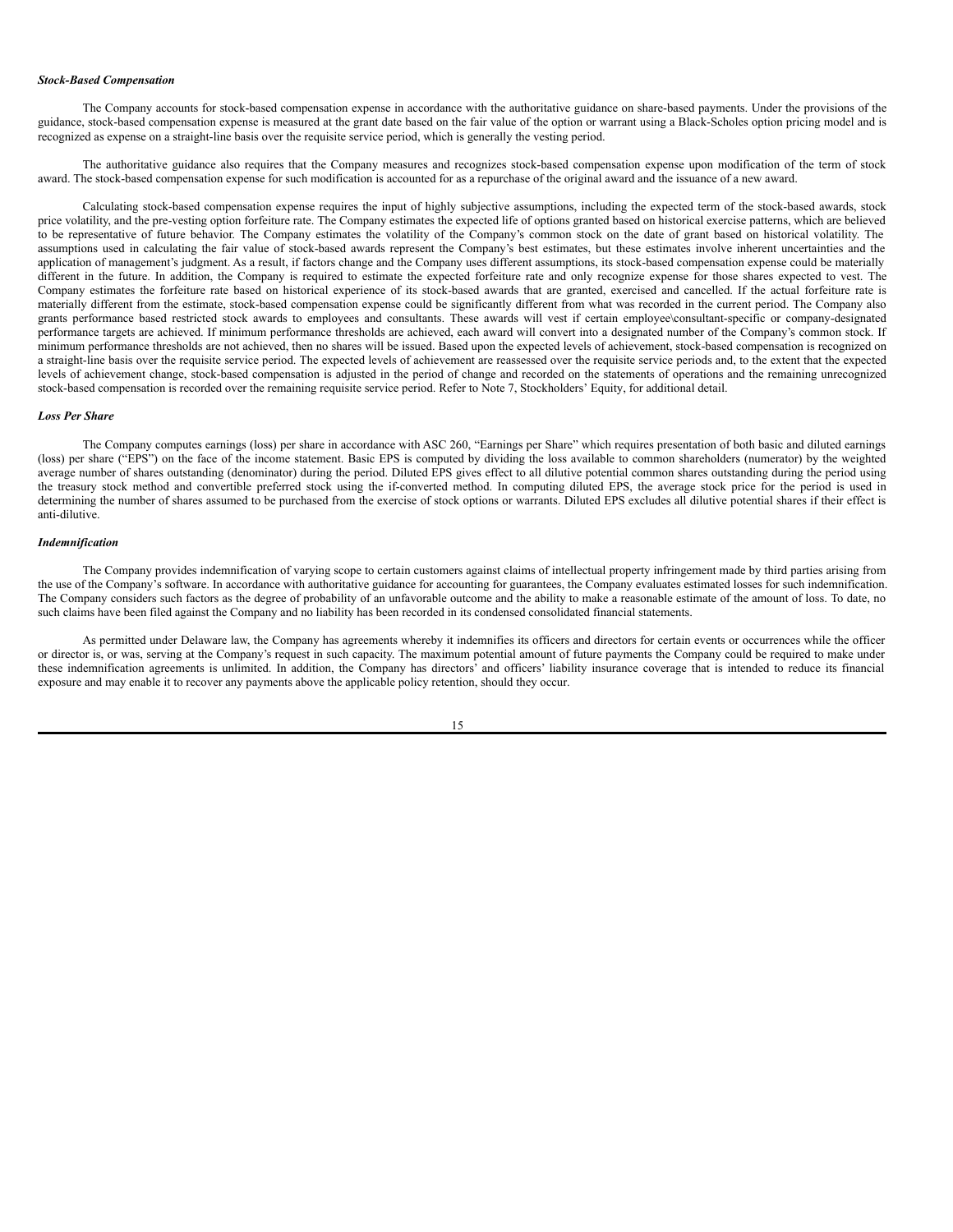In connection with the Class Action and derivative claims and investigations described in Note 6, Commitments and Contingencies, the Company is obligated to indemnify its officers and directors for costs incurred in defending against these claims and investigations.

#### *Contingencies*

The Company records a liability when the Company believes that it is both probable that a loss has been incurred and the amount can be reasonably estimated. If the Company determines that a loss is reasonably possible, and the loss or range of loss can be estimated, the Company discloses the possible loss in the notes to the consolidated financial statements. The Company reviews the developments in its contingencies that could affect the amount of the provisions that has been previously recorded, and the matters and related possible losses disclosed. The Company adjusts provisions and changes to its disclosures accordingly to reflect the impact of negotiations, settlements, rulings, advice of legal counsel, and updated information. Significant judgment is required to determine both the probability and the estimated amount.

Legal costs associated with loss contingencies are accrued based upon legal expenses incurred by the end of the reporting period.

#### *Use of Estimates*

The preparation of consolidated financial statements in conformity with GAAP requires management to make estimates and assumptions that affect the amounts reported and disclosed in the consolidated financial statements and accompanying notes. The Company regularly evaluates estimates and assumptions related to the allowance for doubtful accounts, the estimated useful lives and recoverability of long-lived assets, stock-based compensation, goodwill, and deferred income tax asset valuation allowances. The Company bases its estimates and assumptions on current facts, historical experience and various other factors that it believes to be reasonable under the circumstances, the results of which form the basis for making judgments about the carrying values of assets and liabilities and the accrual of costs and expenses that are not readily apparent from other sources. The actual results experienced by the Company may differ materially and adversely from the Company's estimates. To the extent there are material differences between the estimates and the actual results, future results of operations will be affected. Actual results could differ materially from those estimates.

## *Recently Issued Accounting Pronouncements*

From time to time, new accounting pronouncements are issued by FASB that are adopted by the Company as of the specified effective date. If not discussed, management believes that the impact of recently issued standards, which are not yet effective, will not have a material impact on the Company's financial statements upon adoption.

#### **Note 4. Loans Payable**

# *Receipt of CARES funding*

On May 5, 2020, the Company obtained a \$293,972 unsecured loan payable through the Paycheck Protection Program ("PPP"), which was enacted as part of the Coronavirus Aid, Relief and Economic Security Act (the "CARES ACT"). The funds were received from Bank of America through a loan agreement pursuant to the CARES Act. The CARES Act was established in order to enable small businesses to pay employees during the economic slowdown caused by COVID-19 by providing forgivable loans to qualifying businesses for up to 2.5 times their average monthly payroll costs. The amount borrowed under the CARES Act and used for payroll costs, rent, mortgage interest, and utility costs during the 24 week period after the date of loan disbursement is eligible to be forgiven provided that (a) the Company uses the PPP Funds during the eight week period after receipt thereof, and (b) the PPP Funds are only used to cover payroll costs (including benefits), rent, mortgage interest, and utility costs. While the full loan amount may be forgiven, the amount of loan forgiveness will be reduced if, among other reasons, the Company does not maintain staffing or payroll levels or less than 60% of the loan proceeds are used for payroll costs. Principal and interest payments on any unforgiven portion of the PPP Funds (the "PPP Loan") will be deferred to the date the SBA remits the borrower's loan forgiveness amount to the lender or, if the borrower does not apply for loan forgiveness, 10 months after the end of the borrower's loan forgiveness period for six months and will accrue interest at a fixed annual rate of 1.0% and carry a two year maturity date. There is no prepayment penalty on the CARES Act Loan. The Company expects the loan to be fully forgiven.

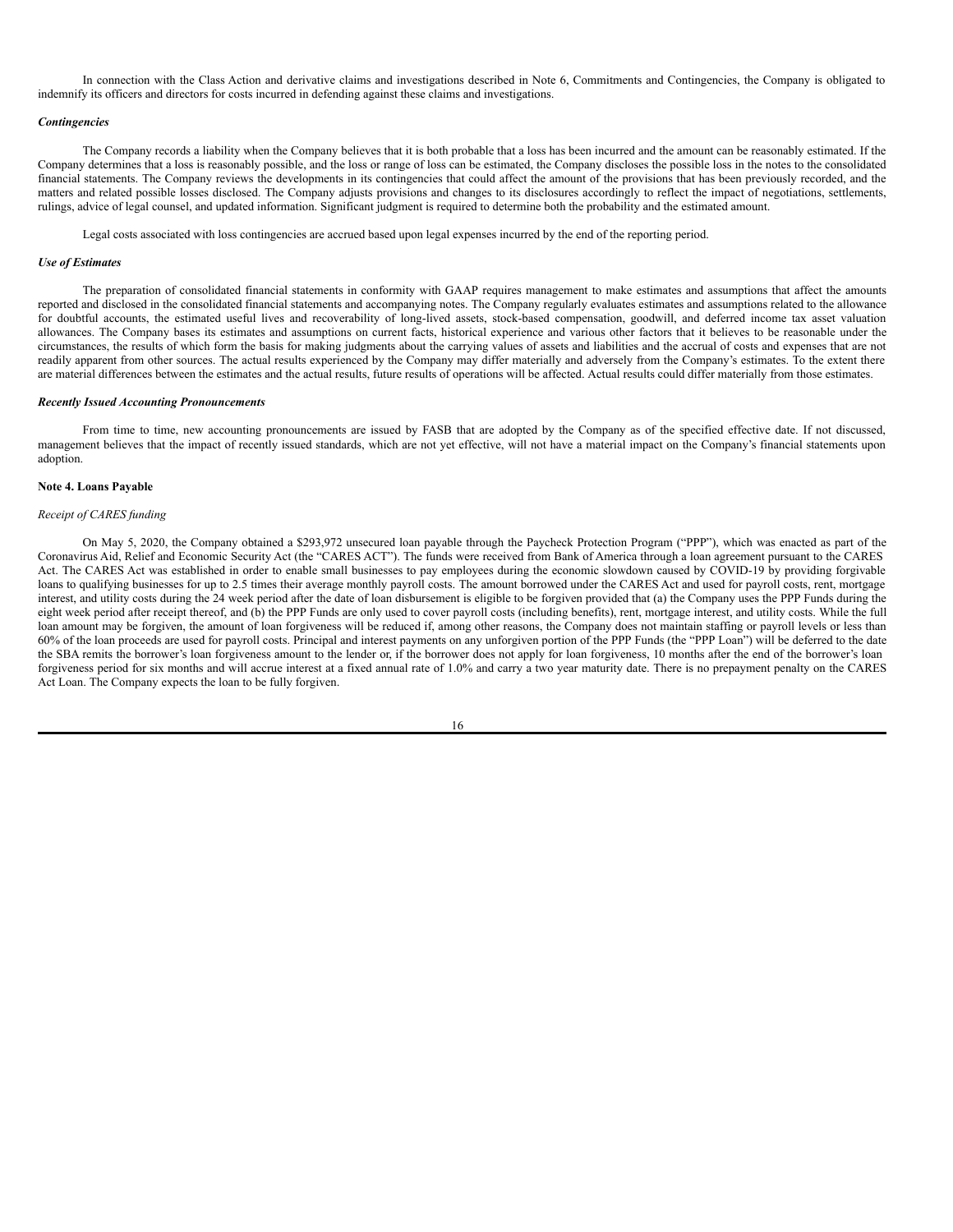On March 17, 2021, we received \$139,595 in financing from the U.S. government's Payroll Protection Program ("PPP"). We entered into a loan agreement with Bank of America. This loan agreement was pursuant to the CARES Act. The CARES Act was established in order to enable small businesses to pay employees during the economic slowdown caused by COVID-19 by providing forgivable loans to qualifying businesses for up to 2.5 times their average monthly payroll costs. The amount borrowed under the CARES Act is eligible to be forgiven provided that (a) the Company uses the PPP Funds during the eight week period after receipt thereof, and (b) the PPP Funds are only used to cover payroll costs (including benefits), rent, mortgage interest, and utility costs. The amount of loan forgiveness will be reduced if, among other reasons, the Company does not maintain staffing or payroll levels. Principal and interest payments on any unforgiven portion of the PPP Funds (the "PPP Loan") will be deferred for six months and will accrue interest at a fixed annual rate of 1.0% and carry a two year maturity date. There is no prepayment penalty on the CARES Act Loan.

#### **Note 5. Leases**

#### *Operating Leases*

The Company's principal executive office in New York City is under a month-to-month arrangement. The Company also had a lease in Greenwich, CT which expired in March 2020 and was terminated in April 2021.

The Company has operating leases for corporate, business and technician offices. Leases with a probable term of 12 months or less, including month-to-month agreements, are not recorded on the condensed consolidated balance sheet, unless the arrangement includes an option to purchase the underlying asset, or an option to renew the arrangement, that the Company is reasonably certain to exercise (short-term leases). The Company recognizes lease expense for these leases on a straight-line bases over the lease term. The Company's only remaining lease is month-to-month. As a practical expedient, the Company elected, for all office and facility leases, not to separate nonlease components (common-area maintenance costs) from lease components (fixed payments including rent) and instead to account for each separate lease component and its associated non-lease components as a single lease component. The Company uses its incremental borrowing rate for purposes of discounting lease payments.

As of June 30, 2021 and December 31, 2020, assets recorded under operating leases were  $\mathbb{S}$ . Operating lease right of use assets and lease liabilities are recognized at the lease commencement date based on the present value of lease payments over the lease term. The discount rate used to determine the commencement date present value of lease payment is the Company's incremental borrowing rate, which is the rate incurred to borrow on a collateralized basis over a similar term at an amount equal to the lease payments in a similar economic environment. Certain adjustments to the right-of-use asset may be required for items such as initial direct costs paid or incentives received.

For the three and six months ended June 30, 2021 and 2020, the components of lease expense were as follows:

|                      | For the three months ended<br><b>June 30,</b> |         |  |        | For the Six months ended<br><b>June 30.</b> |        |  |        |
|----------------------|-----------------------------------------------|---------|--|--------|---------------------------------------------|--------|--|--------|
|                      |                                               | 2021    |  | 2020   |                                             | 2021   |  | 2020   |
| Operating lease cost |                                               | (6.907) |  | 14.898 |                                             | 13,807 |  | 24,323 |
| Total lease cost     |                                               | (6.907) |  | 14.898 |                                             | 13.807 |  | 24,323 |

Other information related to leases was as follows:

|                                                                                   | For the three months ended      | <b>June 30.</b> |          | For the Six months ended | <b>June 30.</b> |          |
|-----------------------------------------------------------------------------------|---------------------------------|-----------------|----------|--------------------------|-----------------|----------|
|                                                                                   | 2021                            |                 | 2020     | 2021                     |                 | 2020     |
| Cash paid for amounts included in the measurement of operating lease liabilities: |                                 |                 |          |                          |                 |          |
| Operating cash flows for operating leases                                         | $\hspace{0.1mm}-\hspace{0.1mm}$ | ъ               | 14.898   |                          |                 | 24.323   |
|                                                                                   |                                 |                 |          |                          |                 |          |
| Weighted average remaining lease term (months) – operating leases                 |                                 |                 | $\Omega$ |                          |                 | $\Omega$ |
|                                                                                   |                                 |                 |          |                          |                 |          |
| Weighted average discount rate – operating leases                                 | N/A                             |                 | N/A      | N/A                      |                 | N/A      |

As of June 30, 2021, the Company has no additional operating leases, other than that noted above, and no financing leases.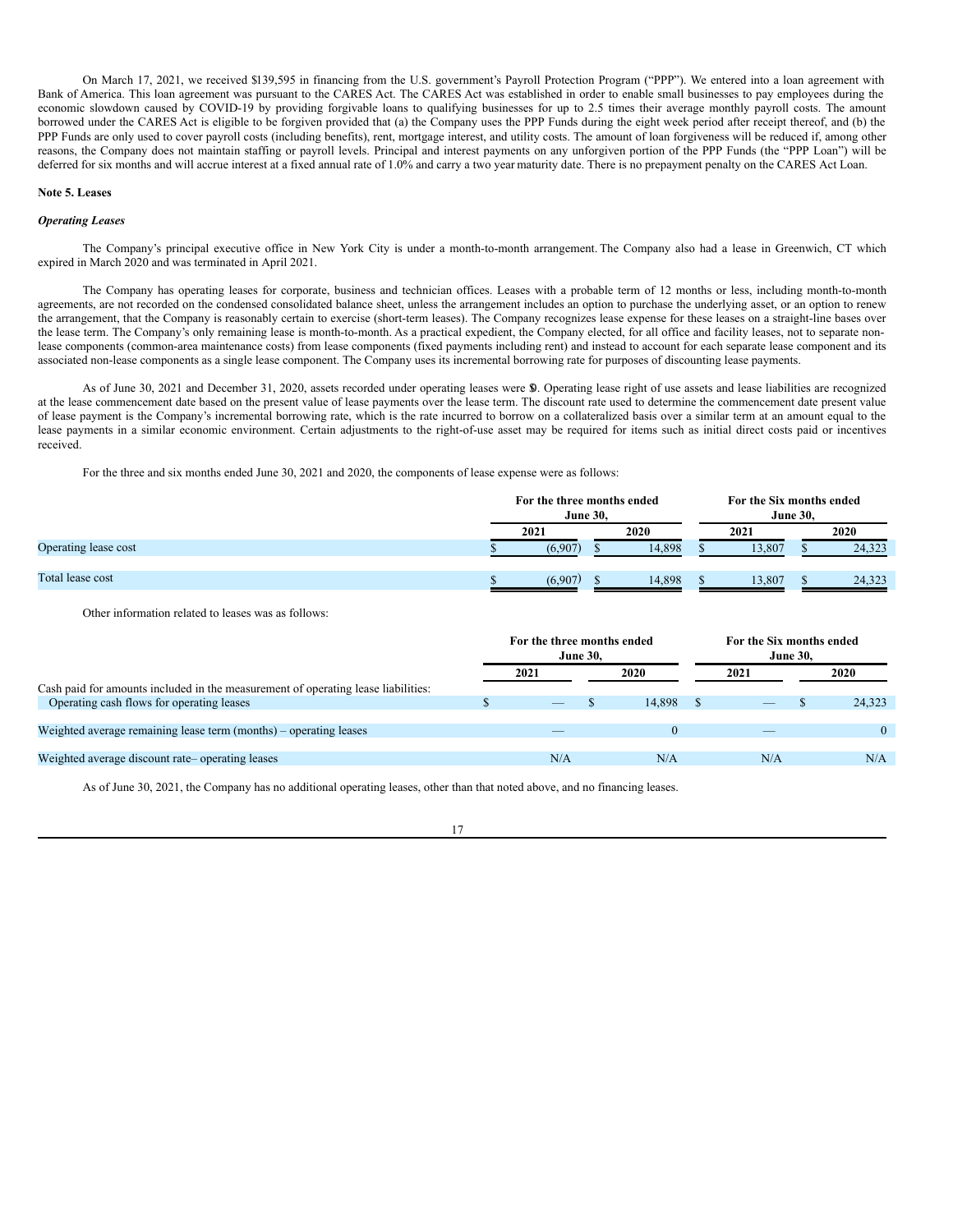#### **Note 6. Commitments and Contingencies**

In conducting our business, we may become involved in legal proceedings. We will accrue a liability for such matters when it is probable that a liability has been incurred and the amount can be reasonably estimated. When only a range of possible loss can be established, the most probable amount in the range is accrued. If no amount within this range is a better estimate than any other amount within the range, the minimum amount in the range is accrued. The accrual for a litigation loss contingency might include, for example, estimates of potential damages, outside legal fees and other directly related costs expected to be incurred.

On April 29, 2020, a securities class action case was filed in the United States District Court for the Southern District of New York against us and our former CEO. The action is captioned Daniel Yannes, individually and on behalf of all others similarly situated, Plaintiff vs. SCWorx Corp. and Marc S. Schessel, Defendants.

On May 27, 2020, a second securities class was filed in the United States District Court for the Southern District of New York against us and our former CEO. The action is captioned Caitlin Leeburn, individually and on behalf of all others similarly situated, Plaintiff v. SCWorx Corp. and Marc S. Schessel, Defendants.

On June 23, 2020, a third securities class was filed in the United States District Court for the Southern District of New York against us and our former CEO. The action is captioned Jonathan Charles Leonard, individually and on behalf of all others similarly situated, Plaintiff v. SCWorx Corp. and Marc S. Schessel, Defendants.

All three lawsuits allege that our company and our former CEO mislead investors in connection with our April 13, 2020 press release with respect to the sale of COVID-19 rapid test kits. The plaintiffs in these actions are seeking unspecified monetary damages. These three class actions were consolidated on September 18, 2020 and Daniel Yannes was designated lead plaintiff. A consolidated Amended Complaint ("CAC") was filed on October 19, 2020. The Defendants filed a motion to dismiss the CAC on November 18, 2020, and the briefing on that motion was complete on January 8, 2021. By Memorandum Opinion and Order dated June 21, 2021, Judge Koeltl denied Defendants' motion to dismiss. Defendants' entered into a scheduling order and filed their respective Answers to the CAC on July 27, 2021. The parties have agreed to non-binding mediation which is scheduled to occur on August 23, 2021.

On June 15, 2020, a shareholder derivative claim was filed in the United States District Court for the Southern District of New York against Marc S. Schessel, Steven Wallitt (current directors), and Robert Christie and Charles Miller (former directors) ("Director Defendants"). The action is captioned Javier Lozano, derivatively on behalf of SCWorx Corp., Plaintiff, v. Marc S. Schessel, Charles K. Miller, Steven Wallitt, Defendants, and SCWorx Corp., Nominal Defendant. This lawsuit alleges that the Director Defendants breached their fiduciary duties to the Company, including by misleading investors in connection with our April 13, 2020 press release with respect to the sale of COVID-19 rapid test kits, failing to correct false and misleading statements and failing to implement proper disclosure and internal controls. The Plaintiff, on our behalf, is seeking an award of monetary damages, improvements in our disclosure and internal controls, and legal fees. The Director Defendants intend to vigorously defend against these proceedings. The parties to this derivative action have agreed to non-binding mediation which is scheduled to occur on August 23, 2021.

On August 21, 2020, a shareholder derivative claim was filed in the United States District Court for the Southern District of New York against Marc S. Schessel, Steven Wallitt (current directors), and Robert Christie and Charles Miller (former directors) ("Director Defendants"). The action is captioned Josstyn Richter, derivatively on behalf of SCWorx Corp., Plaintiff, v. Marc S. Schessel, Charles K. Miller, Steven Wallitt, Defendants, and SCWorx Corp., Nominal Defendant. This lawsuit alleges that the Director Defendants breached their fiduciary duties to the Company, including by misleading investors in connection with our April 13, 2020 press release with respect to the sale of COVID-19 rapid test kits, failing to correct false and misleading statements and failing to implement proper disclosure and internal controls. The Plaintiff, on our behalf, is seeking an award of monetary damages, improvements in our disclosure and internal controls, and legal fees. The Director Defendants intend to vigorously defend against these proceedings. The parties to this derivative action have agreed to non-binding mediation which is scheduled to occur on August 23, 2021.

On August 27, 2020, the Lozano and Richter derivative actions were consolidated and jointly stayed until a ruling on a motion to dismiss which we filed in the securities class action case.

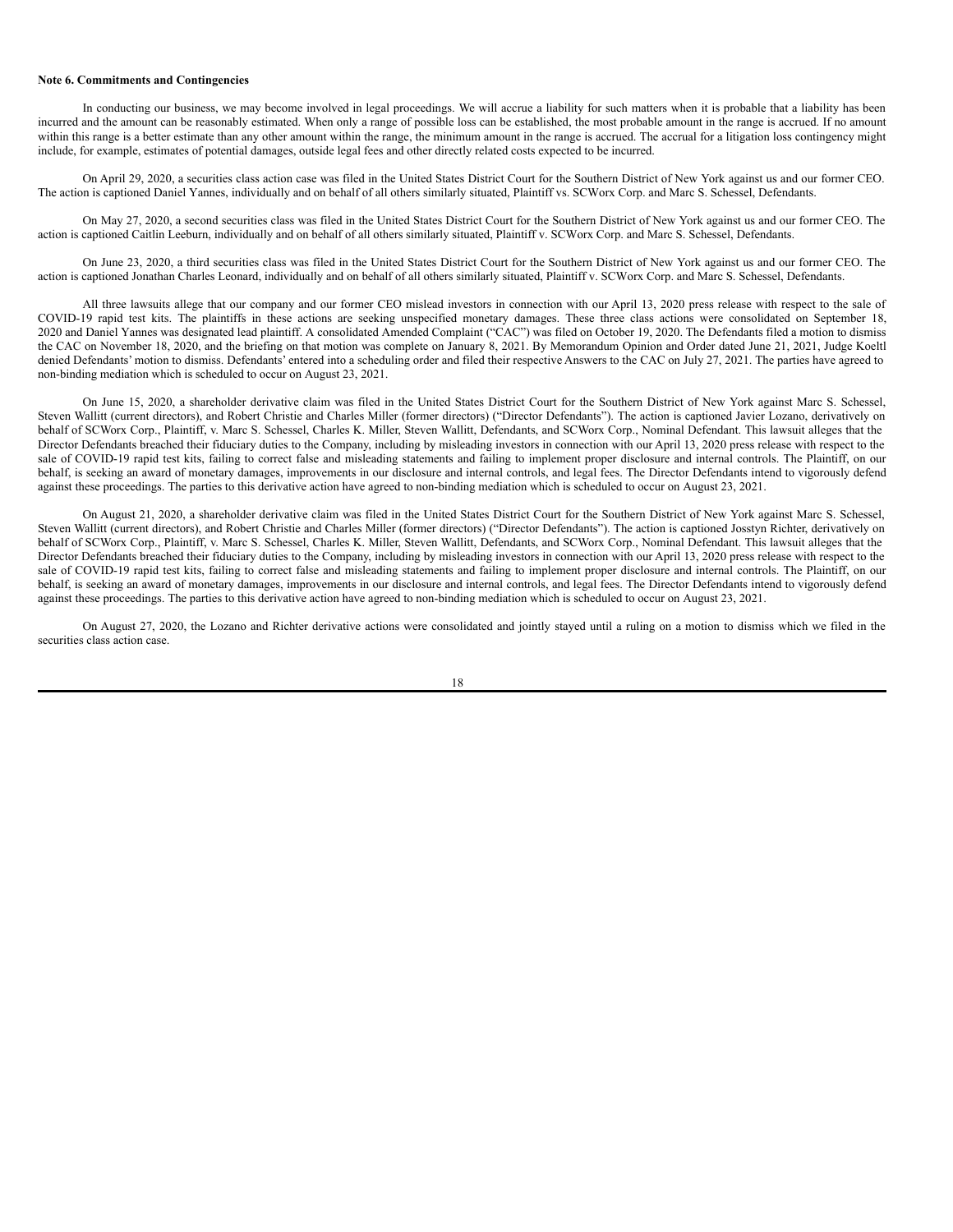On September 30, 2020, a shareholder derivative action was filed in the Supreme Court State of New York, New York County against Marc S. Schessel and Steven Wallitt (current directors) and Charles Miller (a former director). The action is captioned Hemrita Zarins, derivatively on behalf of SCWorx Corp. v. Marc S. Schessel, Charles Miller, Steven Wallitt and SCWorx, Nominal Defendant. This lawsuit alleges that the Director Defendants breached their fiduciary duties to the Company, including by misleading investors in connection with the Company's April 13, 2020 press release with respect to the sale of COVID-19 rapid test kits, failing to correct false and misleading statements and failing to implement proper disclosure and internal controls. The Plaintiff, on our behalf, is seeking an award of monetary damages, improvements in our disclosure and internal controls, and legal fees. On October 28,2020, Zarins withdrew this action and refiled an action in the Chancery Court in the State of Delaware on October 29, 2020. Zarins named as Defendants Marc S. Schessel, Robert Christie (a former director), Steven Wallitt and SCWorx, Nominal Defendant. The allegations, as well as the relief sought, in the Delaware Chancery Court proceeding are substantially the same as that filed in the New York State Action. This action has been stayed pending the ruling on the motion to dismiss in the aforementioned securities class action. The Director Defendants intend to vigorously defend against these proceedings. The parties to this derivative action have agreed to non-binding mediation which is scheduled to occur on August 23, 2021.

In addition, following the April 13, 2020 press release and related disclosures (related to COVID-19 rapid test kits), the Securities and Exchange Commission made an inquiry regarding the disclosures we made in relation to the transaction involving COVID-19 test kits. On April 22, 2020, the Securities and Exchange Commission ordered that trading in the securities of our company be suspended because of "questions and concerns regarding the adequacy and accuracy of publicly available information in the marketplace" (the "SEC Trading Halt"). The SEC Trading Halt expired May 5, 2020, at 11:59 PM EDT. We have cooperated fully with the SEC's investigation and will continue to do so as and when requested.

In April 2020, we received related inquiries from The Nasdaq Stock Market and the Financial Industry Regulatory Authority (FINRA). We have been fully cooperating with these agencies and providing information and documents, as requested. On May 5, 2020, the Nasdaq Stock Market informed us that it had initiated a "T12 trading halt," which means the halt will remain in place until we have fully satisfied Nasdaq's request for additional information. We fully cooperated with Nasdaq and responded to all of Nasdaq's information requests as they were issued. The T12 trading halt was lifted on August 10, 2020.

Also in April 2020, we were contacted by the U.S. Attorney's Office for the District of New Jersey, which is seeking information and documents from our officers and directors relating primarily to the April 13, 2020 press release concerning COVID-19 rapid test kits. We have cooperated fully with the U.S. Attorney's Office in its investigation and will continue to do so as and when requested.

In connection with these actions and investigations, the Company is obligated to indemnify its officers and directors for costs incurred in defending against these claims and investigations. Because the Company currently does not have the resources to pay for these costs, its directors and officers liability insurance carrier has agreed to indemnify these persons even though the \$750,000 retention under such policy has not yet been met. The Company estimates it is currently obligated to pay approximately \$700,000 of the retention, which payments could have a material adverse effect on the Company.

# **David Klarman v. SCWorx Corp. f/k/a Alliance MMA, Inc., Index No. 619536/2019 (N.Y. State Sup. Ct., Suffolk County)**

On October 3, 2019, David Klarman, a former employee of Alliance, served a complaint against SCWorx seeking \$400,000.00 for a breach of his employment agreement with Alliance. Klarman claims that Alliance ceased paying him his salary in March 2018 as well as other alleged contractual benefits. SCWorx does not believe that it owes the amount demanded and intends to vigorously defend against these claims. On March 6, 2020, SCWorx filed an answer and counterclaims against Mr. Klarman. On September 18, 2020, the Court granted Klarman's counsel's motion to withdraw as counsel due to "irreconcilable differences." The Court stayed the case for 45 days after service of the Court's order. Mr. Klarman's wife, Marie Klarman, Esq., filed a Notice of Appearance on November 6, 2020 and filed a motion on November 9, 2020 seeking various forms of relief -- in violation of the Court's Individual Rules and the Commercial Division Rules. We opposed Klarman's motion on December 31, 2020 and the case was marked fully submitted on January 21, 2021. By Decision and Order dated March 26, 2021, the Court granted Klarman's motion to dismiss four (4) of fourteen (14) defenses, denied Klarman's motion to dismiss SCWorx's counterclaims against him; denied Klarman's motion for summary judgment and denied Klarman's motion to strike allegations contained in the Affirmative Defenses and Counterclaims based on his contention that such allegations were "scandalous" or prejudicial. On April 7, 2021, Klarman filed a Reply to the Counterclaims, denying the material allegations and interposed numerous affirmative defenses. The Court has issued a preliminary conference order, setting a discovery cut-off of October 2022.

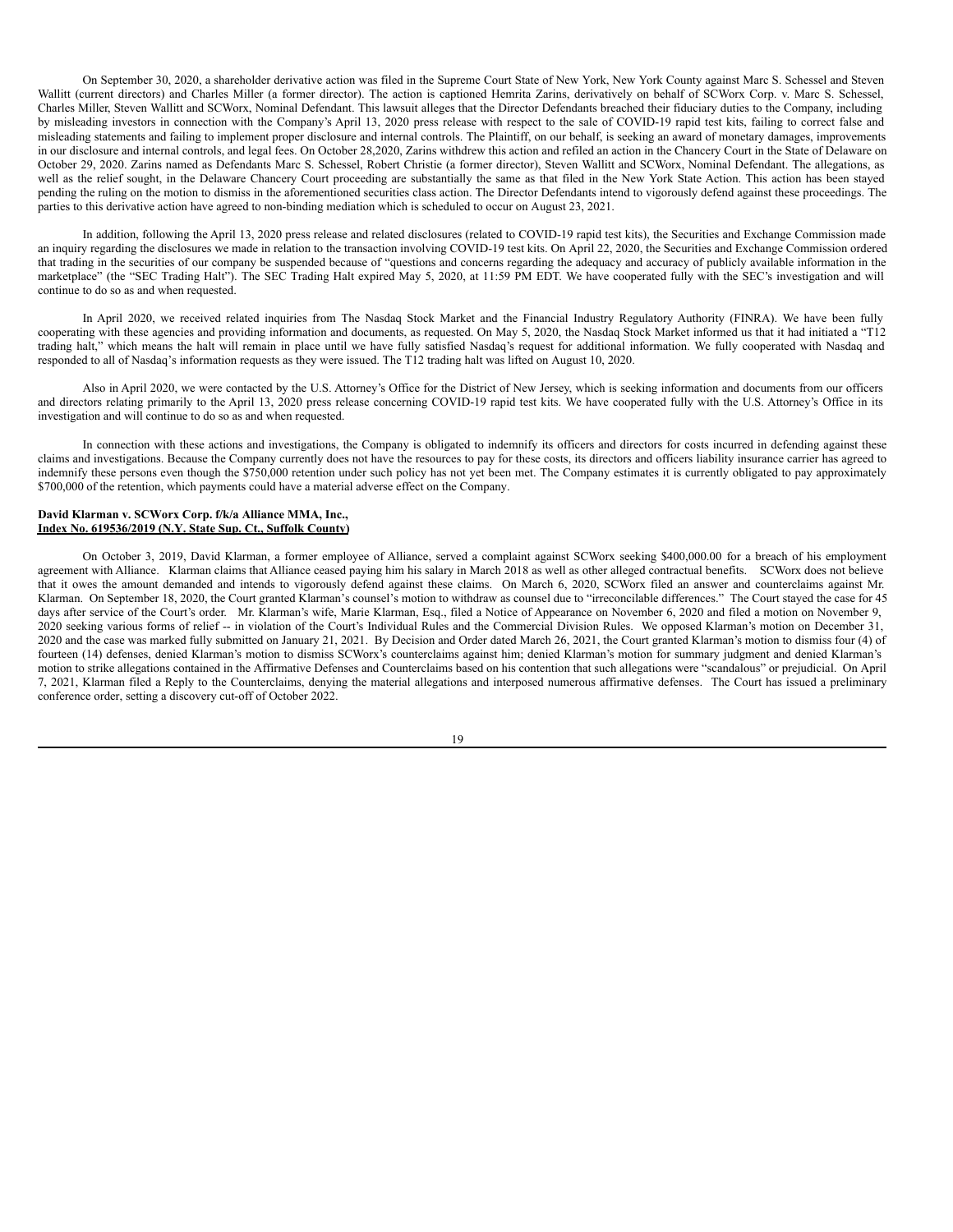At this time, we are unable to predict the duration, scope, or possible outcome of these investigations and lawsuits.

# **Note 7. Stockholders' Equity**

### *Authorized Shares*

The Company has 45,000,000 Common shares and 900,000 Series A convertible preferred shares authorized with a par value of \$0.001 per share.

#### *Common Stock*

*Issuance of Shares Pursuant to Conversion of Series A Preferred Stock*

During February 2021, the Company issued 52,632 shares of common stock to a holder of its Series A Convertible Preferred Stock upon the conversion of 20,000 of such shares of Series A Convertible Preferred Stock.

## *Issuance of Shares for Equity Financing*

On January 6, 2021, The Company issued 72,369 shares of common stock and 90,461 5 year warrants to purchase shares of common stock at \$4.00 per share pursuant to the prior receipt of \$275,000 in equity financing.

#### *Issuance of Shares for Vested Restricted Stock Units*

Between January 25, 2021 and June 10, 2021, the company issued a total of 272,164 shares of common stock to holders of fully vested restricted stock units.

#### *Issuance of Shares Pursuant to Settlement of Accounts Payable*

On June 1, 2021, the Company issued 96,757 shares of common stock in full settlement of \$132,557 of accounts payable. The shares had a fair value of \$1.37 per share.

## *Equity Financing*

During May 2020, the Company received \$515,000 of a committed \$565,000 from the sale of 135,527 shares of common stock (at a price of \$3.80 per share) and warrants to purchase 169,409 shares of common stock, at an exercise price of \$4.00 per share. As of June 30, 2021, the full amount has not been received and only \$415,000 worth of the shares and warrants have been issued. The remaining \$125,000 is included in equity financing within current liabilities on the consolidated balance sheet.

# *Stock Incentive Plan*

The number of shares of the Company's common stock that are issuable pursuant to warrant and stock option grants with time-based vesting as of and for the six months ended June 30, 2021 were:

|                              | <b>Warrant Grants</b>                         |                                                        | <b>Stock Option Grants</b>                   |  |                                                        | <b>Restricted</b><br><b>Stock Units</b>                        |
|------------------------------|-----------------------------------------------|--------------------------------------------------------|----------------------------------------------|--|--------------------------------------------------------|----------------------------------------------------------------|
|                              | Number of<br>shares<br>subject to<br>warrants | Weighted-<br>average<br>exercise<br>price per<br>share | Number of<br>shares<br>subject to<br>options |  | Weighted-<br>average<br>exercise<br>price per<br>share | Number of<br>shares<br>subject to<br>restricted<br>stock units |
| Balance at December 31, 2020 | 672,459                                       | 8.09                                                   | 118,388                                      |  | 3.25                                                   | 2,301,053                                                      |
| Granted                      | 90,461                                        | 4.00                                                   |                                              |  |                                                        | 540,507                                                        |
| Exercised                    |                                               | _                                                      |                                              |  |                                                        | (368, 921)                                                     |
| Expired                      | $\sim$                                        |                                                        |                                              |  |                                                        | (129, 166)                                                     |
| Balance at June 30, 2021     | 762,920                                       | 7.60                                                   | 118,388                                      |  | 3.25                                                   | 2,343,473                                                      |
| Exercisable at June 30, 2021 | 762,920                                       | 7.60                                                   | 118.388                                      |  | 3.25                                                   | 1,283,612                                                      |

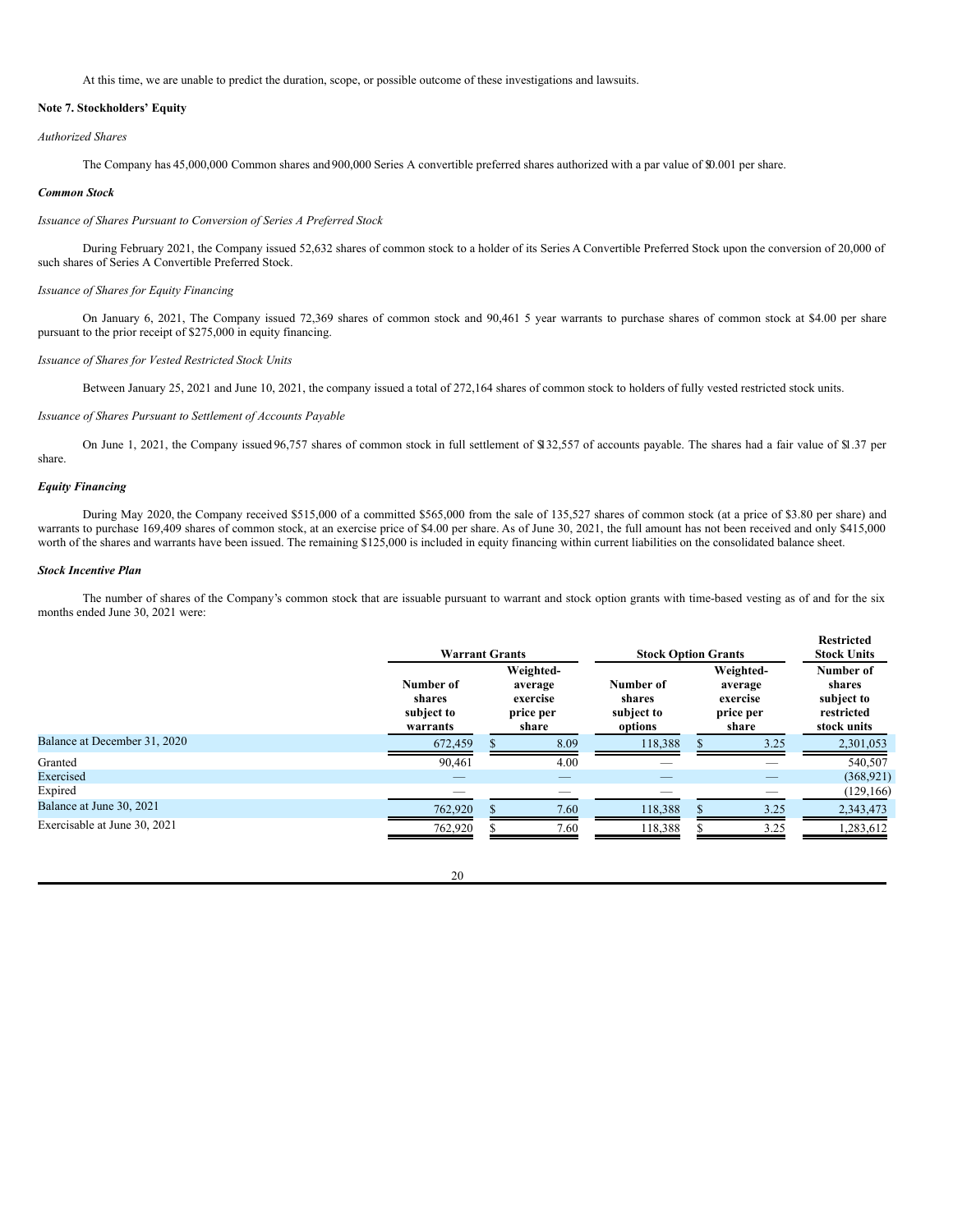The Company has classified the warrant as having Level 2 inputs, and has used the Black-Scholes option-pricing model to value the warrant. The fair value at the issuance dates for the above warrant was based upon the following management assumptions:

|                            | <b>Issuance date</b> |         |
|----------------------------|----------------------|---------|
| Risk-free interest rate    |                      | 0.49%   |
| Expected dividend yield    |                      | $-9/0$  |
| Expected volatility        |                      | 100%    |
| Term                       |                      | 5 years |
| Fair value of common stock |                      | 1.95    |

The Company's outstanding warrants and options at June 30, 2021 are as follows:

|                             | <b>Warrants Outstanding</b>  |                                                                        |                                                  |                                     | <b>Warrants Exercisable</b>                  |                        |
|-----------------------------|------------------------------|------------------------------------------------------------------------|--------------------------------------------------|-------------------------------------|----------------------------------------------|------------------------|
| <b>Exercise Price Range</b> | <b>Number</b><br>Outstanding | <b>Weighted Average</b><br>Remaining<br>Contractual Life (in<br>years) | <b>Weighted Average</b><br><b>Exercise Price</b> | <b>Number</b><br><b>Exercisable</b> | Weighted<br>Average<br><b>Exercise Price</b> | <b>Intrinsic Value</b> |
| $3.80 - $141.17$            | 762,920                      | 2.96                                                                   | 7.60                                             | 762,920                             | 7.60                                         |                        |
|                             | <b>Options Outstanding</b>   |                                                                        |                                                  |                                     | <b>Options Exercisable</b>                   |                        |
| <b>Exercise Price Range</b> | <b>Number</b><br>Outstanding | <b>Weighted Average</b><br>Remaining<br>Contractual Life (in<br>years) | <b>Weighted Average</b><br><b>Exercise Price</b> | <b>Number</b><br>Exercisable        | Weighted<br>Average<br><b>Exercise Price</b> | <b>Intrinsic Value</b> |
| $2.64 - $28.50$             | 118,388                      | 3.19                                                                   | 3.25                                             | 118,388                             | 3.25                                         |                        |

As of June 30, 2021 and December 31, 2020, the total unrecognized expense for unvested stock options and restricted stock awards was approximately \$.9 million and \$2.5 million, respectively, to be recognized over aone to three year period from the grant dates.

Stock-based compensation expense for the three and six months ended June 30, 2021 and 2020 was as follows:

| For the three months ended |         | For the Six months ended |          |  |          |  |                 |
|----------------------------|---------|--------------------------|----------|--|----------|--|-----------------|
|                            |         |                          |          |  |          |  |                 |
|                            |         |                          | 2020     |  | 2021     |  | 2020            |
|                            | 729.644 |                          | .988.883 |  | .230.362 |  | 2.356.547       |
|                            |         | 2021                     | June 30. |  |          |  | <b>June 30.</b> |

Stock-based compensation expense categorized by the equity components for the three and six months ended June 30, 2021 and 2020 was as follows:

|              | For the three months ended<br><b>June 30.</b> |  |           |  | For the Six months ended |  |           |
|--------------|-----------------------------------------------|--|-----------|--|--------------------------|--|-----------|
|              | 2021                                          |  | 2020      |  | 2021                     |  | 2020      |
| Common stock | 729,644                                       |  | .988.883  |  | .230.362                 |  | 2.356.547 |
| Total        | 729,644                                       |  | 1.988.883 |  | .230.362                 |  | 2,356,547 |

# **Note 8. Net Loss per Share**

Basic net loss per share is computed by dividing net loss for the period by the weighted average shares of common stock outstanding during each period. Diluted net loss per share is computed by dividing net loss for the period by the weighted average shares of common stock, common stock equivalents and potentially dilutive securities outstanding during each period. The Company uses the treasury stock method to determine whether there is a dilutive effect of outstanding option grants.

The following securities were excluded from the computation of diluted net loss per share for the periods presented because including them would have been antidilutive:

|                                | For the three months ended<br><b>June 30.</b> |           | For the Six months ended<br><b>June 30.</b> |          |
|--------------------------------|-----------------------------------------------|-----------|---------------------------------------------|----------|
|                                | 2021                                          | 2020      | 2021                                        | 2020     |
| Stock options                  | 118,388                                       | 233,567   | 118,388                                     | 233,567  |
| Warrants                       | 762,920                                       | 827,009   | 762,920                                     | 827,009  |
| Total common stock equivalents | 881,308                                       | 1,060,576 | 881.308                                     | .060,576 |

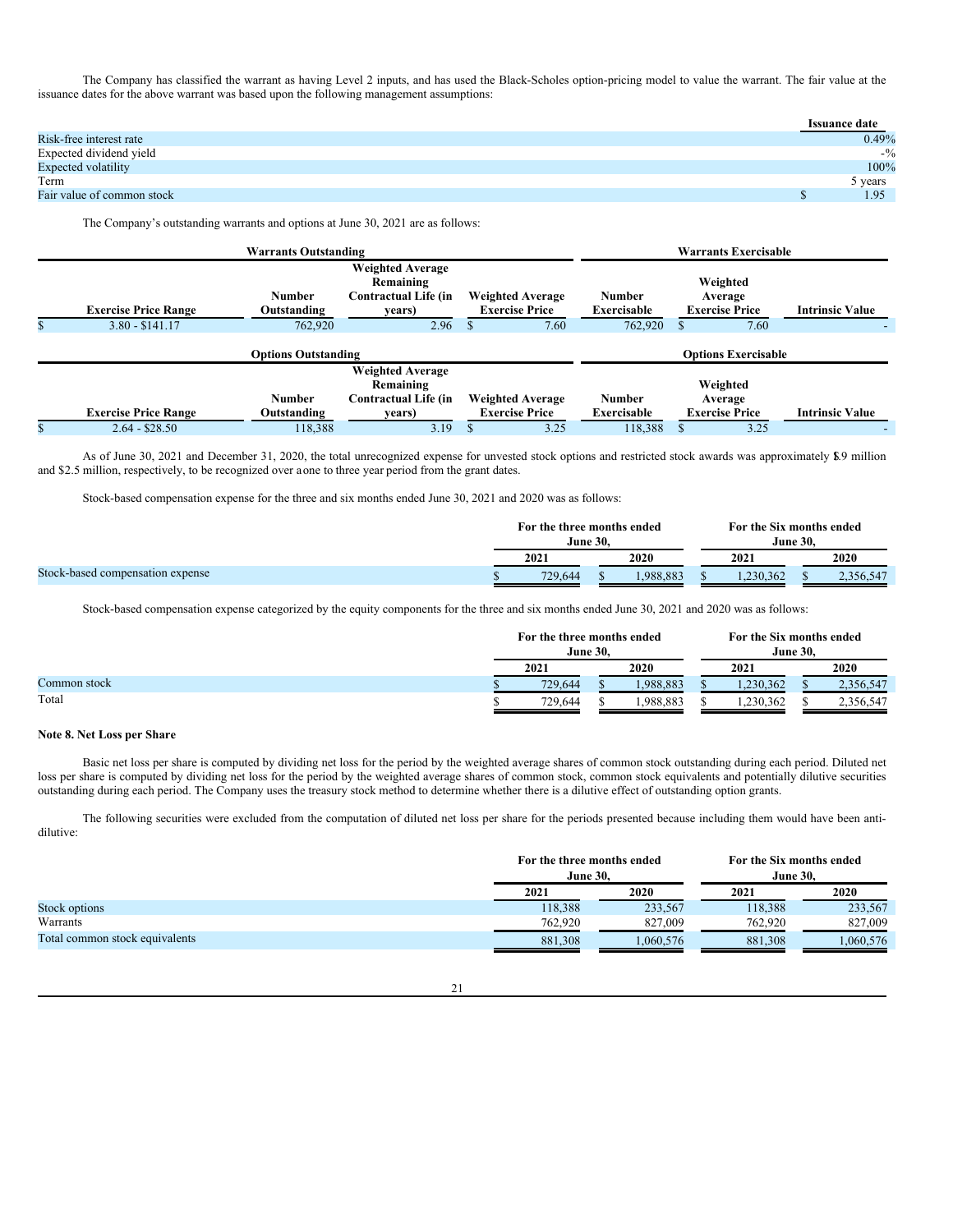## **Note 9. Related Party Transactions**

At June 30, 2021 and December 31, 2020 Company had amounts due to officers in the amount of \$153,838.

During April, 2020, a company affiliated with a shareholder advanced \$475,000 in cash to the supplier of test kits for their purchase. In May 2021, the company returned the test kits pursuant to its sales contract in full satisfaction of the \$475,000 previously advanced.

# **Note 10. Subsequent Events**

We have evaluated all events that occurred after the balance sheet date through the date when our financial statements were issued to determine if they must be reported. Management has determined that there were no additional reportable subsequent events to be disclosed.

# *Issuance of Shares Pursuant to Conversion of Series A Preferred Stock*

On July 30, 2021, the Company issued 65,953 shares of common stock to a holder of its Series A Convertible Preferred Stock upon the conversion of25,062 of such shares of Series A Convertible Preferred Stock.

# *Issuance of Shares for Vested Restricted Stock Units*

Between July 12, 2021 and July 13, 2021, the company issued a total of51,542 shares of common stock to holders of fully vested restricted stock units.

## *Issuance of Shares Pursuant to Settlement of Accounts Payable*

On July 13, 2021, the Company issued 29,025 shares of common stock in full settlement of \$85,622 of accounts payable. The shares had a fair value of \$2.95 per share.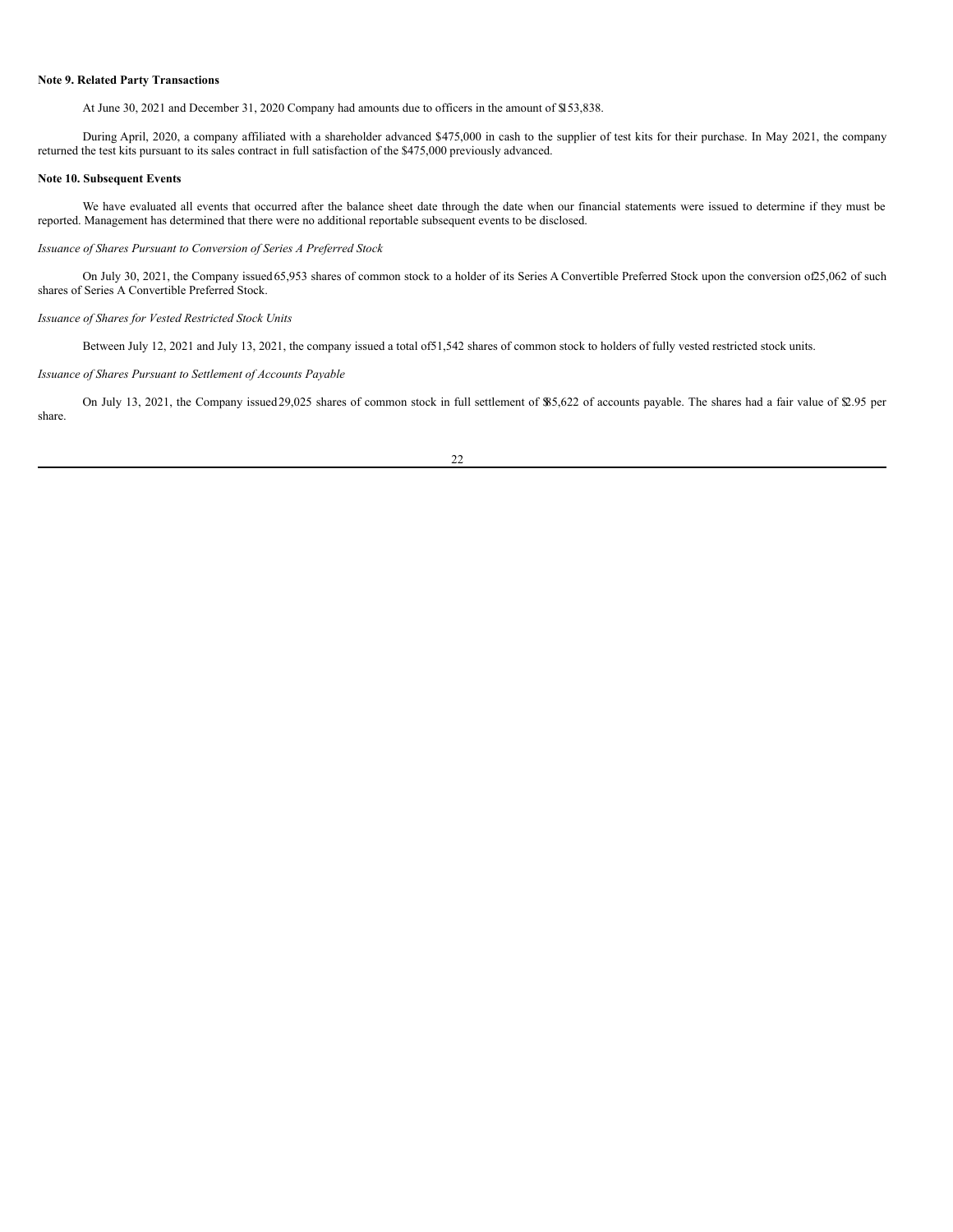#### **Item 2. Management's Discussion and Analysis of Financial Condition and Results of Operations**

You should read the following discussion of our financial condition and results of operations in conjunction with our unaudited condensed consolidated financial statements and the related notes included in Item 1, "Financial Statements" of this Form 10-Q. In addition to our historical unaudited condensed consolidated financial information, the following discussion contains forward-looking statements that reflect our plans, estimates, and beliefs which involves risk, uncertainty and assumptions. Our actual results could differ materially from those discussed in the forward-looking statements. Factors that could cause or contribute to these differences include those *discussed below and elsewhere in this Form 10-Q.*

#### **Corporate Information**

SCWorx, LLC (n/k/a SCW FL Corp.) ("SCW LLC") was a privately held limited liability company which was organized in Florida on November 17, 2016. On December 31, 2017, SCW LLC acquired Primrose Solutions, LLC ("Primrose"), a Delaware limited liability company, which became its wholly-owned subsidiary and focused on developing functionality for the software now used and sold by SCWorx Corp. (the "Company" or "SCWorx"). The majority interest holders of Primrose were interest holders of SCW LLC and based upon Staff Accounting Bulletin Topic 5G, the technology acquired has been accounted for at predecessor cost of \$0. To facilitate the planned acquisition by Alliance MMA, Inc., a Delaware corporation ("Alliance"), on June 27, 2018, SCW LLC merged with and into a newly-formed entity, SCWorx Acquisition Corp., a Delaware corporation ("SCW Acquisition"), with SCW Acquisition being the surviving entity. Subsequently, on August 17, 2018, SCW Acquisition changed its name to SCWorx Corp. On November 30, 2018, our company and certain of our stockholders agreed to cancel 6,510 shares of common stock. In June 2018, we began to collect subscriptions for common stock. From June to November 2018, we collected \$1,250,000 in subscriptions and issued 3,125 shares of common stock to new third-party investors. In addition, on February 1, 2019, (i) SCWorx Corp. (f/k/a SCWorx Acquisition Corp.) changed its name to SCW FL Corp. (to allow Alliance to change its name to SCWorx Corp.) and (ii) Alliance acquired SCWorx Corp. (n/k/a SCW FL Corp.) in a stock-for-stock exchange transaction and changed Alliance's name to SCWorx Corp., which is our company's current name, with SCW FL Corp. becoming our subsidiary. On March 16, 2020, in response to the COVID-19 pandemic, SCWorx established a wholly-owned subsidiary, Direct-Worx, LLC.

Our principal executive offices are located at 590 Madison Avenue, 21<sup>st</sup> Floor, New York, New York, 10022. Our telephone number is (844) 472-9679. The Company also had a lease in Greenwich, CT which expired in March 2020 and was terminated in April 2021.

In this Quarterly Report, the terms "SCWorx," the "Company," "we," "us" and "our" refer to SCWorx Corp., a Delaware corporation, unless the context requires otherwise. Unless specified otherwise, the historical financial results in this Annual Report are those of our company and our subsidiaries on a consolidated basis.

# **Our Business**

SCWorx is a provider of data content and services related to the repair, normalization and interoperability of information for healthcare providers and big data analytics for the healthcare industry.

SCWorx has developed and markets health information technology solutions and associated services that improve healthcare processes and information flow within hospitals. SCWorx's software platform enables healthcare providers to simplify, repair, and organize its data ("data normalization"), allows the data to be utilized across multiple internal software applications ("interoperability") and provides the basis for sophisticated data analytics ("big data"). SCWorx's solutions are designed to improve the flow of information quickly and accurately between the existing supply chain, electronic medical records, clinical systems, and patient billing functions. The software is designed to achieve multiple operational benefits such as supply chain cost reductions, decreased accounts receivables aging, accelerated and more accurate billing, contract optimization, increased supply chain management and cost visibility, synchronous Charge Description Master ("CDM") and control of vendor rebates and contract administration fees.

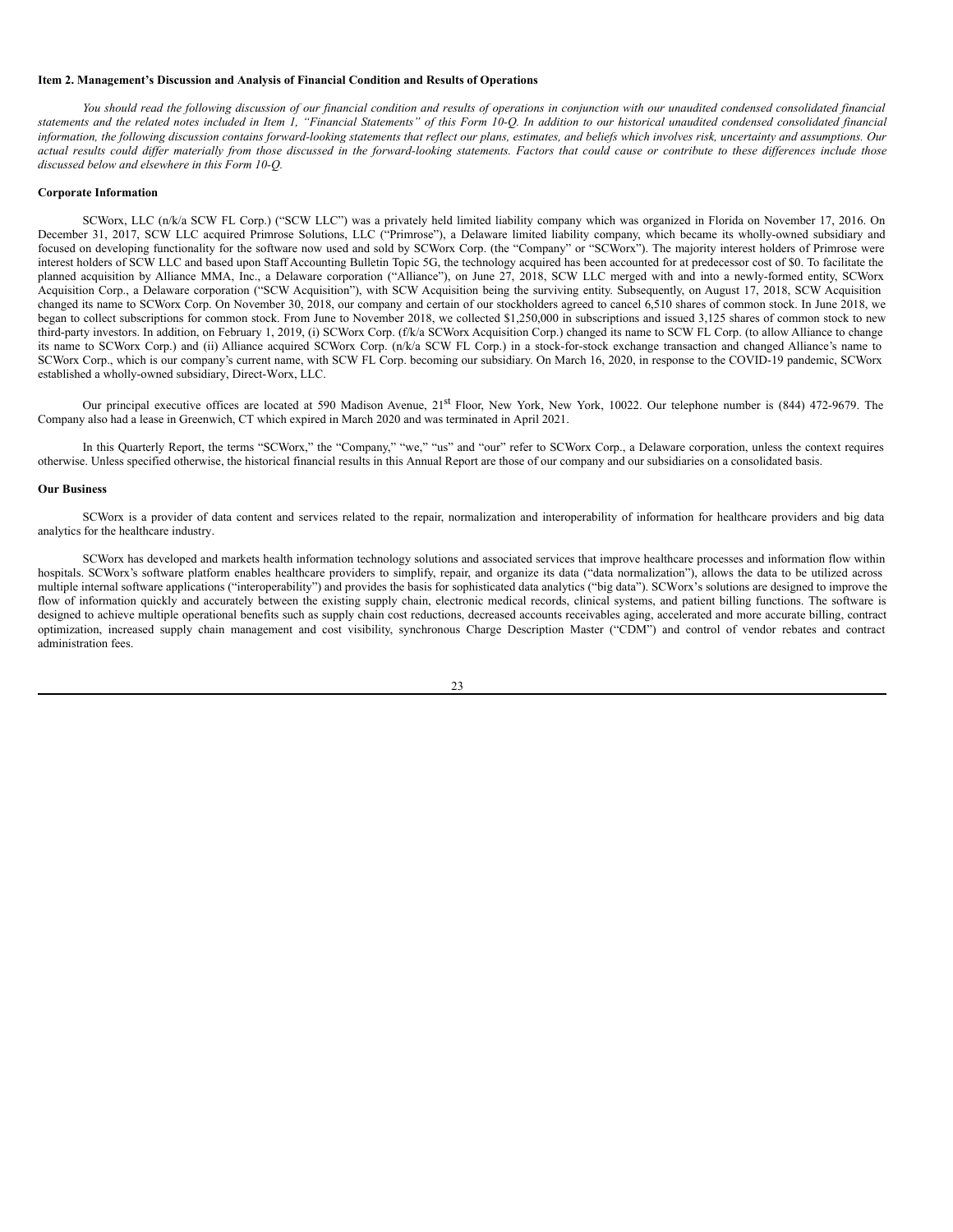SCWorx empowers healthcare providers to maintain comprehensive access and visibility to an advanced business intelligence that enables better decision-making and reductions in product costs and utilization, ultimately leading to accelerated and accurate patient billing. SCWorx's software modules perform separate functions as follows:

- virtualized Item Master File repair, expansion and automation;
- CDM management;
- contract management;
- request for proposal automation;
- rebate management:
- big data analytics modeling; and
- data integration and warehousing.

SCWorx continues to provide transformational data-driven solutions to some of the finest, most well-respected healthcare providers in the United States. Clients are geographically dispersed throughout the country. Our focus is to assist healthcare providers with issues they have pertaining to data interoperability.

SCWorx's software solutions are delivered to clients within a fixed term period, typically a three-to-five-year contracted term, where such software is hosted in SCWorx data centers (Amazon Web Service's "AWS" or RackSpace) and accessed by the client through a secure connection in a software as a service ("SaaS") delivery method.

SCWorx currently sells its solutions and services in the United States to hospitals and health systems through its direct sales force and its distribution and reseller partnerships.

SCWorx, as part of the acquisition of Alliance MMA, operates an online event ticketing platform focused on serving regional MMA ("mixed martial arts") promotions which it has paused due to COVID-19.

We currently host our solutions, serve our customers, and support our operations in the United States through an agreement with a third party hosting and infrastructure provider, RackSpace. We incorporate standard IT security measures, including but not limited to; firewalls, disaster recovery, backup, etc. Our operations are dependent upon the integrity, security and consistent operation of various information technology systems and data centers that process transactions, communication systems and various other software applications used throughout our operations. Disruptions in these systems could have an adverse impact on our operations. We could encounter difficulties in developing new systems or maintaining and upgrading existing systems. Such difficulties could lead to significant expenses or to losses due to disruption in our business operations.

In addition, our information technology systems are subject to the risk of infiltration or data theft. The techniques used to obtain unauthorized access, disable or degrade service, or sabotage information technology systems change frequently and may be difficult to detect or prevent over long periods of time. Moreover, the hardware, software or applications we develop or procure from third parties may contain defects in design or manufacture or other problems that could unexpectedly compromise the security of our information systems. Unauthorized parties may also attempt to gain access to our systems or facilities through fraud or deception aimed at our employees, contractors or temporary staff. In the event that the security of our information systems is compromised, confidential information could be misappropriated, and system disruptions could occur. Any such misappropriation or disruption could cause significant harm to our reputation, lead to a loss of sales or profits or cause us to incur significant costs to reimburse third parties for damages.

# **Impact of the COVID-19 Pandemic**

The Company's operations and business have experienced disruption due to the unprecedented conditions surrounding the COVID-19 pandemic which spread throughout the United States and the world. The New York and New Jersey area, where the Company is headquartered, was at one of the early epicenters of the coronavirus outbreak in the United States. The outbreak adversely impacted new customer acquisition. The Company has followed the recommendations of local health authorities to minimize exposure risk for its team members since the outbreak.

In addition, the Company's customers (hospitals) also experienced extraordinary disruptions to their businesses and supply chains, while experiencing unprecedented demand for health care services related to COVID-19. As a result of these extraordinary disruptions to the Company's customers' business, the Company's customers were focused on meeting the nation's health care needs in response to the COVID-19 pandemic. As a result, the Company believes that its customers were not able to focus resources on expanding the utilization of the Company's services, which has adversely impacted the Company's growth prospects, at least until the adverse effects of the pandemic subside. In addition, the financial impact of COVID-19 on the Company's hospital customers could cause the hospitals to delay payments due to the Company for services, which could negatively impact the Company's cash flows.

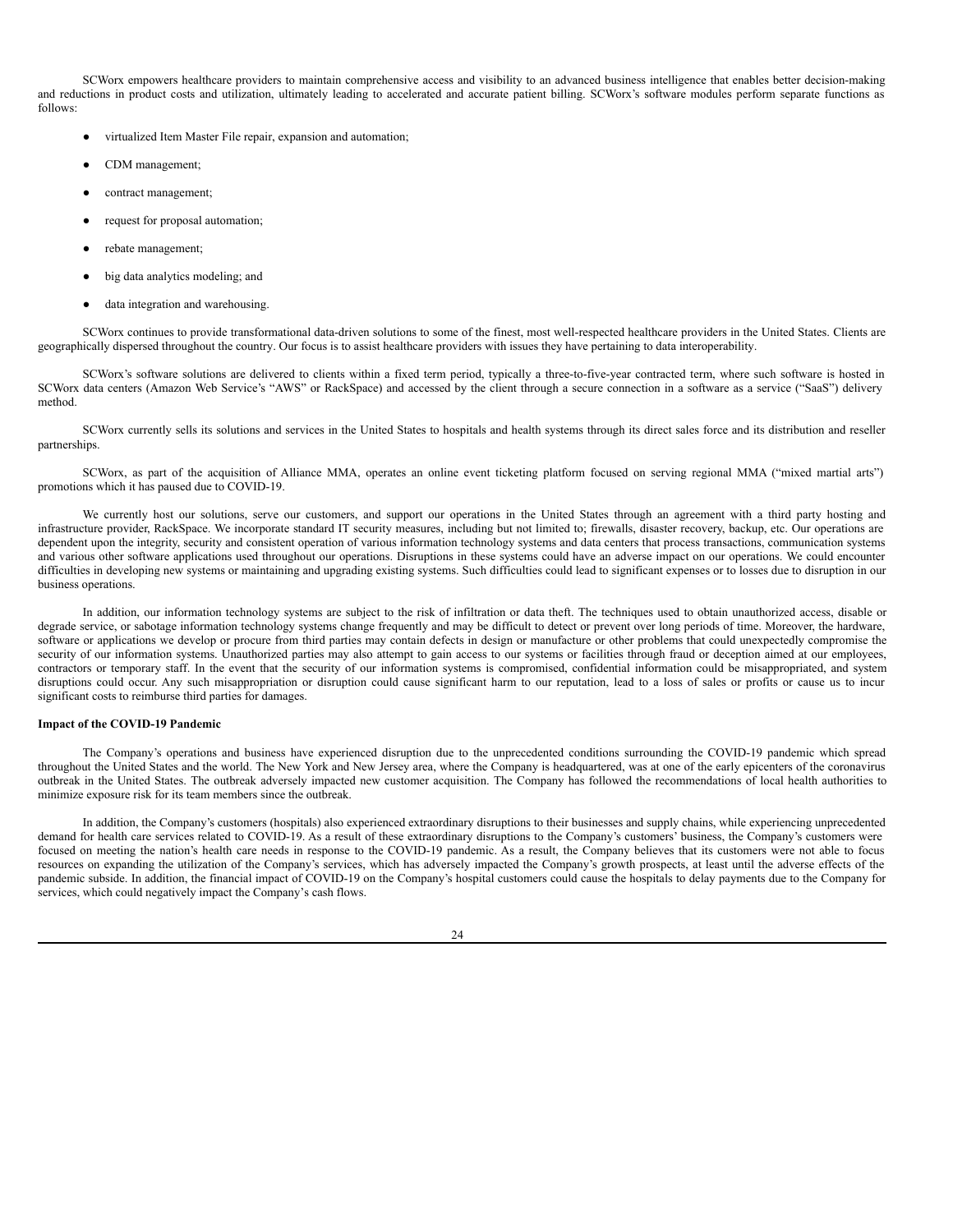The Company sought to mitigate these impacts to revenue through the sale of personal protective equipment ("PPE") and COVID-19 rapid test kits to the health care industry, including many of the Company's hospital customers.

The sale of PPE and rapid test kits for COVID-19 represented a new business for the Company and is subject to the myriad risks associated with any new venture. The Company encountered great difficulty in attempting to secure reliable sources of supply for both COVID-19 Rapid Test Kits and PPE. The Company currently has no contracted supply of Rapid Test Kits or PPE. Since the inception of this business, the Company completed only minimal sales of COVID-19 rapid test kits and PPE. In addition, changes in market conditions and FDA processes governing the sale of COVID-19 serology tests could have the effect of rendering the COVID-19 serology tests held by the Company not saleable in the United States, which could have a material adverse effect on the Company's financial condition and results of operations. There can be no assurance that the Company will be able to generate any significant revenue from the sale of PPE products or rapid test kits, and as of the date of this report, the Company has not generated any material revenue from the sale of PPE or rapid test kits.

The Company is no longer actively seeking to procure and sell Test Kits or PPE. Instead, the Company is focused on selling its current inventory of PPE and Test Kits. The Company may receive commissions for acting as an intermediary with respect to the sale of PPE and/or Test Kits. However, there is no assurance the Company will realize any material revenue from these activities.

## **Results of Operations - three months ended June 30, 2021**

Our operating results for the three month periods ended June 30, 2021 and 2020 are summarized as follows:

|                            | <b>Three Months Ended</b> |                         |             |                   |
|----------------------------|---------------------------|-------------------------|-------------|-------------------|
|                            | <b>June 30,</b><br>2021   | <b>June 30,</b><br>2020 |             | <b>Difference</b> |
| Revenue                    | 1,095,824                 | У                       | 1,444,572   | (348, 748)        |
| Cost of revenues           | 735.682                   |                         | 950,334     | (214, 652)        |
| General and administrative | 1,605,686                 |                         | 3,358,267   | (1,752,581)       |
| Other (expense) income     | $\overline{\phantom{a}}$  |                         | (885,773)   | 885,773           |
| Provision for income taxes | $\overline{\phantom{a}}$  |                         |             |                   |
| Net loss                   | (1,245,544)               |                         | (3,749,802) | 2,504,258         |

## *Revenues*

Revenue for the three months ended June 30, 2021 decreased by \$348,748 to \$1,095,824, compared to revenue for the three months ended June 30, 2020 of \$1,444,572. This decrease was primarily due to a decrease in one time setup fees during the current period. We expect near term revenues to remain relatively flat, unless and until we raise sufficient capital to fully implement our business plan.

## *Operating Expenses*

#### *Cost of revenues*

Cost of revenues were \$735,682 for the three months ended June 30, 2021 compared to \$950,334 for the same period in 2020. The decrease was primarily the result of salary reductions implemented by the Company in the fourth quarter of 2020 to reduce cash expenditures and an approximate \$100,000 decrease in cost of goods sold related to the decrease in sales from our ticketing platform discussed above.

## *General and administrative*

General and administrative expenses decreased \$1,752,581 to \$1,605,686 for the three months ended June 30, 2021, as compared to \$3,358,267 in the same period of 2020. This decrease was primarily due to a decrease in salary expense of approximately \$238,000, a decrease in stock-based compensation (non-cash) of approximately \$1,257,000, a decrease in legal and professional fees of \$600,000 and a decrease in travel expense of \$52,000, partially offset by an increase in accounting fees of \$43,000, an increase in bad debt expense of \$106,000 and an increase in inventory reserve expense of \$161,000. We expect general and administrative expenses to remain relatively flat during the rest of 2021, unless we complete a capital raise, in which case we would expect expenses to grow as we ramp our sales force.

## *Net Loss*

For the three months ended June 30, 2021, we incurred a net loss of \$1,245,544 compared to a net loss of \$3,749,802 for the same period in 2020.

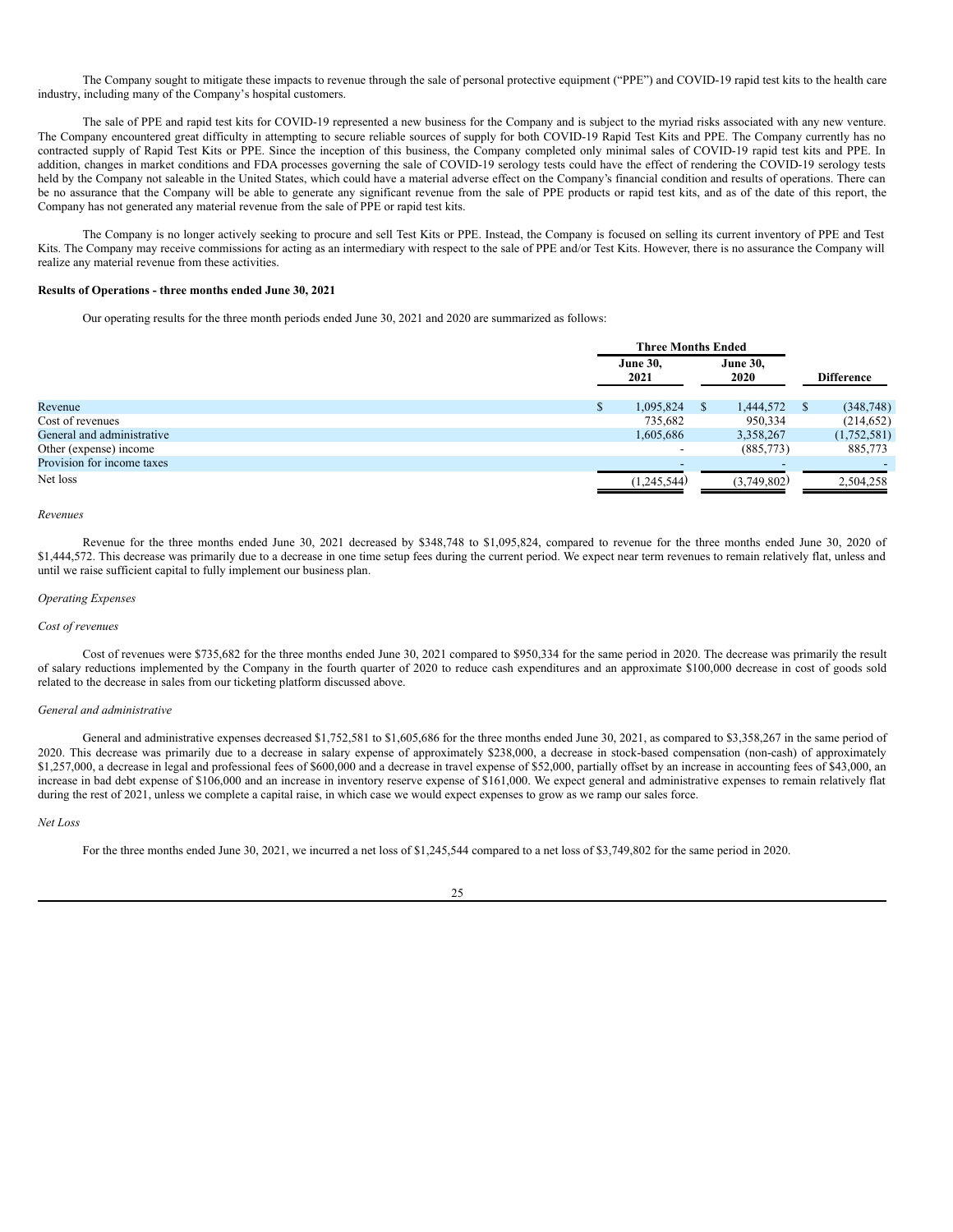#### **Results of Operations - six months ended June 30, 2021**

Our operating results for the six month periods ended June 30, 2021 and 2020 are summarized as follows:

|                            | <b>Six Months Ended</b>  |    |                         |                   |
|----------------------------|--------------------------|----|-------------------------|-------------------|
|                            | <b>June 30,</b><br>2021  |    | <b>June 30,</b><br>2020 | <b>Difference</b> |
| Revenue                    | 2.244.081                | S. | 2,568,399               | (324,318)         |
| Cost of revenues           | 1,430,620                |    | 1,783,534               | (352, 914)        |
| General and administrative | 2,806,948                |    | 4,798,545               | (1,991,597)       |
| Other (expense) income     | $\overline{\phantom{a}}$ |    | (885,773)               | 885,773           |
| Provision for income taxes | $\overline{\phantom{a}}$ |    |                         |                   |
| Net loss                   | (1,993,487)              |    | (4,899,453)             | 2,905,966         |

#### *Revenues*

Revenue for the six months ended June 30, 2021 decreased by \$324,318 to \$2,244,081, compared to revenue for the six months ended June 30, 2020 of \$2,568,399. This decrease was primarily due to a decrease in sales from our ticketing platform of approximately \$125,000 coupled with a decrease in one time setup fees during the current period. We expect near term revenues to remain relatively flat, unless and until we raise sufficient capital to fully implement our business plan.

#### *Operating Expenses*

### *Cost of revenues*

Cost of revenues were \$1,430,620 for the six months ended June 30, 2021 compared to \$1,783,534 for the same period in 2020. The decrease was primarily the result of salary reductions implemented by the Company in the fourth quarter of 2020 to reduce cash expenditures and an approximate \$100,000 decrease in cost of goods sold related to the decrease in sales from our ticketing platform discussed above.

#### *General and administrative*

General and administrative expenses decreased \$1,991,597 to \$2,806,948 for the six months ended June 30, 2021, as compared to \$4,798,545 in the same period of 2020. This decrease was primarily due to a decrease in salary expense of approximately \$177,000, a decrease in stock-based compensation (non-cash) of approximately \$1,124,000, a decrease in legal and professional fees of \$1,090,000 and a decrease in travel expense of \$140,000, partially offset by an increase in accounting fees of \$65,000, an increase in bad debt expense of \$121,000 and an increase in inventory reserve expense of \$161,000. We expect general and administrative expenses to remain relatively flat during the rest of 2021, unless we complete a capital raise, in which case we would expect expenses to grow as we ramp our sales force.

#### *Net Loss*

For the six months ended June 30, 2021, we incurred a net loss of \$1,993,487 compared to a net loss of \$4,899,453 for the same period in 2020.

## **Liquidity and Capital Resources**

#### **Going Concern**

As of June 30, 2021, we had a working capital deficit of 2,583,060 and accumulated deficit of \$22,190,310. During the three and six months ended June 30, 2021, we had a net loss of \$1,245,544 and \$1,993,487, respectively, and used \$483,950 of cash in operations during the six months then ended. We have historically incurred operating losses and negative operating cash flows, which we may continue to incur for the foreseeable future. We believe that these conditions raise substantial doubt about our ability to continue as a going concern. This may hinder our future ability to obtain financing or may force us to obtain financing on less favorable terms than would otherwise be available. If we are unable to raise additional capital and grow our revenues, we may not be able to sustain our business, in which case our stockholders would suffer a total loss of their investment. There can be no assurance that we will be able to continue as a going concern.

As of the date of this report, we have only limited cash on hand, and we are experiencing negative cash flows from operations. Consequently, we need to raise additional capital in the very near term to fund our operations and the implementation of our business plan.

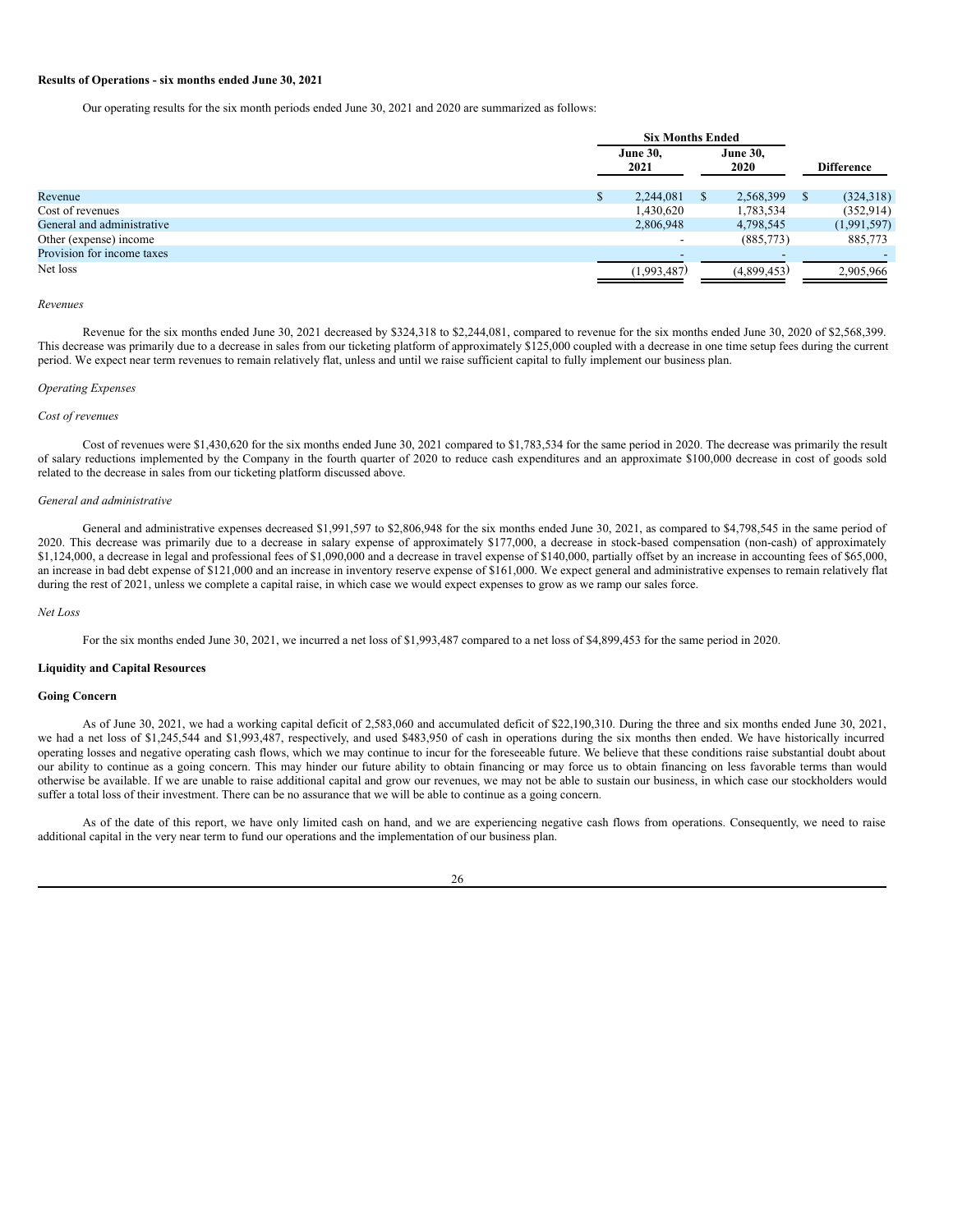In connection with the Class Action and derivative claims and investigations described in Item 1. Legal Proceedings of this Quarterly Report on 10-Q, we are obligated to indemnify our officers and directors for costs incurred in defending against these claims and investigations. Because we currently do not have the resources to pay for these costs, our directors and officers liability insurance carrier has agreed to indemnify these persons even though the \$750,000 retention under such policy has not yet been met. The Company estimates it is currently obligated to pay approximately \$700,000 of the retention, which payments could have a material adverse effect on the Company.

Based on our current business plan, we anticipate that our operating activities will use approximately \$260,000 in cash per month over the next twelve months, or approximately \$3,120,000. Currently we have limited cash on hand, and consequently, we are unable to fully implement our current business plan. Accordingly, we have an immediate need for additional capital to fund our operating activities.

In order to remedy this liquidity deficiency, we are actively seeking to raise additional funds through the sale of equity and/or debt securities, and ultimately, we will need to generate substantial positive operating cash flows. We expect that our internal sources of funds will consist of cash flows from operations, but not until we begin to realize additional revenues from the sale of our products and services. As previously stated, our operations are generating negative cash flows, and thus adversely affecting our liquidity. If we are able to secure sufficient funding in the third quarter of 2021 to fully implement our business plan, we expect that our operations could begin to generate significant cash flows during the second quarter of 2022, which should ameliorate our liquidity deficiency. If we are unable to raise additional funds in the near term, we will not be able to fully implement our business plan, in which case there could be a material adverse effect on our results of operations and financial condition.

In the event we do not generate sufficient funds from revenues or financing through the issuance of common stock or from debt financing, we will not be able to fully implement our business plan and pay our obligations as they become due, any of which circumstances would have a material adverse effect on our business prospects, financial condition, and results of operations. The accompanying financial statements do not include any adjustments that might be required should we be unable to recover the value of our assets or satisfy our liabilities.

Based on our limited availability of funds we expect to spend minimal amounts on software development and capital expenditures. We expect to fund any future software development expenditures through a combination of cash flows from operations and proceeds from equity and/or debt financing. If we are unable to generate positive cash flows from operations, and/or raise additional funds (either through debt or equity), we will be unable to fund our software development expenditures, in which case, there could be an adverse effect on our business and results of operations.

#### **Cash Flows**

|                                           | Six months ended June 30. |  |             |  |  |
|-------------------------------------------|---------------------------|--|-------------|--|--|
|                                           | 2021                      |  | 2020        |  |  |
| Net cash used in operating activities     | $(483,950)$ \$            |  | (1,000,995) |  |  |
| Net cash provided by investing activities |                           |  |             |  |  |
| Net cash provided by financing activities | 139.595                   |  | 847,542     |  |  |
| Change in cash                            | (344, 355)                |  | (153, 453)  |  |  |

# **Operating Activities**

Cash used in operating activities was approximately \$484,000 for the six months ended June 30, 2021 (about \$81,000 per month), mainly related to the net loss of approximately \$1,993,000, a \$41,000 increase in prepaid expenses, a \$242,000 decrease in deferred revenue, and a \$375,000 decrease in accounts payable and accrued expenses, partially offset by non-cash stock-based compensation of \$1,230,000, a decrease in accounts receivable of \$123,000, a decrease in inventory of \$475,000 and depreciation expense of \$73,000.

Cash used in operating activities was \$1,000,995 for the six months ended June 30, 2020 (about \$166,000 per month), mainly related to the net loss of \$4,899,453 and an increase of \$655,346 in prepaid expenses related to deposits for PPE. This was partially offset by stock-based compensation of \$2,356,547, the loss on settlement of accounts payable of \$885,773, an increase in contract liabilities of \$770,625 related to customer prepayments on long-term SaaS agreements, and net increases in accounts payable and accrued liabilities of \$530,501.

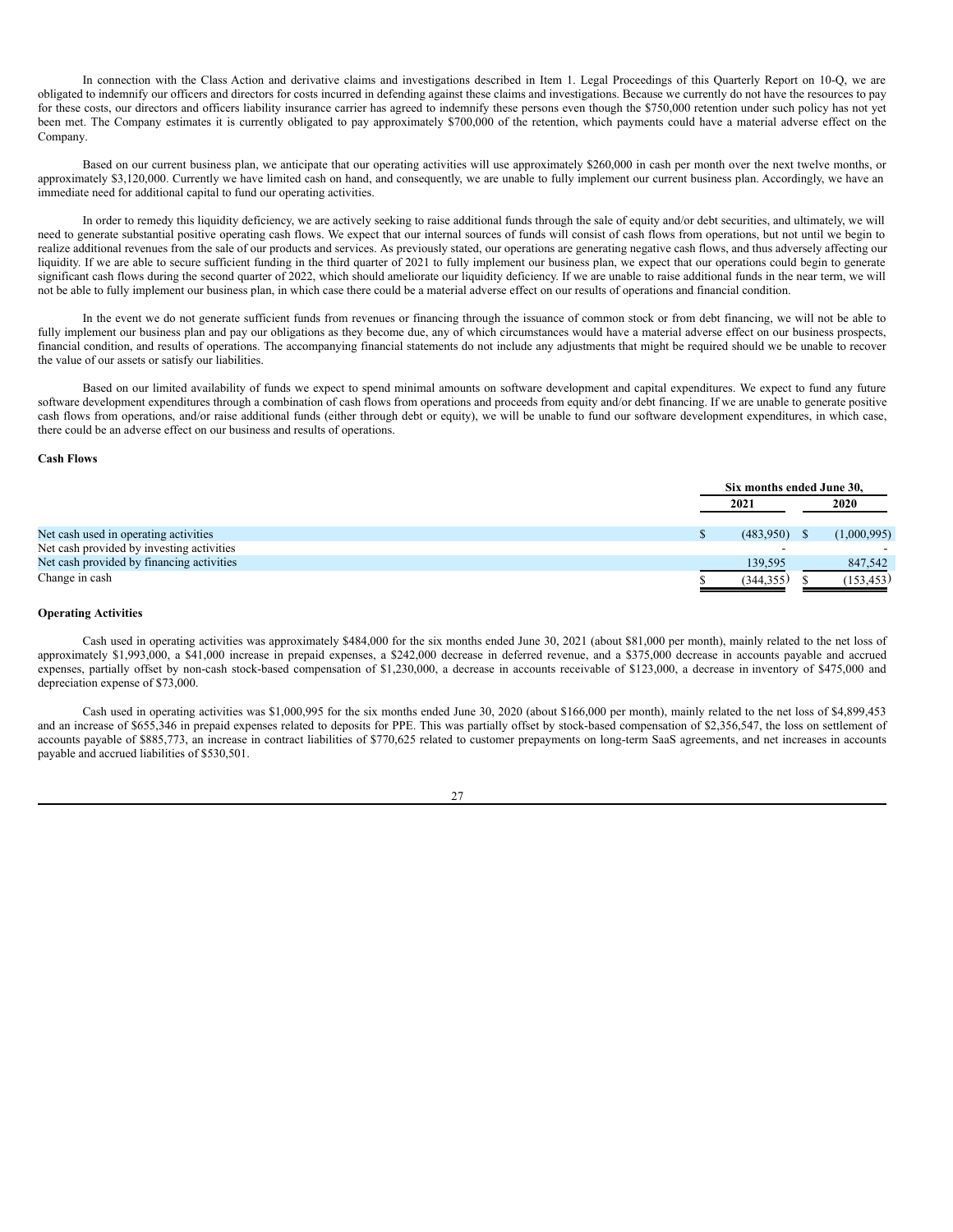#### **Investing Activities**

We had no investing activities during the six months ended June 30, 2021 and 2020

# **Financing Activities**

Cash provided by financing activities was \$139,595 for the six months ended June 30, 2021. This consisted of proceeds from a loan payable.

Cash provided by financing activities was \$847,542 for the six months ended June 30, 2020. This consisted of \$515,000 proceeds from equity financing, \$293,872 of proceeds from a loan payable, and \$38,570 of proceeds from the exercise of warrants.

## **Off-Balance Sheet Arrangements**

As of June 30, 2021 and December 31, 2020, we did not have any off-balance sheet arrangements as defined in Item 303(a)(4)(ii) of Regulation S-K.

#### **Item 3. Quantitative and Qualitative Disclosures About Market Risk**

We are a smaller reporting company as defined by Rule 12b-2 of the Exchange Act and are not required to provide the information under this item.

## **Item 4. Controls and Procedures**

## **Evaluation of Disclosure Controls and Procedures**

Management conducted an evaluation of the effectiveness of our "disclosure controls and procedures" ("Disclosure Controls"), as defined by Rules 13a-15(e) and 15d-15(e) of the Exchange Act, as of June 30, 2021, the end of the period covered by this Form 10-Q, as required by Rules 13a-15(b) and 15d-15(b) of the Exchange Act. The Disclosure Controls evaluation was done under the supervision and with the participation of management, including our Chief Executive Officer and Chief Financial Officer, based on the 2013 framework and criteria established by the Committee of Sponsoring Organizations of the Treadway Commission. There are inherent limitations to the effectiveness of any system of Disclosure Controls. Accordingly, even effective Disclosure Controls can only provide reasonable assurance of achieving their control objectives. Based upon this evaluation, our President and Chief Financial Officer have concluded that, due to deficiencies in the design of internal controls and lack of segregation of duties, our Disclosure Controls were not effective as of June 30, 2021, such that the Disclosure Controls did not ensure that the information required to be disclosed by us in reports filed under the Exchange Act is (i) recorded, processed, summarized and reported within the time periods specified in the SEC's rules and forms and (ii) accumulated and communicated to our management, including our principal executive and principal financial officers, or persons performing similar functions, as appropriate to allow timely decisions regarding required disclosure.

## **Changes in Internal Control over Financial Reporting.**

During the quarter ended June 30, 2021, there was no change in our internal control over financial reporting (as such term is defined in Rule 13a-15(f) under the Exchange Act) that has materially affected, or is reasonably likely to materially affect, our internal control over financial reporting.

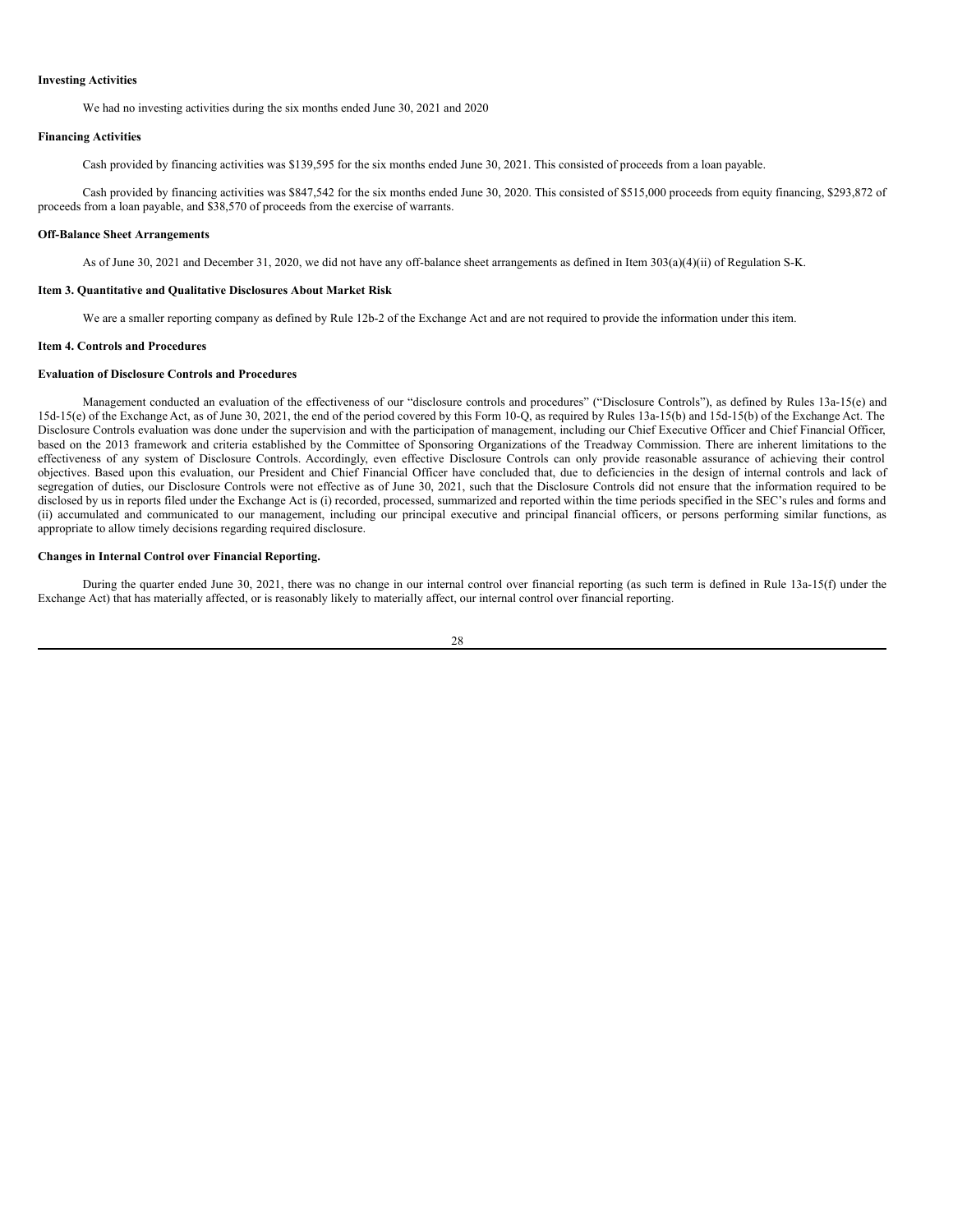# **PART II - OTHER INFORMATION**

# **Item 1. Legal Proceedings**

In conducting our business, we may become involved in legal proceedings. We will accrue a liability for such matters when it is probable that a liability has been incurred and the amount can be reasonably estimated. When only a range of possible loss can be established, the most probable amount in the range is accrued. If no amount within this range is a better estimate than any other amount within the range, the minimum amount in the range is accrued. The accrual for a litigation loss contingency might include, for example, estimates of potential damages, outside legal fees and other directly related costs expected to be incurred.

On April 29, 2020, a securities class action case was filed in the United States District Court for the Southern District of New York against us and our former CEO. The action is captioned Daniel Yannes, individually and on behalf of all others similarly situated, Plaintiff vs. SCWorx Corp. and Marc S. Schessel, Defendants.

On May 27, 2020, a second securities class was filed in the United States District Court for the Southern District of New York against us and our former CEO. The action is captioned Caitlin Leeburn, individually and on behalf of all others similarly situated, Plaintiff v. SCWorx Corp. and Marc S. Schessel, Defendants.

On June 23, 2020, a third securities class was filed in the United States District Court for the Southern District of New York against us and our former CEO. The action is captioned Jonathan Charles Leonard, individually and on behalf of all others similarly situated, Plaintiff v. SCWorx Corp. and Marc S. Schessel, Defendants.

All three lawsuits allege that our company and our former CEO mislead investors in connection with our April 13, 2020 press release with respect to the sale of COVID-19 rapid test kits. The plaintiffs in these actions are seeking unspecified monetary damages. These three class actions were consolidated on September 18, 2020 and Daniel Yannes was designated lead plaintiff. A consolidated Amended Complaint ("CAC") was filed on October 19, 2020. The Defendants filed a motion to dismiss the CAC on November 18, 2020, and the briefing on that motion was complete on January 8, 2021. By Memorandum Opinion and Order dated June 21, 2021, Judge Koeltl denied Defendants' motion to dismiss. Defendants' entered into a scheduling order and filed their respective Answers to the CAC on July 27, 2021. The parties have agreed to non-binding mediation which is scheduled to occur on August 23, 2021.

On June 15, 2020, a shareholder derivative claim was filed in the United States District Court for the Southern District of New York against Marc S. Schessel, Steven Wallitt (current directors), and Robert Christie and Charles Miller (former directors) ("Director Defendants"). The action is captioned Javier Lozano, derivatively on behalf of SCWorx Corp., Plaintiff, v. Marc S. Schessel, Charles K. Miller, Steven Wallitt, Defendants, and SCWorx Corp., Nominal Defendant. This lawsuit alleges that the Director Defendants breached their fiduciary duties to the Company, including by misleading investors in connection with our April 13, 2020 press release with respect to the sale of COVID-19 rapid test kits, failing to correct false and misleading statements and failing to implement proper disclosure and internal controls. The Plaintiff, on our behalf, is seeking an award of monetary damages, improvements in our disclosure and internal controls, and legal fees. The Director Defendants intend to vigorously defend against these proceedings. The parties to this derivative action have agreed to non-binding mediation which is scheduled to occur on August 23, 2021.

On August 21, 2020, a shareholder derivative claim was filed in the United States District Court for the Southern District of New York against Marc S. Schessel, Steven Wallitt (current directors), and Robert Christie and Charles Miller (former directors) ("Director Defendants"). The action is captioned Josstyn Richter, derivatively on behalf of SCWorx Corp., Plaintiff, v. Marc S. Schessel, Charles K. Miller, Steven Wallitt, Defendants, and SCWorx Corp., Nominal Defendant. This lawsuit alleges that the Director Defendants breached their fiduciary duties to the Company, including by misleading investors in connection with our April 13, 2020 press release with respect to the sale of COVID-19 rapid test kits, failing to correct false and misleading statements and failing to implement proper disclosure and internal controls. The Plaintiff, on our behalf, is seeking an award of monetary damages, improvements in our disclosure and internal controls, and legal fees. The Director Defendants intend to vigorously defend against these proceedings. The parties to this derivative action have agreed to non-binding mediation which is scheduled to occur on August 23, 2021.

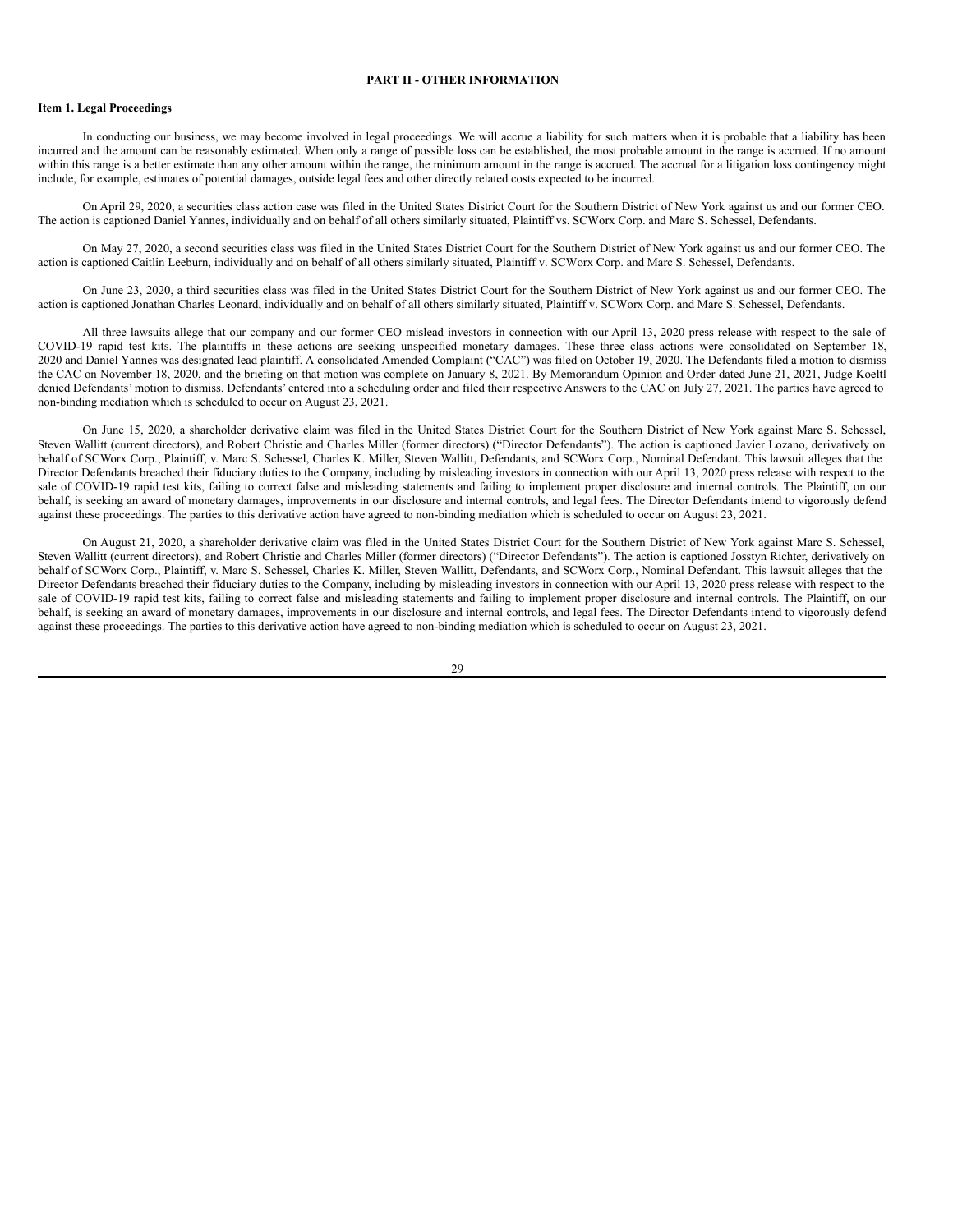On August 27, 2020, the Lozano and Richter derivative actions were consolidated and jointly stayed until a ruling on a motion to dismiss which we filed in the securities class action case.

On September 30, 2020, a shareholder derivative action was filed in the Supreme Court State of New York, New York County against Marc S. Schessel and Steven Wallitt (current directors) and Charles Miller (a former director). The action is captioned Hemrita Zarins, derivatively on behalf of SCWorx Corp. v. Marc S. Schessel, Charles Miller, Steven Wallitt and SCWorx, Nominal Defendant. This lawsuit alleges that the Director Defendants breached their fiduciary duties to the Company, including by misleading investors in connection with the Company's April 13, 2020 press release with respect to the sale of COVID-19 rapid test kits, failing to correct false and misleading statements and failing to implement proper disclosure and internal controls. The Plaintiff, on our behalf, is seeking an award of monetary damages, improvements in our disclosure and internal controls, and legal fees. On October 28,2020, Zarins withdrew this action and refiled an action in the Chancery Court in the State of Delaware on October 29, 2020. Zarins named as Defendants Marc S. Schessel, Robert Christie (a former director), Steven Wallitt and SCWorx, Nominal Defendant. The allegations, as well as the relief sought, in the Delaware Chancery Court proceeding are substantially the same as that filed in the New York State Action. This action has been stayed pending the ruling on the motion to dismiss in the aforementioned securities class action. The Director Defendants intend to vigorously defend against these proceedings. The parties to this derivative action have agreed to non-binding mediation which is scheduled to occur on August 23, 2021.

In addition, following the April 13, 2020 press release and related disclosures (related to COVID-19 rapid test kits), the Securities and Exchange Commission made an inquiry regarding the disclosures we made in relation to the transaction involving COVID-19 test kits. On April 22, 2020, the Securities and Exchange Commission ordered that trading in the securities of our company be suspended because of "questions and concerns regarding the adequacy and accuracy of publicly available information in the marketplace" (the "SEC Trading Halt"). The SEC Trading Halt expired May 5, 2020, at 11:59 PM EDT. We have cooperated fully with the SEC's investigation and will continue to do so as and when requested.

In April 2020, we received related inquiries from The Nasdaq Stock Market and the Financial Industry Regulatory Authority (FINRA). We have been fully cooperating with these agencies and providing information and documents, as requested. On May 5, 2020, the Nasdaq Stock Market informed us that it had initiated a "T12 trading halt," which means the halt will remain in place until we have fully satisfied Nasdaq's request for additional information. We fully cooperated with Nasdaq and responded to all of Nasdaq's information requests as they were issued. The T12 trading halt was lifted on August 10, 2020.

Also in April 2020, we were contacted by the U.S. Attorney's Office for the District of New Jersey, which is seeking information and documents from our officers and directors relating primarily to the April 13, 2020 press release concerning COVID-19 rapid test kits. We have cooperated fully with the U.S. Attorney's Office in its investigation and will continue to do so as and when requested.

In connection with these actions and investigations, the Company is obligated to indemnify its officers and directors for costs incurred in defending against these claims and investigations. Because the Company currently does not have the resources to pay for these costs, its directors and officers liability insurance carrier has agreed to indemnify these persons even though the \$750,000 retention under such policy has not yet been met. The Company estimates it is currently obligated to pay approximately \$700,000 of the retention, which payments could have a material adverse effect on the Company.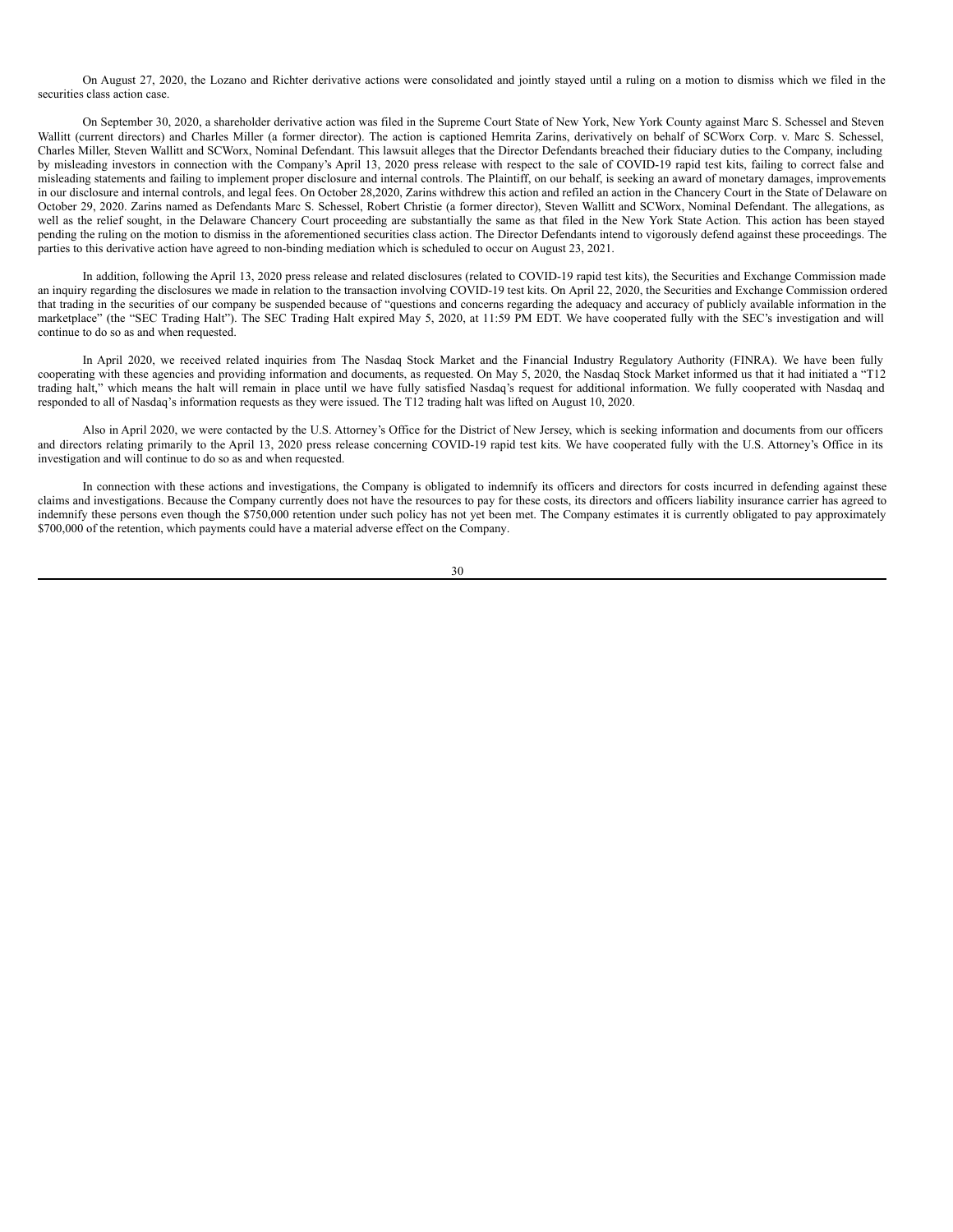### **David Klarman v. SCWorx Corp. f/k/a Alliance MMA, Inc., Index No. 619536/2019 (N.Y. State Sup. Ct., Suffolk County)**

On October 3, 2019, David Klarman, a former employee of Alliance, served a complaint against SCWorx seeking \$400,000.00 for a breach of his employment agreement with Alliance. Klarman claims that Alliance ceased paying him his salary in March 2018 as well as other alleged contractual benefits. SCWorx does not believe that it owes the amount demanded and intends to vigorously defend against these claims. On March 6, 2020, SCWorx filed an answer and counterclaims against Mr. Klarman. On September 18, 2020, the Court granted Klarman's counsel's motion to withdraw as counsel due to "irreconcilable differences." The Court stayed the case for 45 days after service of the Court's order. Mr. Klarman's wife, Marie Klarman, Esq., filed a Notice of Appearance on November 6, 2020 and filed a motion on November 9, 2020 seeking various forms of relief -- in violation of the Court's Individual Rules and the Commercial Division Rules. We opposed Klarman's motion on December 31, 2020 and the case was marked fully submitted on January 21, 2021. By Decision and Order dated March 26, 2021, the Court granted Klarman's motion to dismiss four (4) of fourteen (14) defenses, denied Klarman's motion to dismiss SCWorx's counterclaims against him; denied Klarman's motion for summary judgment and denied Klarman's motion to strike allegations contained in the Affirmative Defenses and Counterclaims based on his contention that such allegations were "scandalous" or prejudicial. On April 7, 2021, Klarman filed a Reply to the Counterclaims, denying the material allegations and interposed numerous affirmative defenses. The Court has issued a preliminary conference order, setting a discovery cut-off of October 2022.

At this time, we are unable to predict the duration, scope, or possible outcome of these investigations and lawsuits.

# **Item 1A. Risk Factors**

We are a smaller reporting Company as defined by Rule 12b-2 of the Exchange Act and are not required to provide the information under this item.

## **Item 2. Unregistered Sales of Equity Securities and Use of Proceeds**

Since the beginning of the six month period ended June 30, 2021 we have not sold any equity securities that were not registered under the Securities Act of 1933 that were not previously reported in a current report on Form 8-K

## **Item 3. Default under Senior Securities**

Not applicable.

## **Item 4. Mine Safety Disclosures**

Not applicable.

# **Item 5. Other Information**

None.

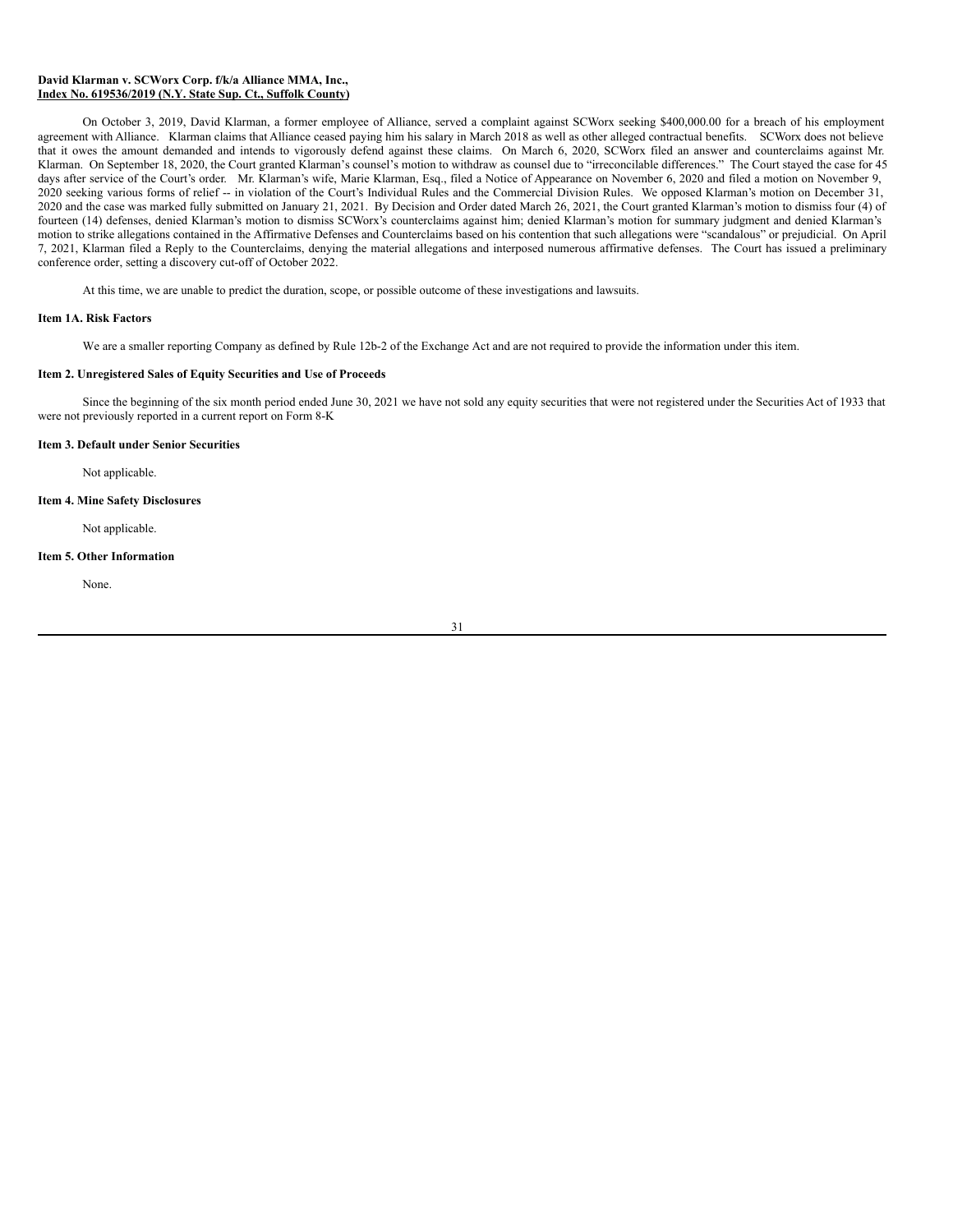# **EXHIBIT INDEX**

Pursuant to the rules and regulations of the SEC, we have filed certain agreements as exhibits to this Quarterly Report on Form 10-Q. These agreements may contain representations and warranties by the parties. These representations and warranties have been made solely for the benefit of the other party or parties to such agreements and (i) may have been qualified by disclosures made to such other party or parties, (ii) were made only as of the date of such agreements or such other date(s) as may be specified in such agreements and are subject to more recent developments, which may not be fully reflected in our public disclosure, (iii) may reflect the allocation of risk among the parties to such agreements and (iv) may apply materiality standards different from what may be viewed as material to investors. Accordingly, these representations and warranties may not describe our actual state of affairs at the date hereof and should not be relied upon.

| Exhibit # | <b>Exhibit Description</b>                                                                                                                                                                  |
|-----------|---------------------------------------------------------------------------------------------------------------------------------------------------------------------------------------------|
| 3.1       | Certificate of Incorporation, as amended February 1, 2019 (incorporated by reference to Exhibit 3.1 to the Company's 10-K filed with the SEC on April 1,<br>2019                            |
| 3.3       | Amended and Restated By-laws (Incorporated by reference to Exhibit 3.3 to the Company's Registration Statement on Form S-1 (File No. 333-213166) filed<br>with the SEC on August $16, 2016$ |
| 31.1      | Certification of Chief Executive Officer pursuant to Section 302 of the Sarbanes-Oxley Act of 2002*                                                                                         |
| 31.2      | Certification of Chief Financial Officer pursuant to Section 302 of the Sarbanes-Oxley Act of 2002*                                                                                         |
| 32.1      | Section 1350 Certification of the Chief Executive Officer*                                                                                                                                  |
| 32.2      | Section 1350 Certification of the Chief Financial Officer*                                                                                                                                  |
| 101.INS   | Inline XBRL Instance Document.                                                                                                                                                              |
| 101.SCH   | Inline XBRL Taxonomy Extension Schema Document.                                                                                                                                             |
| 101.CAL   | Inline XBRL Taxonomy Extension Calculation Linkbase Document.                                                                                                                               |
| 101.DEF   | Inline XBRL Taxonomy Extension Definition Linkbase Document.                                                                                                                                |
| 101.LAB   | Inline XBRL Taxonomy Extension Label Linkbase Document.                                                                                                                                     |
| 101.PRE   | Inline XBRL Taxonomy Extension Presentation Linkbase Document.                                                                                                                              |
| 104       | Cover Page Interactive Data File (formatted as Inline XBRL and contained in Exhibit 101).                                                                                                   |
|           |                                                                                                                                                                                             |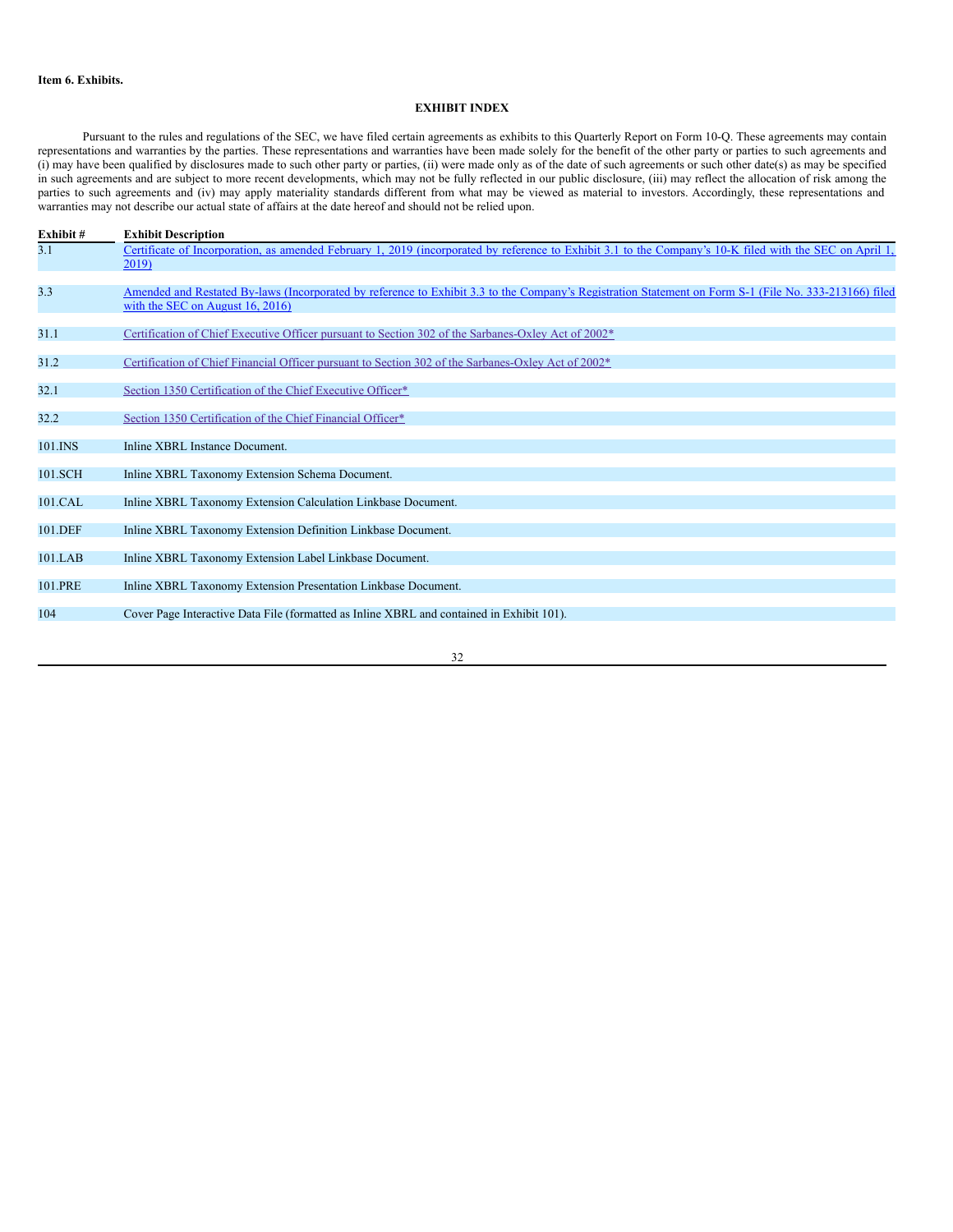# **SIGNATURES**

Pursuant to the requirements of the Securities Exchange Act of 1934, the registrant has duly caused this report to be signed on its behalf by the undersigned, thereunto duly authorized.

# **SCWORX CORP.**

Date: August 13, 2021 **By:** /s/ Timothy A. Hannibal

Timothy A. Hannibal President and Chief Executive Officer (Principal Executive Officer)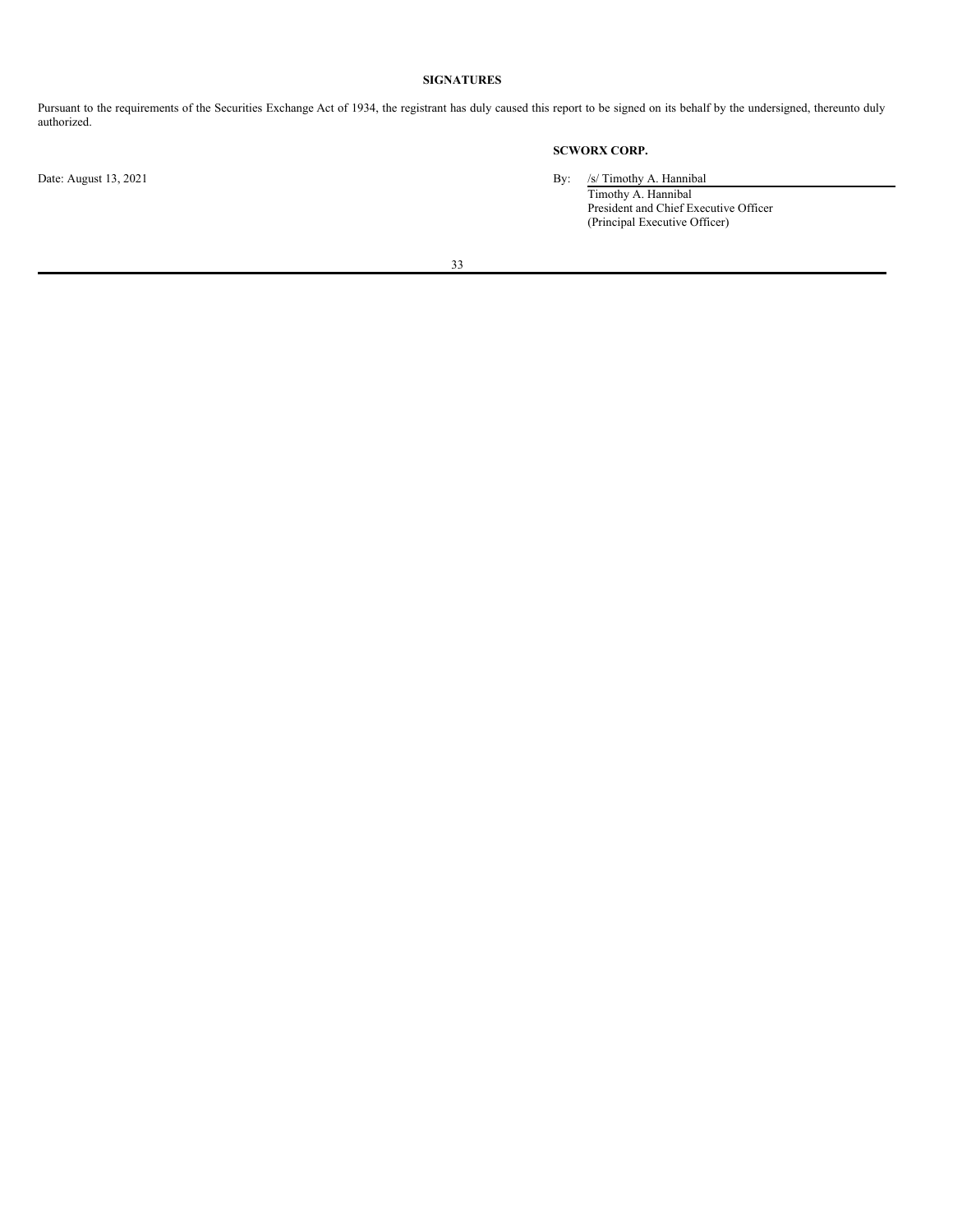# **SIGNATURES**

Pursuant to the requirements of the Securities Exchange Act of 1934, the registrant has duly caused this report to be signed on its behalf by the undersigned, thereunto duly authorized.

# **SCWORX CORP.**

Date: August 13, 2021 By: /s/ Christopher J. Kohler Christopher J. Kohler

Chief Financial Officer (Principal Financial Officer)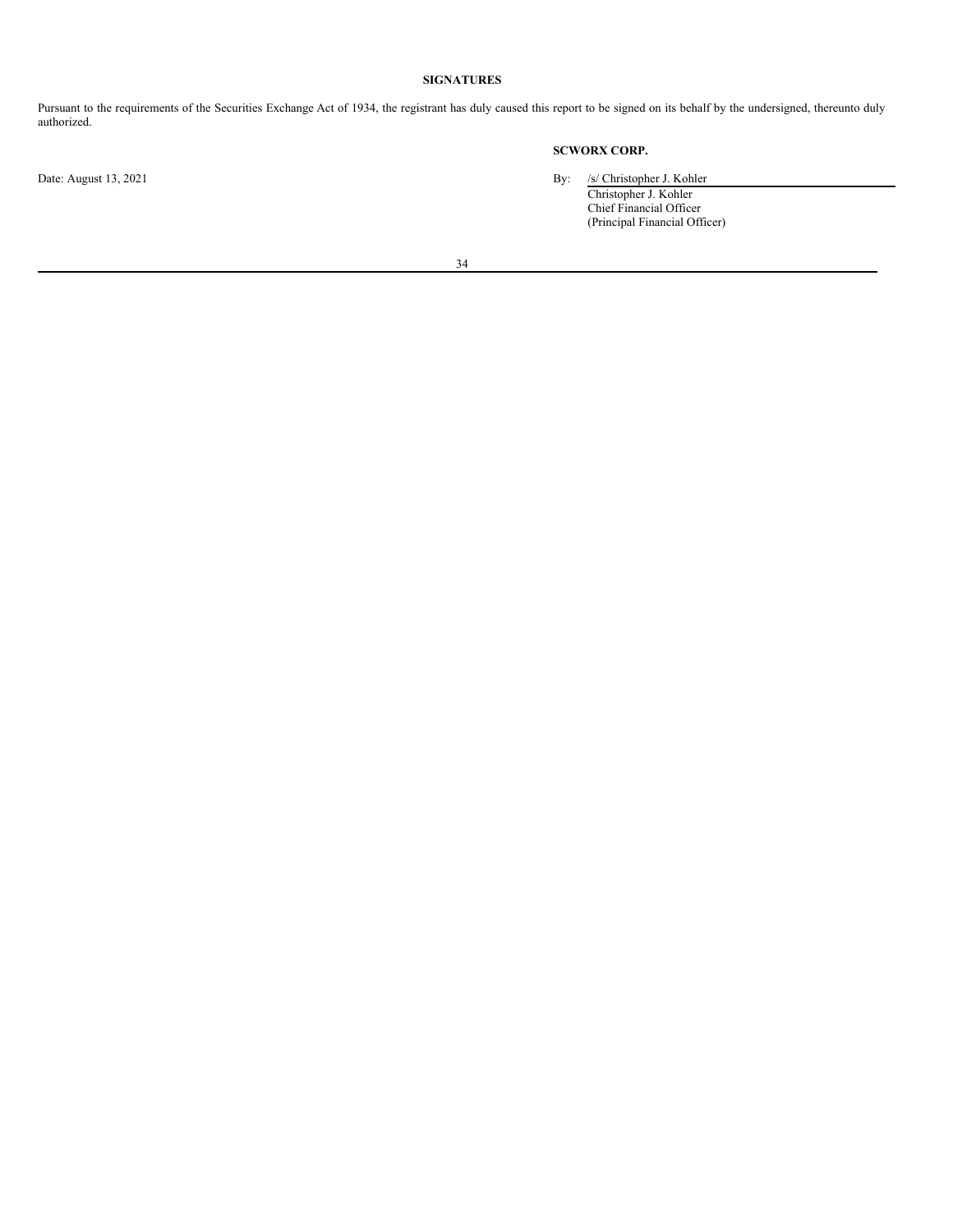<span id="page-37-0"></span>I, Timothy A. Hannibal, certify that:

- 1. I have reviewed this Quarterly Report on Form 10-Q of SCWorx Corp.;
- 2. Based on my knowledge, this report does not contain any untrue statement of a material fact or omit to state a material fact necessary to make the statements made, in light of the circumstances under which such statements were made, not misleading with respect to the period covered by this report;
- 3. Based on my knowledge, the financial statements, and other financial information included in this report, fairly present in all material respects the financial condition, results of operations and cash flows of the registrant as of, and for, the periods present in this report;
- 4. I am responsible for establishing and maintaining disclosure controls and procedures (as defined in Exchange Act Rules 13a-15(e) and 15d-15(e)) and internal control over financial reporting (as defined in Exchange Act Rules 13a-15(f) and 15d-15(f)) for the registrant and have:
	- a) Designed such disclosure controls and procedures, or caused such disclosure controls and procedures to be designed under our supervision, to ensure that material information relating to the registrant, including its consolidated subsidiaries, is made known to us by others within those entities, particularly during the period in which this report is being prepared;
	- b) Designed such internal control over financial reporting, or caused such internal control over financial reporting to be designed under our supervision, to provide reasonable assurance regarding the reliability of financial reporting and the preparation of financial statements for external purposes in accordance with generally accepted accounting principles;
	- c) Evaluated the effectiveness of the registrant's disclosure controls and procedures and presented in this report our conclusions about the effectiveness of the disclosure controls and procedures, as of the end of the period covered by this report based on such evaluation; and
	- d) Disclosed in this report any change in the registrant's internal control over financing reporting that occurred during the registrant's most recent fiscal quarter (the registrant's fourth fiscal quarter in the case of an annual report) that has materially affected, or is reasonably likely to materially affect, the registrant's internal control over financial reporting; and
- 5. I have disclosed, based on our most recent evaluation of internal control over financial reporting, to the registrant's auditors and the audit committee of the registrant's board of directors (or persons performing the equivalent functions):
	- a) All significant deficiencies and material weaknesses in the design or operation of internal control over financial reporting which are reasonably likely to adversely affect the registrant's ability to record, process, summarize and report financial information; and
	- Any fraud, whether or not material, that involves management or other employees who have a significant role in the registrant's internal control over financial reporting.

Date: August 13, 2021 **By:** */s/* Timothy A. Hannibal

Timothy A. Hannibal President and Chief Operating Officer (Principal Executive Officer)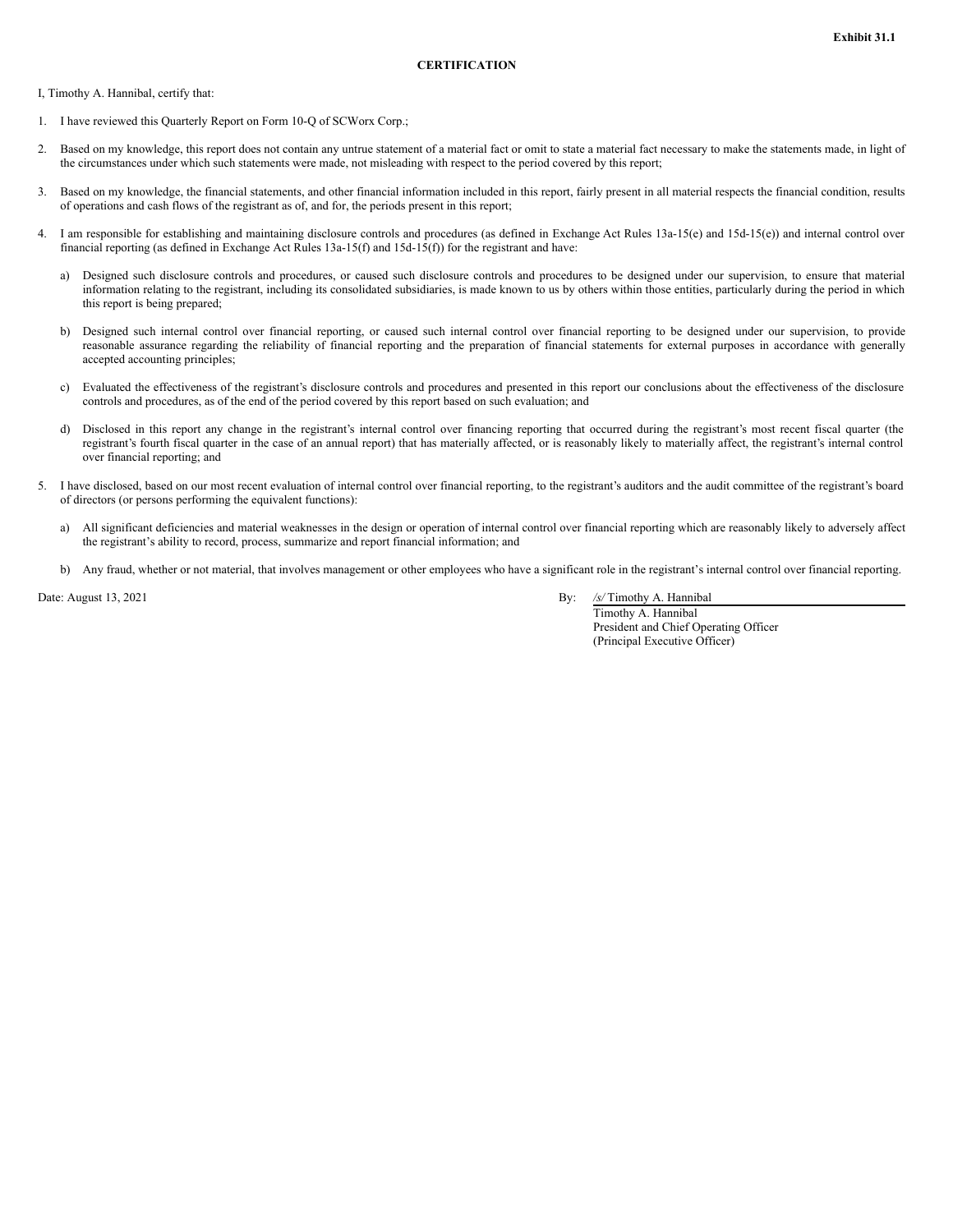<span id="page-38-0"></span>I, Christopher J. Kohler, certify that:

- 1. I have reviewed this Quarterly Report on Form 10-Q of SCWorx Corp.;
- 2. Based on my knowledge, this report does not contain any untrue statement of a material fact or omit to state a material fact necessary to make the statements made, in light of the circumstances under which such statements were made, not misleading with respect to the period covered by this report;
- 3. Based on my knowledge, the financial statements, and other financial information included in this report, fairly present in all material respects the financial condition, results of operations and cash flows of the registrant as of, and for, the periods present in this report;
- 4. I am responsible for establishing and maintaining disclosure controls and procedures (as defined in Exchange Act Rules 13a-15(e) and 15d-15(e)) and internal control over financial reporting (as defined in Exchange Act Rules 13a-15(f) and 15d-15(f)) for the registrant and have:
	- a) Designed such disclosure controls and procedures, or caused such disclosure controls and procedures to be designed under our supervision, to ensure that material information relating to the registrant, including its consolidated subsidiaries, is made known to us by others within those entities, particularly during the period in which this report is being prepared;
	- b) Designed such internal control over financial reporting, or caused such internal control over financial reporting to be designed under our supervision, to provide reasonable assurance regarding the reliability of financial reporting and the preparation of financial statements for external purposes in accordance with generally accepted accounting principles;
	- c) Evaluated the effectiveness of the registrant's disclosure controls and procedures and presented in this report our conclusions about the effectiveness of the disclosure controls and procedures, as of the end of the period covered by this report based on such evaluation; and
	- d) Disclosed in this report any change in the registrant's internal control over financing reporting that occurred during the registrant's most recent fiscal quarter (the registrant's fourth fiscal quarter in the case of an annual report) that has materially affected, or is reasonably likely to materially affect, the registrant's internal control over financial reporting; and
- 5. I have disclosed, based on our most recent evaluation of internal control over financial reporting, to the registrant's auditors and the audit committee of the registrant's board of directors (or persons performing the equivalent functions):
	- a) All significant deficiencies and material weaknesses in the design or operation of internal control over financial reporting which are reasonably likely to adversely affect the registrant's ability to record, process, summarize and report financial information; and
	- Any fraud, whether or not material, that involves management or other employees who have a significant role in the registrant's internal control over financial reporting.

Date: August 13, 2021 By: */s/* Christopher J. Kohler

Christopher J. Kohler Chief Financial Officer (Principal Financial Officer)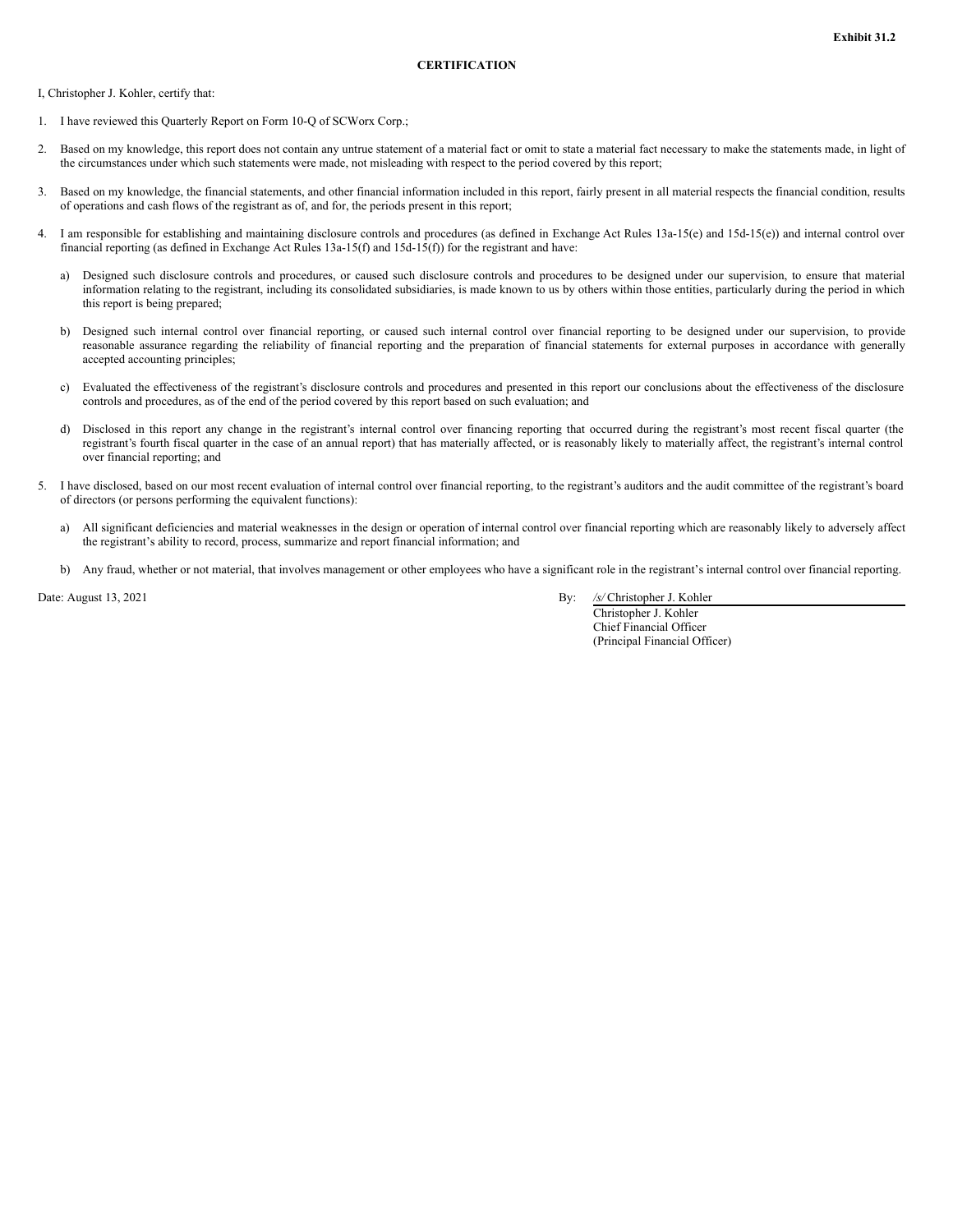# **Section 1350 CERTIFICATION**

<span id="page-39-0"></span>In connection with this Quarterly Report of SCWorx Corp. (the "Company") on Form 10-Q for the quarter ended June 30, 2021, as filed with the U.S. Securities and Exchange Commission on the date hereof (the "Report"), I, Timothy A. Hannibal, President and Chief Operating Officer of the Company, certify pursuant to 18 U.S.C. Section 1350, as adopted pursuant to Section 906 of the Sarbanes-Oxley Act of 2002, that:

- (1) The Report fully complies with the requirements of Section 13(a) or 15(d) of the Securities Exchange Act of 1934, as amended; and
- (2) The information contained in the Report, fairly presents, in all material respects, the financial condition and results of operations of the Company.

Date: August 13, 2021 By: */s/Timothy A. Hannibal* 

Timothy A. Hannibal President and Chief Operating Officer (Principal Executive Officer) Timothy A. Hannibal